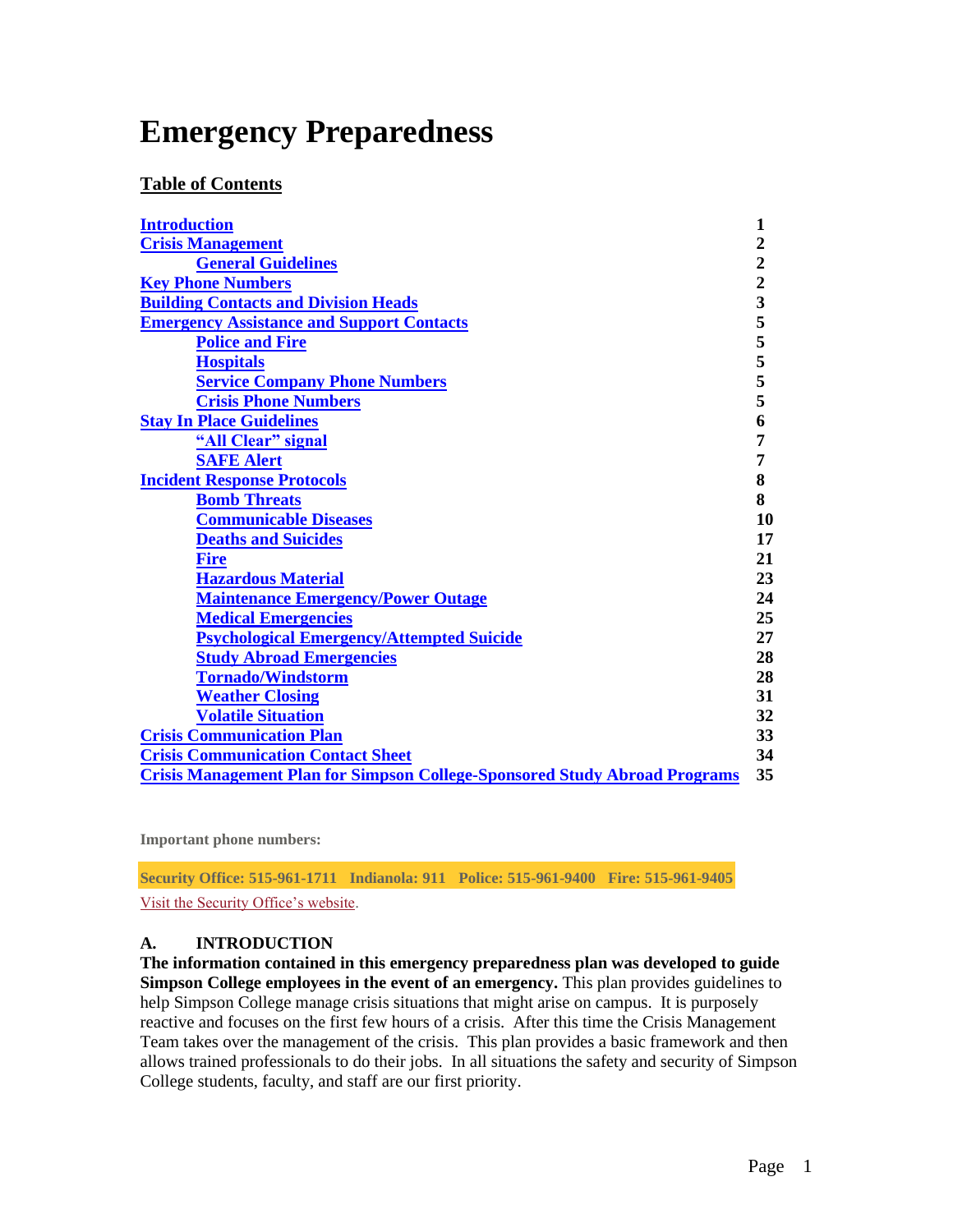# <span id="page-1-0"></span>**B. CRISIS MANAGEMENT TEAM (CMT)**

The Crisis Management Team coordinates appropriate actions on behalf of the College in all campus emergencies. This team includes, but is not limited to, the President, Senior Vice President and Academic Dean, Vice President for Business and Finance, Vice President for Planning and Student Development, Director of Human Resources, Executive Director of Marketing & Strategic Communication, Campus Services Director, and Director of Security.

A standing Chair of the Crisis Management Team is chosen by the College President to convene the group and provide leadership to the group. The current chair is Heidi Levine, Vice President for Planning and Student Development.

During a campus emergency, the Crisis Management Team plans appropriate campus responses and meets daily until the emergency has passed.

A command post will be established in President's Conference Room in Hillman Hall. If weather or situations make the President's Conference Room inaccessible the crisis committee should report to the Red & Gold Room,  $3<sup>rd</sup>$  floor of College Hall. There are emergency phone lines and other supplies in this area.

A crisis phone center, accessible through the operator (0) will be established in the Red and Gold Room, third floor of College Hall. (Extensions 1701-1710, 1712-1715, 1493.) Alternate location is Pioneer Conference Room in McNeill Hall.

All media questions should be referred to the Executive Director of Marketing & Strategic Communication.

# <span id="page-1-1"></span>*GENERAL GUIDELINES:*

If students are involved in any of these crisis situations, the following procedures should be followed:

- 1. Members of the student development staff and security staff should immediately contact the Vice President for Planning and Student Development, who will notify the Executive Director of Marketing & Strategic Communication.
- 2. Security staff should work with law enforcement representatives to secure area.
- 3. Responsible staff should maintain regular communication with law enforcement officials.
- 4. With assistance of law enforcement and healthcare officials, determine most effective way to communicate with family members or next of kin.
- 5. If deemed necessary, establish crisis counseling offices in Counseling Services. (Ext. 1332)

The President may wish to convene the Crisis Management Team or members of the cabinet. Determine administrative coverage during crisis i.e. should 24-hour coverage on campus be implemented.

# <span id="page-1-2"></span>**C. KEY PHONE NUMBERS**

In case of a campus emergency, use the key office numbers listed below: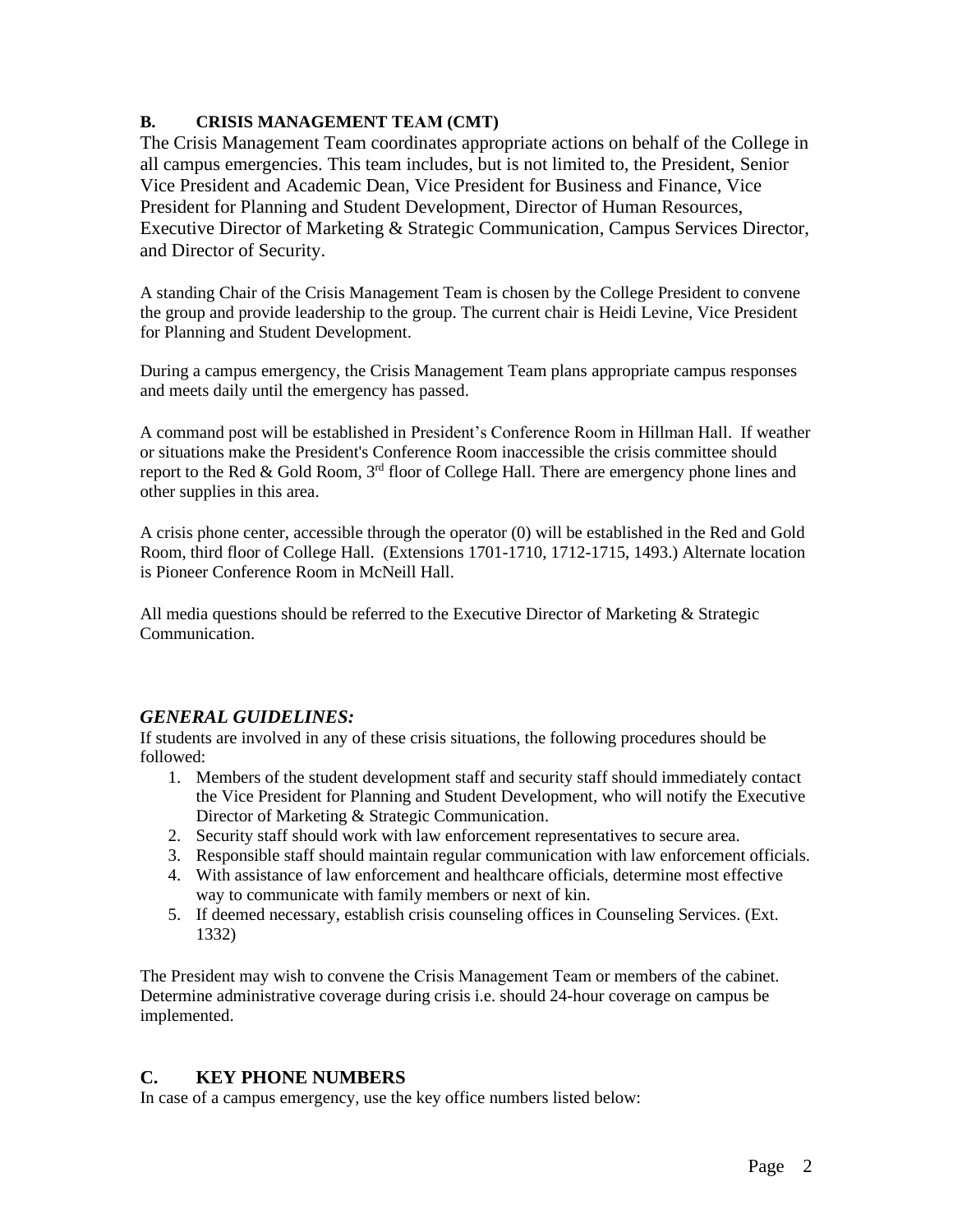| <b>Department</b>                    | <b>Name</b>                              | <b>Office Extension</b> |
|--------------------------------------|------------------------------------------|-------------------------|
| <b>President</b>                     |                                          |                         |
| <b>Academic Dean</b>                 |                                          |                         |
| <b>Admissions</b>                    | <b>Deb Tierney</b>                       | 1624                    |
| <b>Counting and Graduate</b>         | <b>Amy Gieseke</b>                       | 1615                    |
| <b>Athletics</b>                     | <b>Bob Nutgrass</b>                      | 1678                    |
| <b>Business &amp; Finance</b>        | <b>Cathy Hoch</b>                        | 1398                    |
| <b>College Advancement</b>           | <b>Bob Lane</b>                          | 1417                    |
| <b>Food Service</b>                  | <b>Julia Neer Crady</b>                  | Cell:                   |
|                                      |                                          | $(515)$ 371-7580        |
| <b>Human Resources</b>               | <b>Mimi Bartley-</b><br><b>Nancarrow</b> | 1511                    |
| <b>Information Services</b>          | <b>Lynne Jensen</b>                      | 1868                    |
| <b>Telecommunications</b>            | <b>David Moehler</b>                     | 1863                    |
| <b>Upward Bound</b>                  | <b>Jennifer Beal</b>                     | 1479                    |
| <b>Marketing/PR</b>                  | <b>Christie</b><br><b>Denniston</b>      | 1606                    |
| <b>Campus Services - Director</b>    | <b>Randy Rice</b>                        | 1626                    |
| <b>Campus Services - Maintenance</b> | <b>Gary Dooley</b>                       | 1625                    |
| <b>Campus Services - Main</b>        | <b>Jan Keeling</b>                       | 1622                    |
| <b>Security</b>                      | <b>Chris Frerichs</b>                    | 1711                    |
| <b>Student Development</b>           | <b>Heidi Levine</b>                      | 1617                    |
| <b>Student Housing</b>               | <b>Luke Behaunek</b>                     | 1562                    |
| <b>Switchboard</b>                   | Anika Jackson                            | 1614                    |
|                                      |                                          |                         |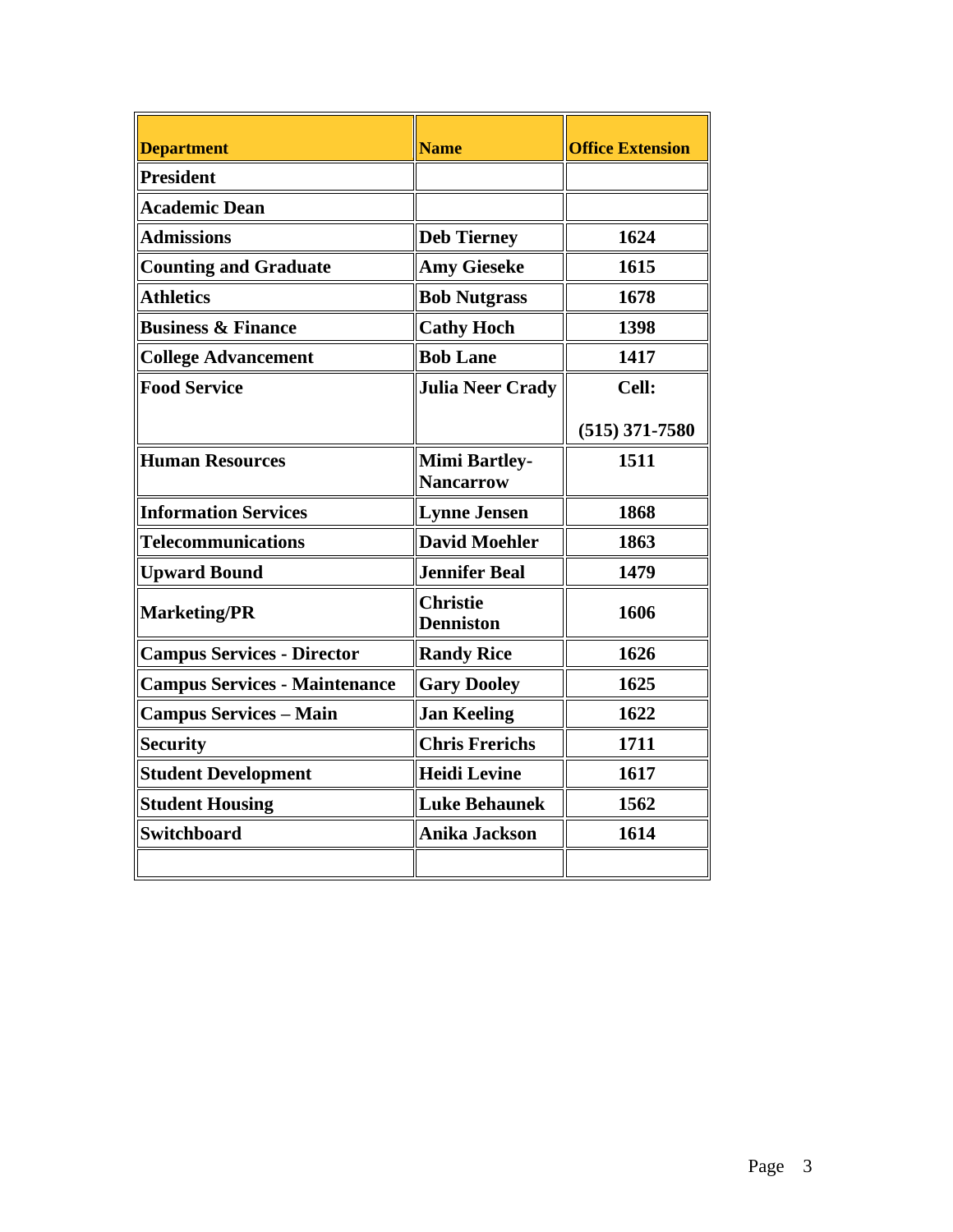# <span id="page-3-0"></span>**D. BUILDING CONTACTS and DIVISION HEADS**

**Building contacts and academic division heads are instrumental in the implementation of emergency procedures needed within their building/academic division, and as such, have been identified as liaisons between their staff and visitors and the Crisis Management Team. Building contacts and Academic Division Heads should:** 

- 1. Know where the fire extinguishers are located and how to operate them.
- 2. Know primary and secondary routes for evacuation.
- 3. Post evacuation plan in building hallway
- 4. Know how many employees would normally be in the building.
- 5. In the event of a drill, appoint someone to go back through the building to make sure everyone has evacuated.
- 6. Assign a back-up contact to coordinate crisis management functions in their absence.

| <b>Division Heads:</b>                       |                         |      |
|----------------------------------------------|-------------------------|------|
| <b>Department</b>                            | <b>Name</b>             | Ext. |
| <b>Business &amp; Communications Studies</b> | <b>Mark Juffrenbach</b> | 1880 |
| <b>Education</b>                             | Patti Woodward-Young    | 1564 |
| <b>Humanities</b>                            | <b>John Pauley</b>      | 1559 |
| <b>Natural Sciences</b>                      | Jackie Brittingham      | 1818 |
| <b>Social Science</b>                        | <b>Kedron Bardwell</b>  | 1593 |
| <b>Visual &amp; Performing Arts</b>          | Jennifer Nostrala       | 1649 |

| <b>Building Contact</b>           | <b>Name</b>                 | Bldg.<br>Ext. | <b>Office Ext.</b> |
|-----------------------------------|-----------------------------|---------------|--------------------|
| <b>Amy Robertson Music Center</b> | <b>John Benoit</b>          | 1637          | 1581               |
| <b>Blank Performing Arts</b>      | <b>Jennifer Nostrala</b>    | 1647          | 1649               |
| <b>Campus Services</b>            | <b>Gary Dooley</b>          | 1622          | 1625               |
| <b>Carver Science Hall</b>        | <b>Jackie Brittingham</b>   | 1830          | 1818               |
| <b>College Hall</b>               | <b>Deb Tierney</b>          | 1312          | 1624               |
| <b>Cowles</b>                     | <b>Bob Nutgrass</b>         | 1492          | 1678               |
| <b>Dunn Library</b>               | <b>Cyd Dyer</b>             | 1663          | 1519               |
| <b>Gaumer Building</b>            | <b>Gabrielle Rose Curti</b> | 1427          | 1487               |
| Hillman Hall                      | <b>Marilyn Leek</b>         | 1720          | 1675               |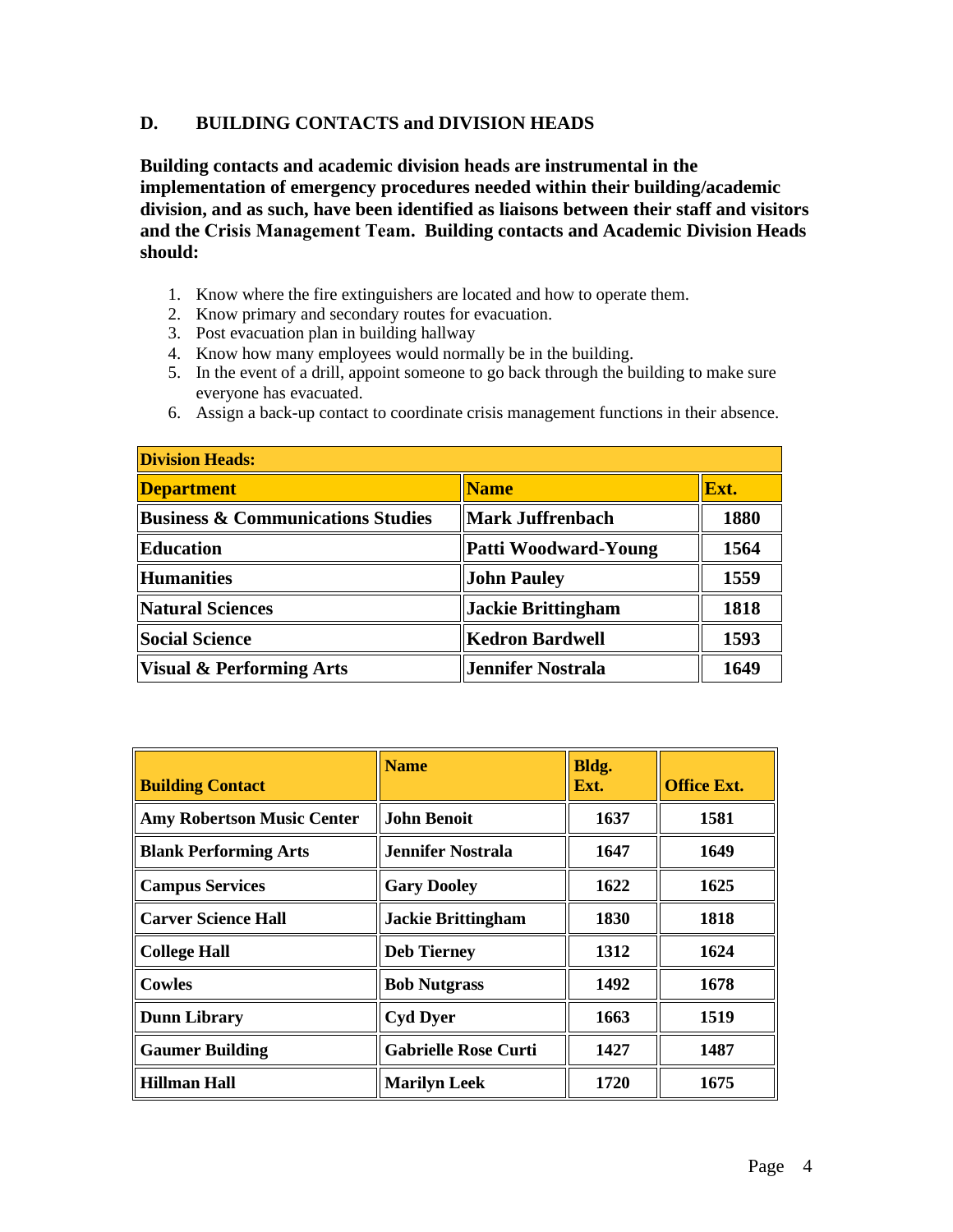| <b>Kent Campus Center</b>   | <b>Rich Ramos</b>       | 1533        | 1536                 |
|-----------------------------|-------------------------|-------------|----------------------|
| Upward Bound, 711 North D   | <b>Jennifer Beal</b>    | <b>1210</b> | 1479                 |
| McNeill Hall                | <b>Shane Cox</b>        | 1652        | 1216                 |
| <b>Mary Berry</b>           |                         | 1528        |                      |
| <b>Pfeiffer Dining Hall</b> | <b>Julia Neer Crady</b> | 1686        | Cell:                |
|                             |                         |             | $(515)$ 371-<br>7580 |
| <b>Residence Halls</b>      | <b>Luke Behaunek</b>    | 1592        | 1562                 |
| <b>Smith Chapel</b>         | <b>Mara Bailey</b>      | 1610        | 1684                 |
| <b>Wallace Hall</b>         | <b>Barb Ramos</b>       | 1616        | 1488                 |

In the event of a power outage affecting the phone system, a cellular phone is located in Hillman Hall, Pager 251-5502. There are also power failure phones located in the central areas of each building.

# <span id="page-4-0"></span>**E. Emergency Assistance and Support Contacts**

# <span id="page-4-1"></span>**Police and Fire:**

Indianola Police 515-961-9400 or 911 Indianola Fire Department 515-961-9405 or 911 Indianola Rescue EMT 911 Warren County Sheriff 515-961-1122 or 911 Disaster Services 515-281-3231

# <span id="page-4-2"></span>**Hospitals:**

Iowa Methodist Medical Center, 515-241-6212, Emergency, 515-241-6423 1200 Pleasant, Des Moines, IA 50309

Methodist West Hospital, 515-343-1000 1660 60<sup>th</sup> St., West Des Moines, IA. 50266

Mercy Hospital Medical Center, 515-247-3211, Emergency, 515-247-3121 400 University, Des Moines, IA 50314

Mercy Medical Center – West Lakes, 515-358-8000 1755 59th Place, West Des Moines, IA 50266

Iowa Lutheran Hospital, 515-263-5120 700 E University, Des Moines, IA 50316

Veterans Medical Center, 515-699-5999 30th and E Euclid, Des Moines, IA 50310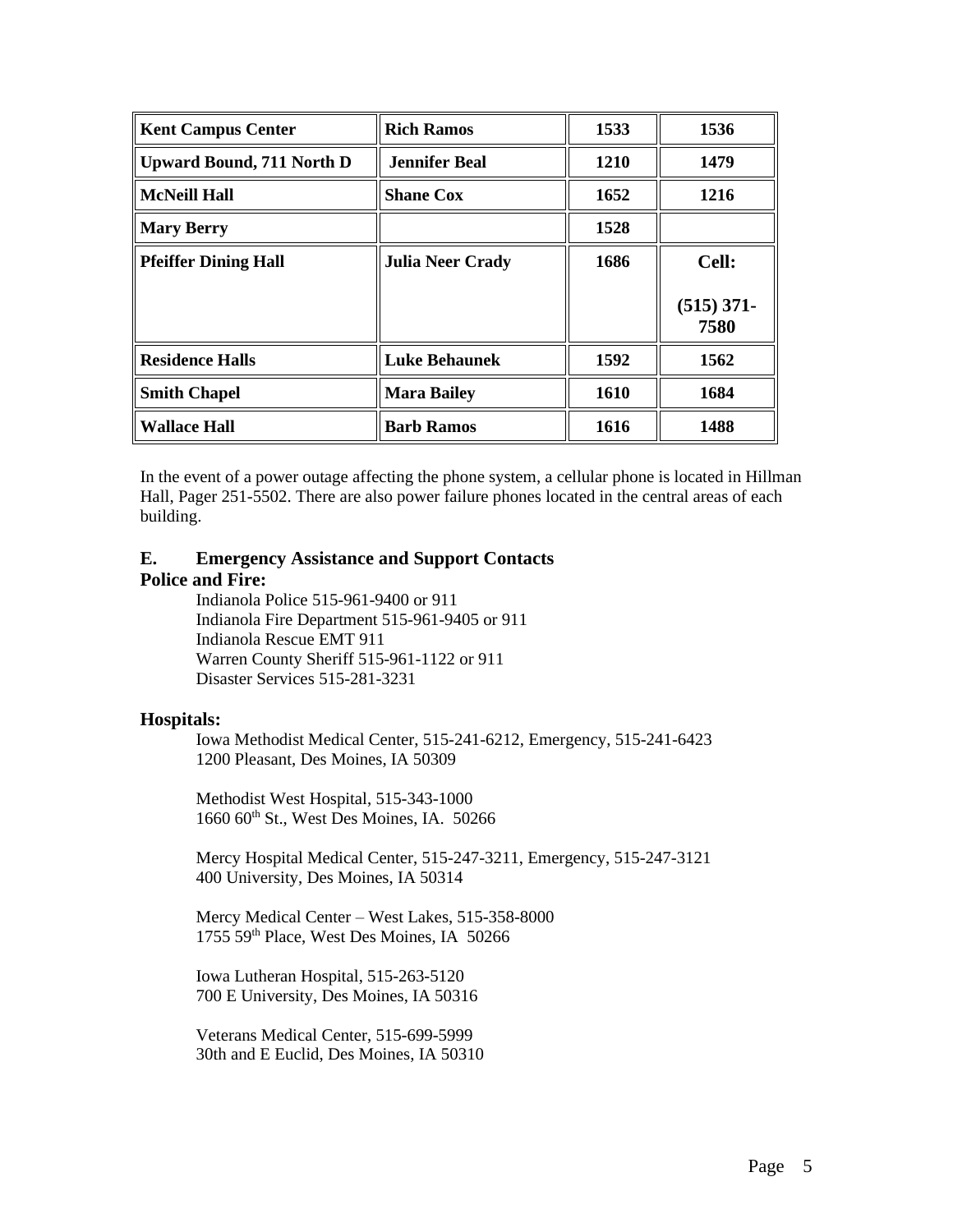Broadlawns Medical Center, 515-282-2200 1801 Hickman, Des Moines, IA 50314

# <span id="page-5-0"></span>**Service Company Telephone Numbers:**

City of Indianola 515-961-9410 HazMat 515-283-4768 Indianola Municipal Utility Company 515-961-9442 Iowa Road Conditions 800-288-1047 Mid-American Energy 515-242-3805 U.S. West Telephone 515-286-5010 Weather Conditions 515-288-1047

# <span id="page-5-1"></span>**Crisis Line Phone Numbers:**

Crisis line counseling and referral 515-244-1010 Crisis line life threatening situations 515-244-1000 Rape, abuse and incest national network 1-800-227-8922 National STD hotline 1-800-656-4673 Family violence center 515-243-6147 National suicide hotline 1-800-784-2433

# <span id="page-5-2"></span>F. **STAY IN PLACE GUIDLINES**

These Stay-in-place Guidelines serve as a general protocol of ways to respond to selected campus emergency situations. Each situation is different and may require a different response.

A stay-in-place message will be broadcast to members of the campus community through the SAFE system (Simpson Alert for Emergencies) when an imminent threat is believed to be on campus and it has been determined that the best course of action is to keep members of the community inside their respective locations. This action is an attempt to minimize the risk of violence and increase the safety of college students, employees, and guests by restricting access and visibility by a threatening person or event internal or external to the institution.

When a stay-in-place message is broadcast to the community, follow the procedures appropriate for your location as outlined below.

# **Procedures – In Campus Housing Location**

- Do not sound the fire alarm. A fire alarm would signal the occupants to evacuate the building and thus place them in potential harm as they attempt to exit.
- Lock yourself in your room/apartment or any area that can be secured. This is referred to as the SHELTER IN PLACE.
- Lock the windows and close the blinds or curtains.
- Turn off lights, AC and/or audio equipment that may lead to detection.
- Put your cell-phone on vibrate and do not use it unless you are in contact with emergency personnel.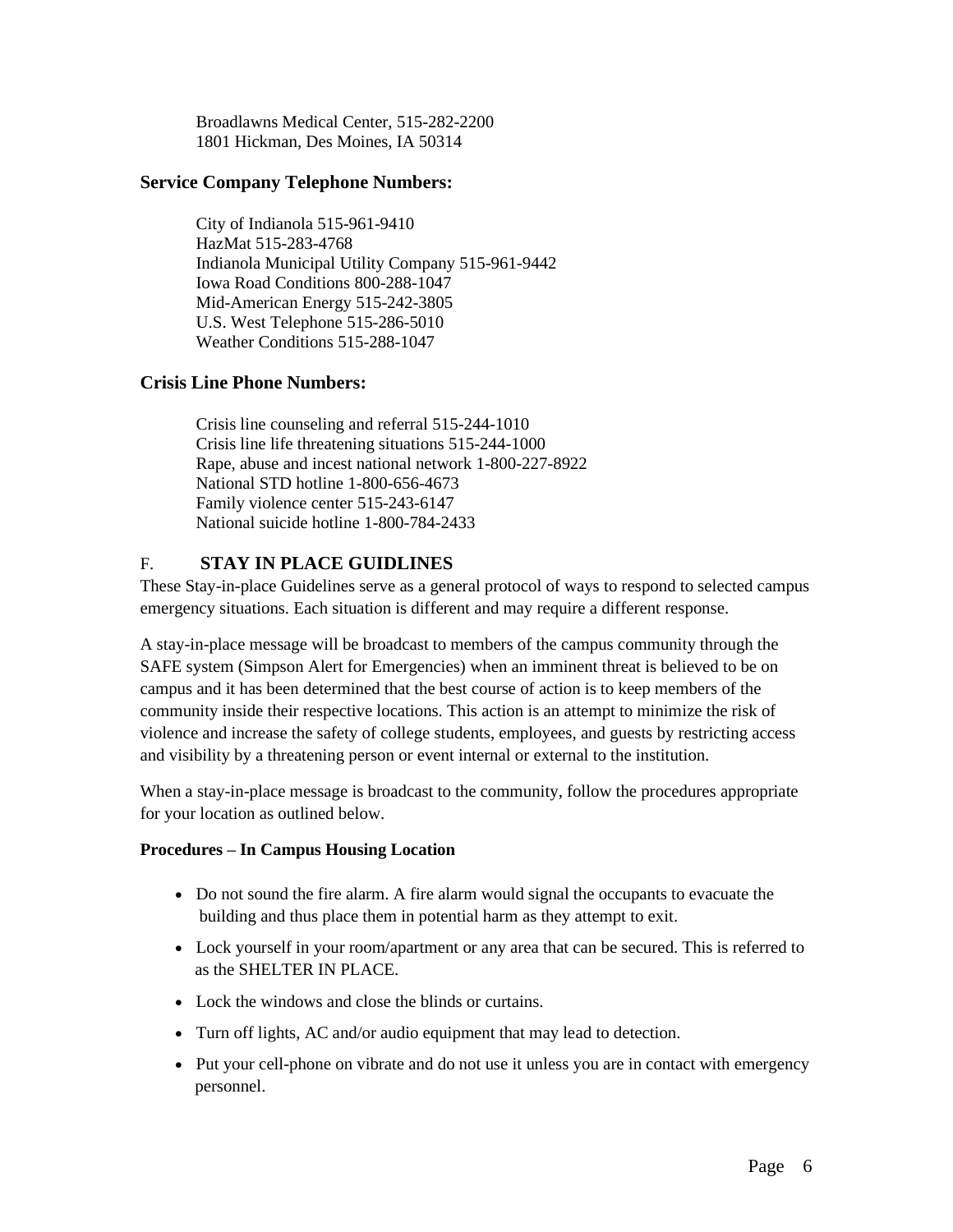- Barricade doors with thick objects that might help stop projectiles.
- Move to corners of the room away from doors and windows. Get out of the line of sight and fire, lie flat, face down, on floor.
- Remain calm and wait until the "AllClear" is given by the emergency personnel. Do not approach them – let them come to you.

### **Procedures – In Non-Residence Hall Location**

- If you are outside or in an exposed area, go inside the nearest building only if you think you can safely make it out of the area. If you cannot safely get inside a building, use bushes, trees, walls, cars and benches for cover. If you decide to run, do not run in a straight line. Try to keep objects between you and the threat.
- Once inside a building, do not sound the fire alarm. A fire alarm would signal the occupants to evacuate the building and thus place them in potential harm as they attempt to exit.
- If possible, lock yourself in any area that can be secured. This is referred to as the SHELTER IN PLACE. If the room cannot be locked, then barricade doors with thick objects that might help stop bullets.
- Lock the windows and close the blinds or curtains. Barricading windows may also be helpful.
- Turn off lights, AC and/or audio equipment that may lead to detection.
- Put your cell-phone on vibrate and do not use it unless you are in contact with emergency personnel.
- Move to corners of the room away from doors and windows. Get out of the line of sight and fire, lie flat, face down, on floor.
- Remain calm, quiet and out of sight. Assist others in your immediate vicinity as needed. Wait until the "AllClear" is given by the emergency personnel. Do not approach them – let them come to you.

# <span id="page-6-0"></span>**When the "AllClear" signal is given by the emergency personnel:**

- Check yourself and others for injuries.
- If police are present, obey all commands. This may involve your being handcuffed or made to put your hands in the air. This is done for safety reasons, and once circumstances are evaluated, they will give you further directions to follow.
- Preserve any physical evidence (don't touch if possible).

SAFE (Simpson Alert for Emergencies) is the emergency communication system that allows the College to send time-sensitive notifications via voice messages, emails, and text messages. The SAFE service can deliver one pre-recorded message to up to six phone numbers, two email addresses, and one text message. Students, staff, and faculty may update their information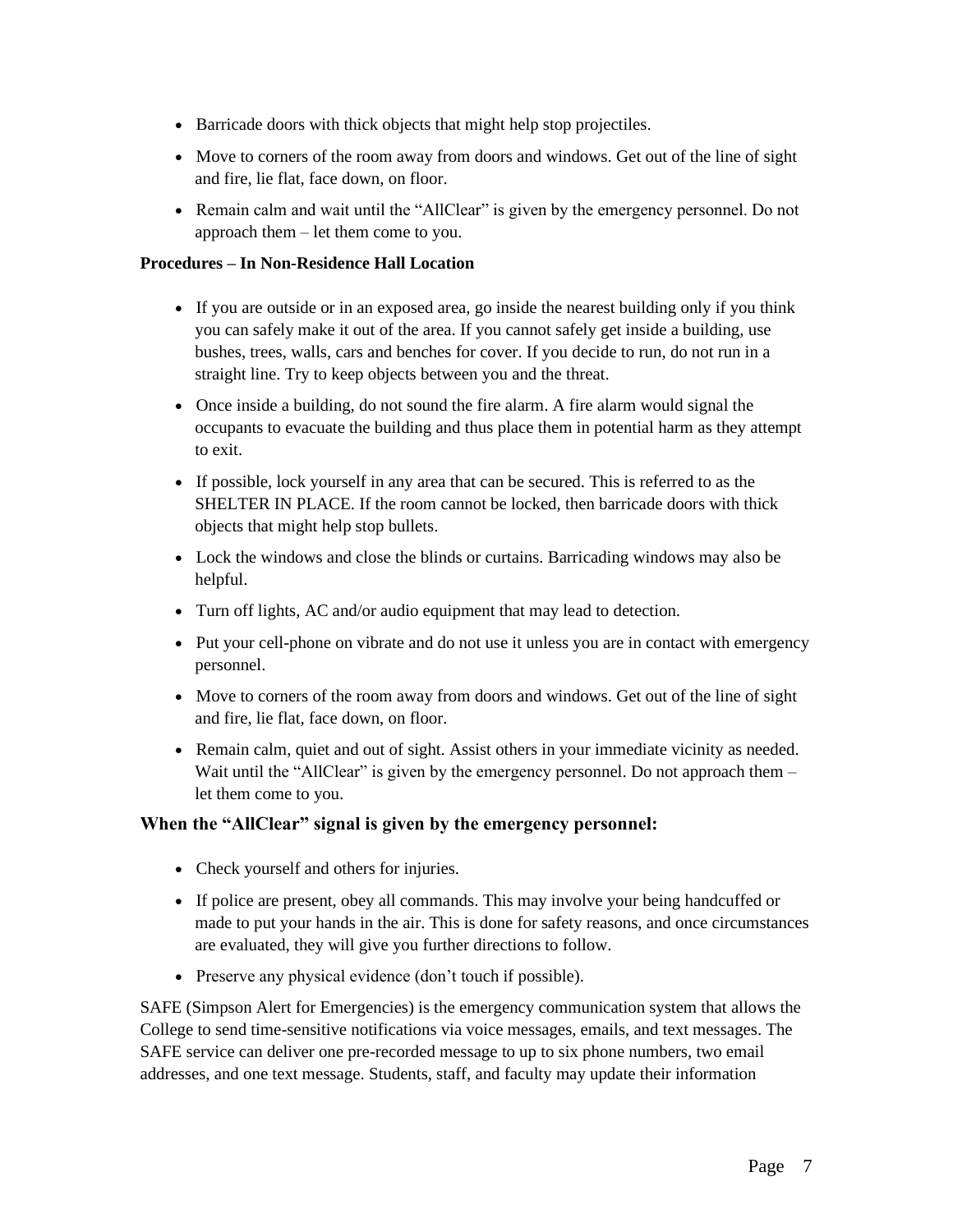through the SC Connect system. In all, the multi-modal service helps officials reach out to students and staff via:

- Voice messages to home, work, and cell phones
- Text messages to cell phones, PDAs and other text based devices
- Written messages to email accounts
- Messages to TTY/TDD receiving devices for the hearing impaired

# <span id="page-7-0"></span>**SAFE Alert Guidelines**

In an effort to provide campus with timely and accurate information, when a campus alert is needed, we will utilize this color-guided system. The color system will help people easily identify the severity of a situation and take the appropriate safety actions.

# Green Alert

Monitoring of potential hazards is ongoing. Normal operations are present on campus, and no threat is present above normal daily activity. These notifications are meant to inform the campus community about a situation, but do not normally necessitate a change in behavior or schedule.

Recommended actions are likely normal vigilance and safety awareness, unless otherwise noted in alert.

# Yellow Alert

An incident not seriously affecting the overall function of the campus or its resources, but a higher alert is present and needed. Conditions are generally localized to an area of campus.

Recommended actions will be communicated in alert, but may include avoiding a certain area of campus being especially alert to unusual or criminal activity, or actively identifying and implementing safety procedures.

# Red Alert

An incident seriously impacting the function of the College and posing a threat to the safety of people on or near campus. As an investigation is conducted and actions taken, alerts will be lowered to Yellow or Green when conditions become more safe. Local law enforcement and emergency services will likely be utilized and provide college officials with guidance.

Recommended actions will be communicated via the SAFE system. These will likely involve serious safety precautions and may include sheltering in place, evacuating an area, and/or exercising extreme vigilance.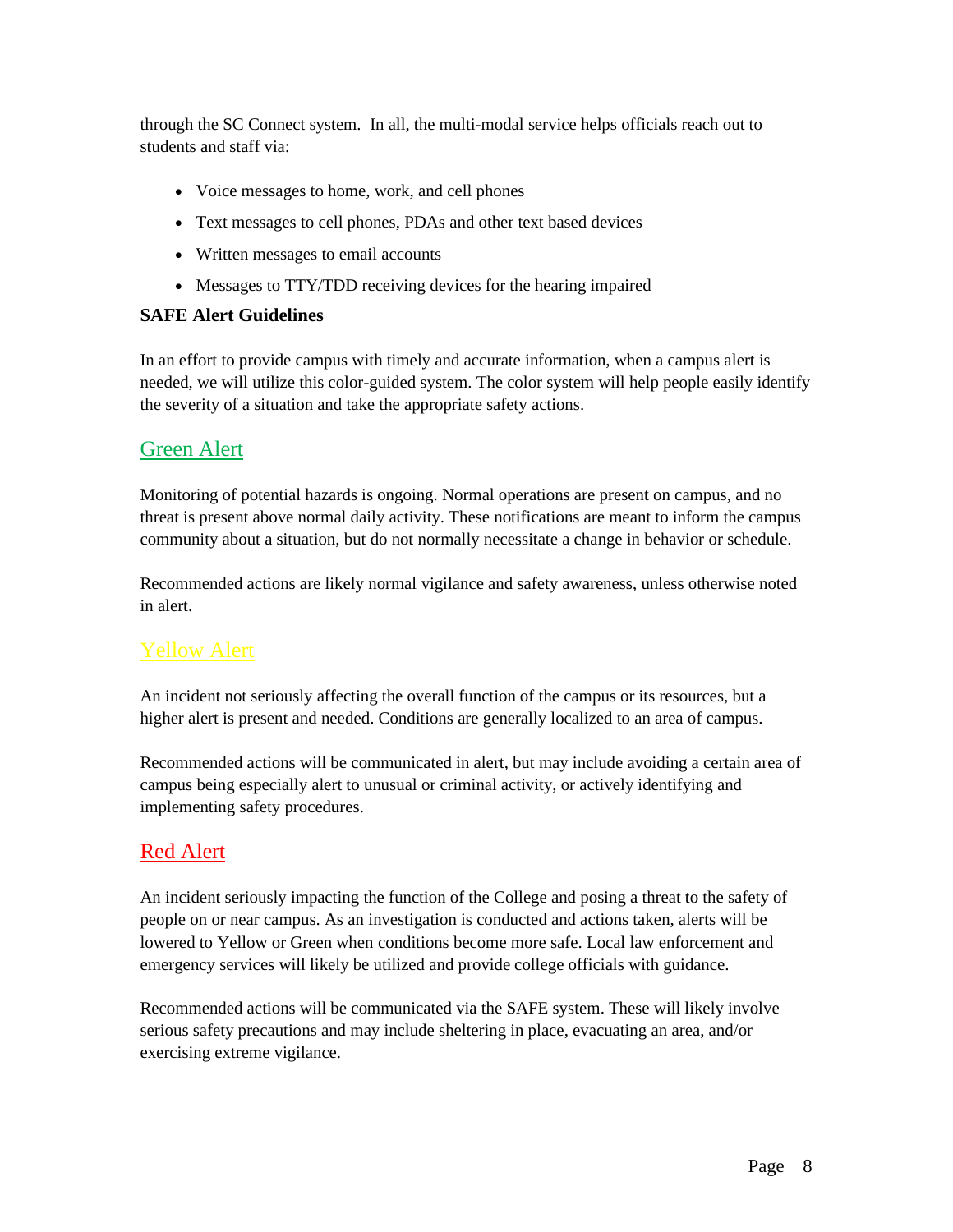# <span id="page-8-0"></span>**G. Incident Response Protocols**

# <span id="page-8-1"></span>**1. BOMB THREATS**

The purpose of this procedure is to provide an appropriate response in the event of a bomb threat. THIS INFORMATION MUST BE KEPT CONFIDENTIAL. Due to the nature of a bomb threat, it may be necessary to handle initial procedures via the telephone, rather than to wait for the Director of Security to respond on campus. (See First Responder duties below)

The Executive Director of Marketing & Strategic Communication should be kept apprised of the latest information

as they serve as the College spokesperson.

After normal business hours, individuals listed should be contacted at their designated telephone numbers.

# **GENERAL PROCEDURES**

#### **First Responder or Person Receiving the Threat**

When a bomb threat is called in:

- a. Keep the caller on the phone as long as possible. Ask them to repeat the message. Write down the telephone number showing on caller ID.
- b. If the caller does not indicate the location of the bomb, ASK.
- c. Inform the caller that the building is occupied and the explosion could result in death or serious injury.
- d. Listen for background noises, which may give a clue about the caller's location.
- e. Listen closely to the voice (male/female), voice quality (calm/excited), accents, and speech impediments. After the caller hangs up, notify Campus Security. Give all pertinent information to the Security Officer.
- f. The decision to evacuate will usually be made by responsible staff, such as the President, ranking cabinet officer, building contact, area coordinator or security member on duty.

#### **Security Officer**

- a. Immediately contact 911 and the Director of Security.
- b. Respond to the scene.
- c. Turn off all radios within 100 yards of the threatened building.
- d. Do not touch any suspicious packages or items of unknown origin. Wait for Emergency Services Personnel to arrive on scene. Provide the information given by the caller and assist.
- e. Complete an Incident Report when no longer needed by Emergency Services Personnel.

#### **Director of Security**

- a. Receive Security Officer's call and send SAFE alert as necessary.
- b. Respond to the scene.
- c. Notify the Vice President for Planning and Student Development and Director of Campus Services.. If the threat is in a Residence Hall, immediately notify the Director of Residence Life and Residence Life staff member on duty. If the threat is in an Academic Building, notify the Senior Vice President and Academic Dean.
- d. Meet with the emergency response personnel to determine course of action and threat credibility. Discuss course of action with College officials on scene.
- e. Coordinate any assistance given to Emergency Services personnel.
- f. Coordinate the evacuation of buildings, if necessary.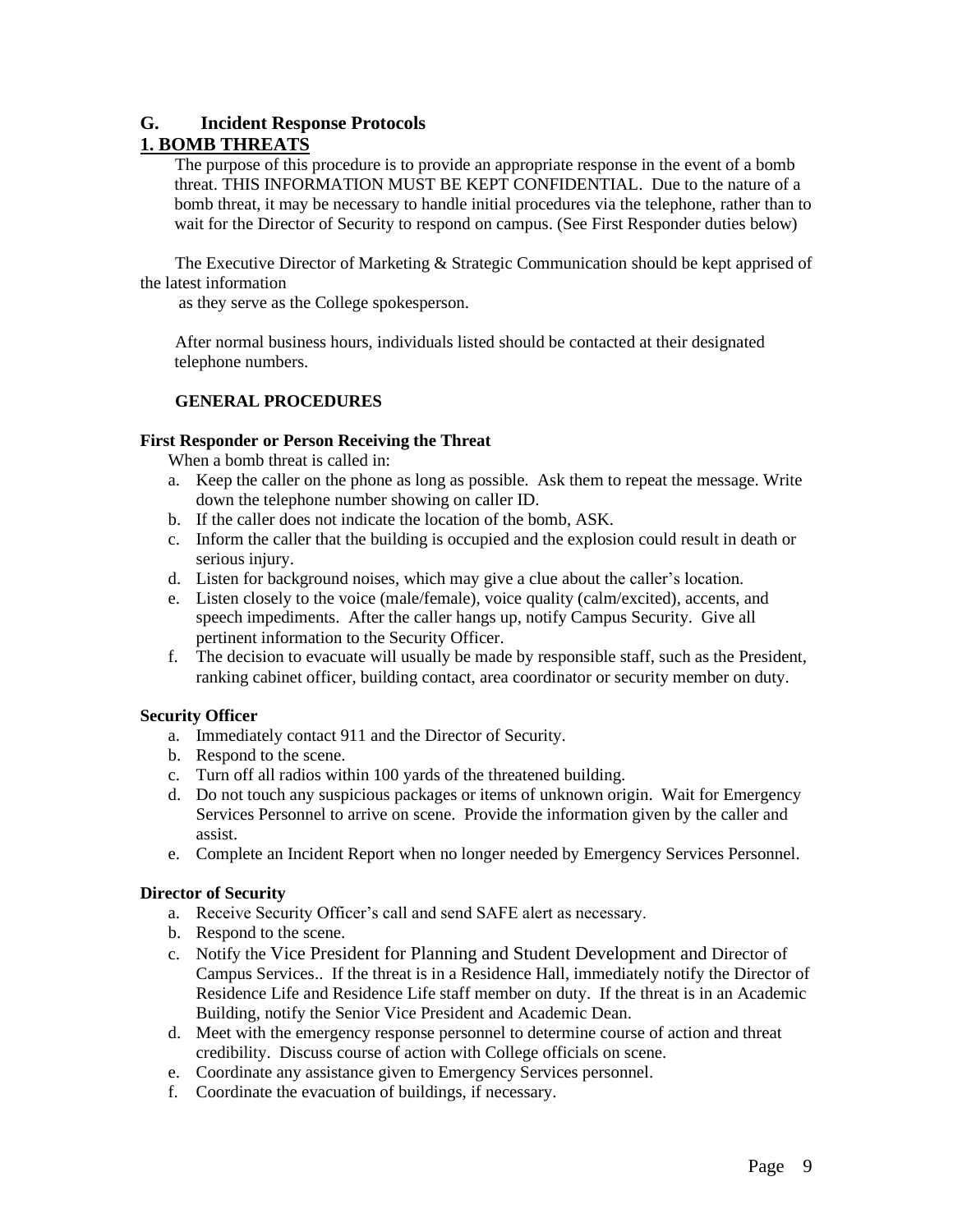g. Follow up with Indianola Police Department/Indianola Fire Department as needed.

### **Director of Residence Life**

- a. Assist on site personnel concerning resident students.
- b. Inform building staff, as appropriate.

### **Chair of the Crisis Management Team**

- a. Call President and Executive Director of Marketing & Strategic Communication.
- b. If necessary, assemble the Crisis Management Team.
- c. Keep President and Cabinet members informed.
- d. Notify the Director of Human Resources.

### **Executive Director of Marketing & Strategic Communication**

- a. Prepare and disseminate information as appropriate and necessary.
- b. Communicate with the press on campus.
- c. Notify campus community as appropriate.

# <span id="page-9-0"></span>**2. COMMUNICABLE DISEASES**

### **Purpose**

The purpose of the Communicable Disease Plan is to prepare and plan for the possibility of widespread communicable disease. This document is to help Simpson's planning by establishing a common set of assumptions. These are only assumptions; the spread of known communicable disease or pandemic events is unpredictable. This document also provides a general plan of action for decision makers and campus departments in response to the given situation.

#### **Assumptions**

The planning assumptions are **reasonable worst-case scenarios**. These assumptions presume that the next pandemic is no worse than the one in 1968, which had a relatively small impact. Keep in mind that these assumptions depend on the severity of a pandemic outbreak.

- The first pandemic influenza outbreak will occur outside the United States. The pandemic's first impact at Simpson will likely be to students and/or faculty who travel abroad, or plan to do so. WHO, CDC, and/or Simpson may impose travel restrictions.
- In the U.S., the pandemic influenza wave will last approximately 10 weeks, during which multiple community outbreaks will occur across the country. (10 weeks is the average of 8 to 13 weeks, which is the estimated wave length). (Historically, the largest waves will have occurred in the fall and winter, but the seasonality of a pandemic cannot be predicted with any certainty.)
- The first U.S. outbreak will occur in major metropolitan areas where there is a high rate of international travel.
- On their own initiative, Simpson students may begin to leave campus when the first outbreaks occur.
- Classes may be suspended for a period of time if an outbreak occurs.
- A pandemic will have an impact from a community outbreak on employees who will choose to stay home, and employees who need to stay home to care for children or family members.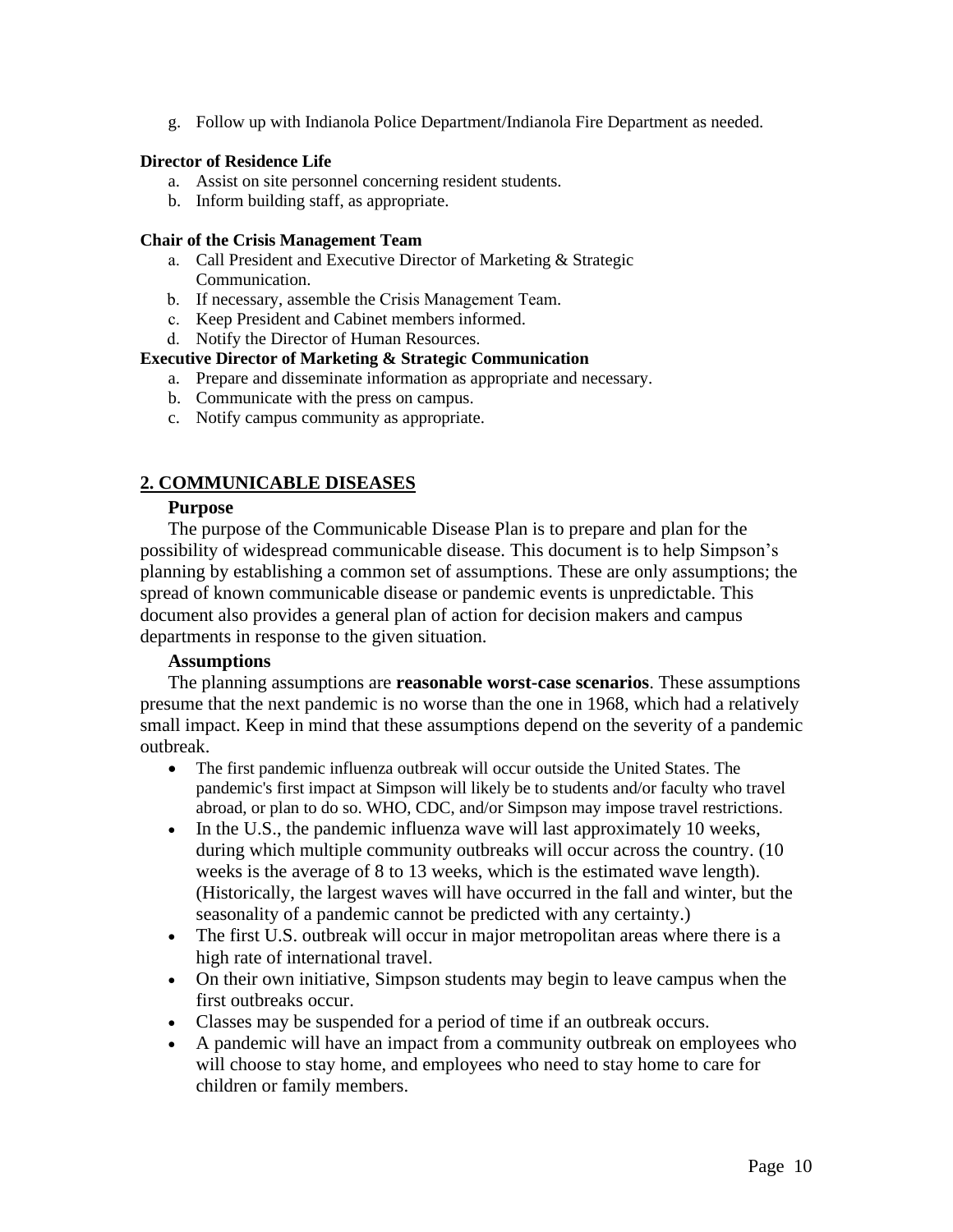- Absenteeism may reach 40 percent for periods of time at the height of the pandemic wave.
- During the peak of the pandemic wave, assume there may be significant economic disruptions, including inventory shortages, shipment delays, and reduced business activity. Critical supplies may not be available. International shipments and travel may be severely curtailed.
- Essential functions must continue. Simpson personnel who support essential functions must report to work, if they have not been exposed.
- Assume that contagious employees will come to work, both asymptomatic and symptomatic employees who feel compelled to work. Steps need to be taken to minimize this risk.
- After the wave has passed, assume that resumption of normal campus activities will be slow and difficult.

# **Three Levels of Communicable Disease/Pandemic Response**

Level  $1$  – Confirmed case(s) of human-to-human transmission confirmed by public health officials. The transmission of disease or illness has foreseeable risk of impacting Simpson College and its population.

- Level 2 Confirmed spread of the disease in the continental US
- Level 3 Serious disease prevalence confirmed case on/near campus. (Depending on severity of public health projections, Level 3 could begin when outbreak is within a 300-500 mile radius of campus.)

# **Pandemic Event Check List**

# **Crisis Management Team**

# **Level 1**

- 1. Activate Crisis Management Team (CMT) preparations. \*See pg.2 for member list.
- 2. Establish a structure for recording and reporting key activities, events, and decisions made during the crisis and a method for evaluating the effectiveness of the execution of the emergency response once in recovery.
- 3. Monitor situation through any and all means, i.e. CDC, WHO, Warren County Public Health, etc.
- 4. Communicate with constituents regarding CMT actions, campus response and current health information. Act as clearinghouse for all communication(s) to campus community regarding status of disease spread, self protection, etc. (e-mail, website, town meetings)
- 5. Update emergency action plan as situation evolves.
- 6. Monitor travel by students, staff and faculty.
- 7. Identify personnel considered essential to a pandemic event. i.e. maintenance, custodial, grounds, health services, security, HR, etc. Request that each begin review of plan and preparation for campus health emergency.
- 8. Initiate campaign for self protection through website and other appropriate means of communication.

# **Level 2 (in addition to part 1 actions)**

- 1. Advise Cabinet/Board as needed on response options.
- 2. Maintain accurate and timely information flow to all constituents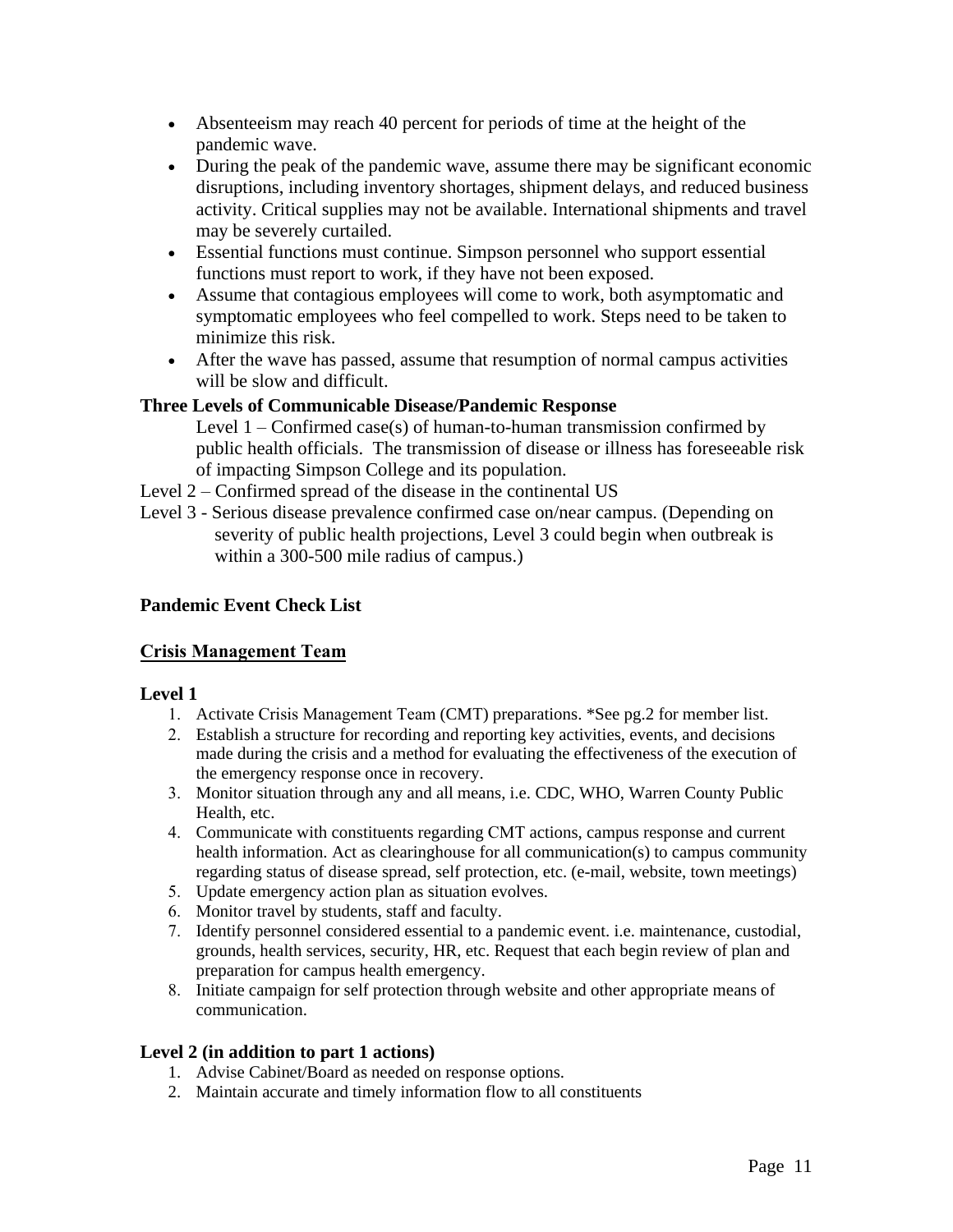- 3. Review campus isolation plans, e.g. housing, dining, personnel, etc.
- 4. Require all faculty/staff/students to report all flu cases to Student Health Services.
- 5. Consider restricting movement on/off campus for activities/athletic events.
- 6. Ensure adequate supplies for campus health care are available/accessible.
- 7. Begin process to identify potential rooms/buildings to be used for isolating students.

# **Level 3 (in addition to part 2 actions)**

- 1. Maintain daily contact among Crisis Management Team.
- 2. Assist with distribution of vaccine or antiviral medication as directed by Public Health.
- 3. Direct that essential personnel receive training on respiratory/health protection and implement safety practices as deemed appropriate.
- 4. Implement protocol for surveillance and monitoring of illness across campus.
- 5. Implement policy on transporting individuals to appropriate healthcare facility.
- 6. Activate plan to isolate students in conjunction with the guidance from public health, separating individuals with illness from the general population and restricting their movement within the general population until they are no longer contagious.
- 7. Evaluate the closing of campus and suspension activities including reducing the number of students remaining on campus by canceling classes and sending students home early in the pandemic. This may be the best strategy given the limited resources the college will have available to support those who remain. Note: Even if a decision to cancel major aspects of the campus operation is not made, the perception of risk and/or the presence of disease may result in high absenteeism from work and classes such that the decision is forced.
- 8. Ensure each area of campus operations is functioning and adequately staffed to provide for continuity of operations
- 9. Work with Government entities as required. County Emergency Management Coordinator local government, law enforcement, public health, hospitals etc.
- 10. Assess business operations, business risk and insurance claim issues.

# **President's Office, Cabinet**

# **Level 1**

- 1. Receive information from Crisis Management Team.
- 2. Review content of internal and external public information bulletins and announcements. Review/work with Public Relations to select appropriate university spokesperson(s) for media reporting.
- 3. Consider restricting movement on and off campus for activities/athletic events.
- 4. Update emergency communication plan and phone tree created with cell phones as necessary.

# **Level 2 (in addition to part 1 actions)**

- 1. Decide/Implement appropriate response option as advised by CMT.
- 2. Assess assigned areas to ensure critical tasks/personnel are being taken care of and campus operations continue.
- 3. Receive appropriate health aids/training from Student Health Services and campus services.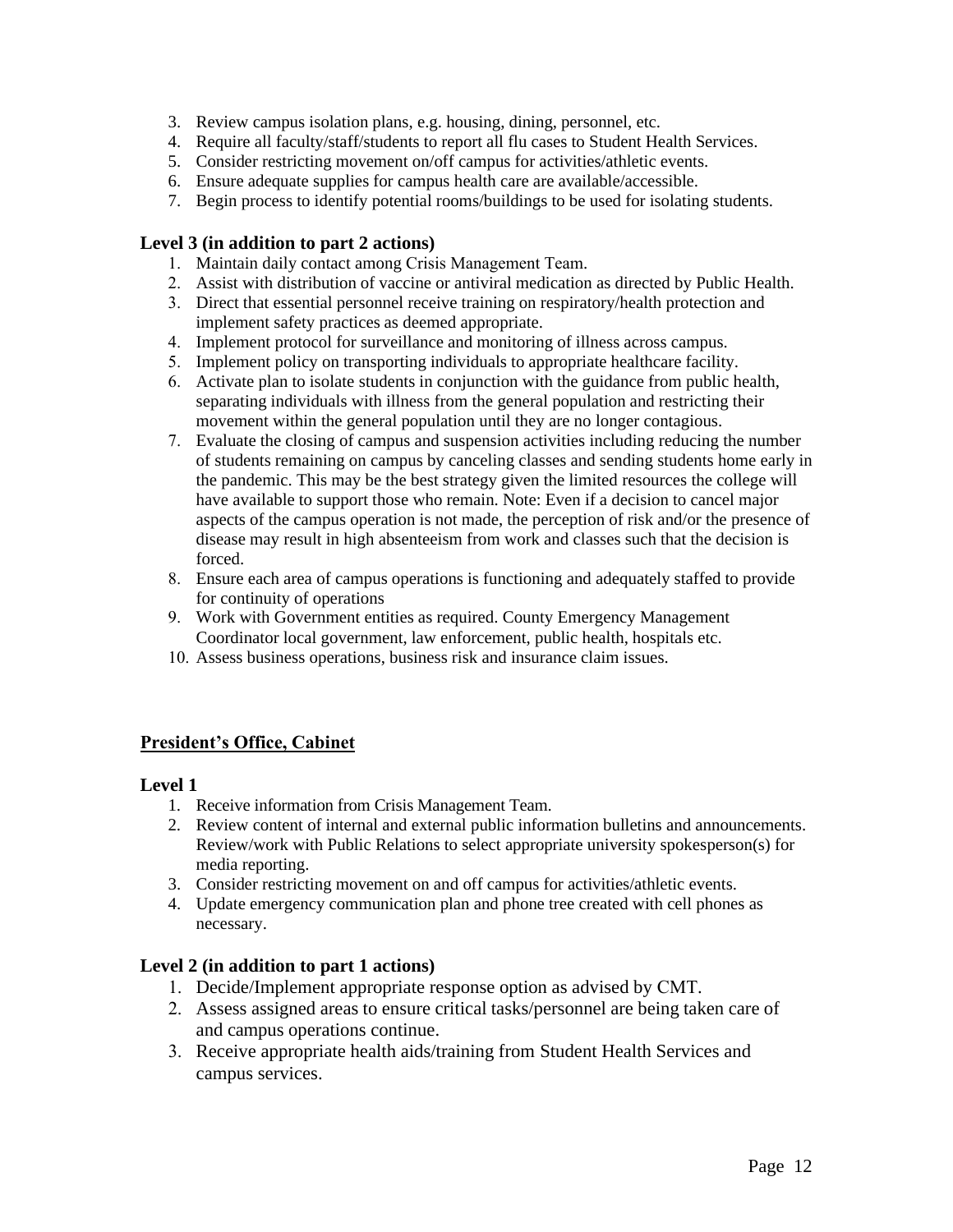# **Campus Services**

### **Level 1**

- 1. Assess risk reduction protection plan and resources on campus.
- 2. Review internal procedure for all staff.

### **Level 2 (in addition to part 1 actions)**

- 1. Alert Student Health Center if encountering individual(s) with flu-like symptoms.
- 2. Verify adequate supply of disinfecting stations and materials to disperse around campus.

### **Level 3 (in addition to part 2 actions)**

- 1. Assist Security in securing buildings & posting signage.
- 2. Install disinfecting stations and supply building staff with disinfecting supplies.
- 3. Arrange for custodial staff to increase cleaning of commonly touched surfaces and other areas of contagion transfer.
- 4. Implement reduced staff maintenance plan.
- 5. Facilities Management arrange for additional bio-hazard pickups

### **Public Relations**

#### **Level 1**

- 1. Draft internal and external bulletins and announcements, with the Crisis Management Team/President's Office/Cabinet.
- 2. Work to create webpage for distribution of information.
- 3. Work with local media to distribute information.
- 4. Address information inaccuracy when it occurs.
- 5. Coordinate incoming and outgoing communication including phone trees, webpage and list serve. Consider development of plan for distributing calls to homes or phone banks, updating webpage and list serve.

# **Level 2 (in addition to part 1 actions)**

1. Work with Facility Services on establishing Media Relations Center for media statements, news interviews, etc.

#### **Level 3 (in addition to part 2 actions)**

- 1. Implement a Media Relations Center: coordinate media statements, and manage news teams and interviews, etc.
- 2. Continue with daily reporting on web site and other media sources.

# **Residence Life Office**

**Level 1**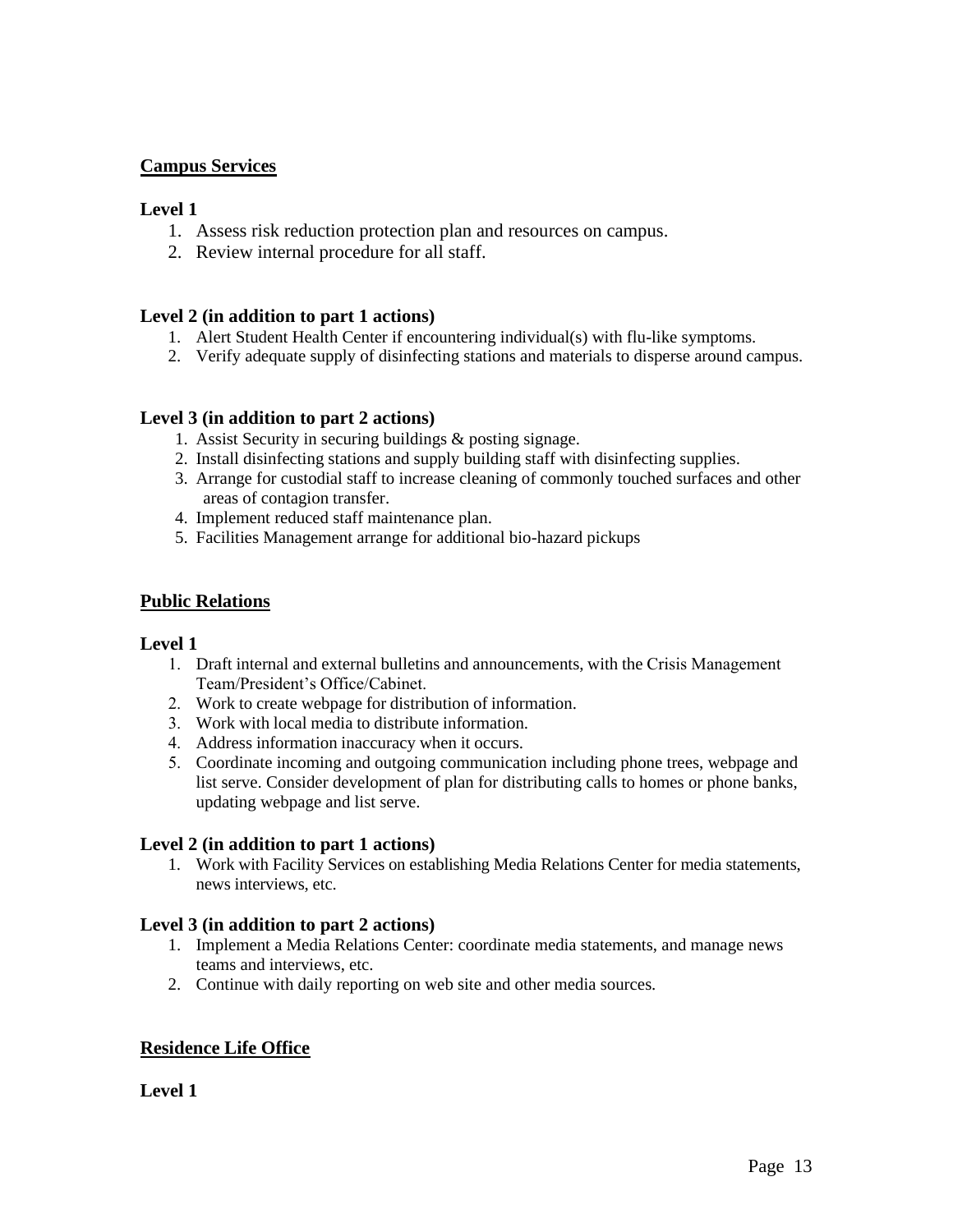- 1. Work with Student Health Services to train essential personnel on risks and response.
- 2. Identify potential rooms and/or buildings to be used for student isolation. Update as needed based on current occupancy.
- 3. Establish and review procedures for implementation of isolation plan.
- 4. Review procedures for closing residence halls.

# **Level 2 (in addition to part 1 actions)**

- 1. Notify current occupants in spaces that will be needed of the potential or need for them to move in the event isolation plan is implemented.
- 2. Educate students about strategies to prevent spread of illness or disease.

### **Level 3 (in addition to part 2 actions)**

- 1. Implement isolation plan, set up housing needs for isolation of ill students. Isolation care may include sending student home.
- 2. Residence Life & Sodexo identify meal delivery needs and methods for isolated students.
- 3. Work with facilities and custodial crews to increase disinfection efforts.

# **Food Service (Sodexo)**

#### **Level 1**

- 1. Review appropriate health precautions and food safety issues with staff.
- 2. Assess needs to stockpile additional food and water.
- 3. Ensure food delivery process is planned and delivery supplies are on hand.

#### **Level 2 (in addition to part 1 actions)**

- 1. Identify roles of essential staff for food production and food delivery.
- 2. Inventory and increase stockpiles of food, water, paper products etc. as necessary.

# **Level 3 (in addition to part 2 actions)**

1. Implement meal delivery plan for ill students

# **Business Office**

#### **Level 1**

- 1. Identify risk exposures for which insurance can and cannot be obtained, including associated financial impact.
- 2. Review & Evaluate Loss of Business Insurance policy with Risk Management carrier.
- 3. Identify contingency funds.
- 4. Identify steps that must be taken to monitor and protect continuity of business operation.

# **Level 2 (in addition to part 1 actions)**

- 1. Document damage and initiate insurance claims.
- 2. Track resource usage.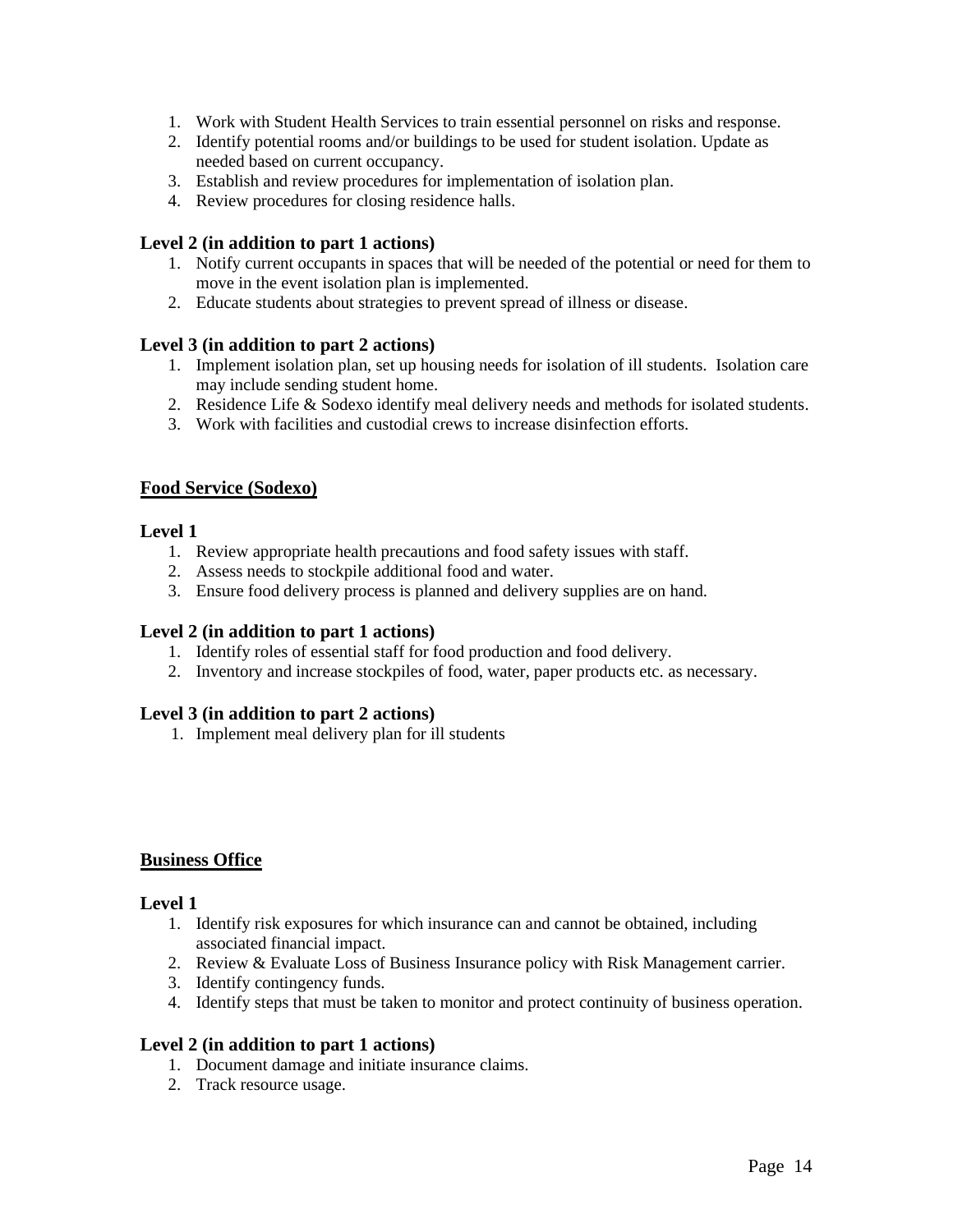# **Level 3 (in addition to part 2 actions)**

- 1. Authorize hiring of temporary employees as needed to supplement regular work force.
- 2. Authorize overtime pay for employees needed in the event of campus health emergency.

# **Health Services**

# **Level 1**

- 1. Simpson Health Services monitor all resources i.e. CDC, WHO, ACHA websites for the latest developments and updates on planning recommendations.
- 2. Provide information to PR to post announcements and communicate with campus regarding website/training/information.
- 3. Work with residence life staff to identify students with illness profile and who have traveled to (or have been visited by persons from) affected areas.
- 4. Work with HR to identify employees with illness profile and who have traveled to (or have been visited by persons from) affected areas.
- 5. Establish an isolated exam room.
- 6. Implement universal precaution procedures.
- 7. Provide training/information as available and necessary of known communicable disease/pandemic event and provide training to essential personnel on health/respiratory protection.
- 8. Follow State and County protocol for patient testing and healthcare.
- 9. Communicate with Warren County Health Department and Iowa State Department of Public Health regarding planning and surveillance.
- 10. Establish phone triage for health service information and advice in Health Services office.

# **Level 2 (in addition to part 1 actions)**

- 1. Determine status and recommend actions for suspected cases on a case by case basis.
- 2. Communicate with parents of suspected cases and explain procedure.
- 3. Begin phone triage in Student Health Services.
- 4. Daily contact with Warren County Public Health Department (SHS).
- 5. All ill students will access health services through the southwest hallway of Student Development.
- 6. Communicate with local providers regarding referral protocols.

# **Level 3 (in addition to part 2 actions)**

- 1. Implement isolation facility in conjunction with Residence Life and Campus Services as needed.
- 2. Daily monitoring and surveillance of disease prevalence and inform CMT daily of census of ill students and related data.
- 3. Arrange for screening for suspected contacts in conjunction with Public Health or medical clinics.
- 4. Student Health Services trains campus personnel on respiratory protection.

# **Academic Affairs**

**Level 1**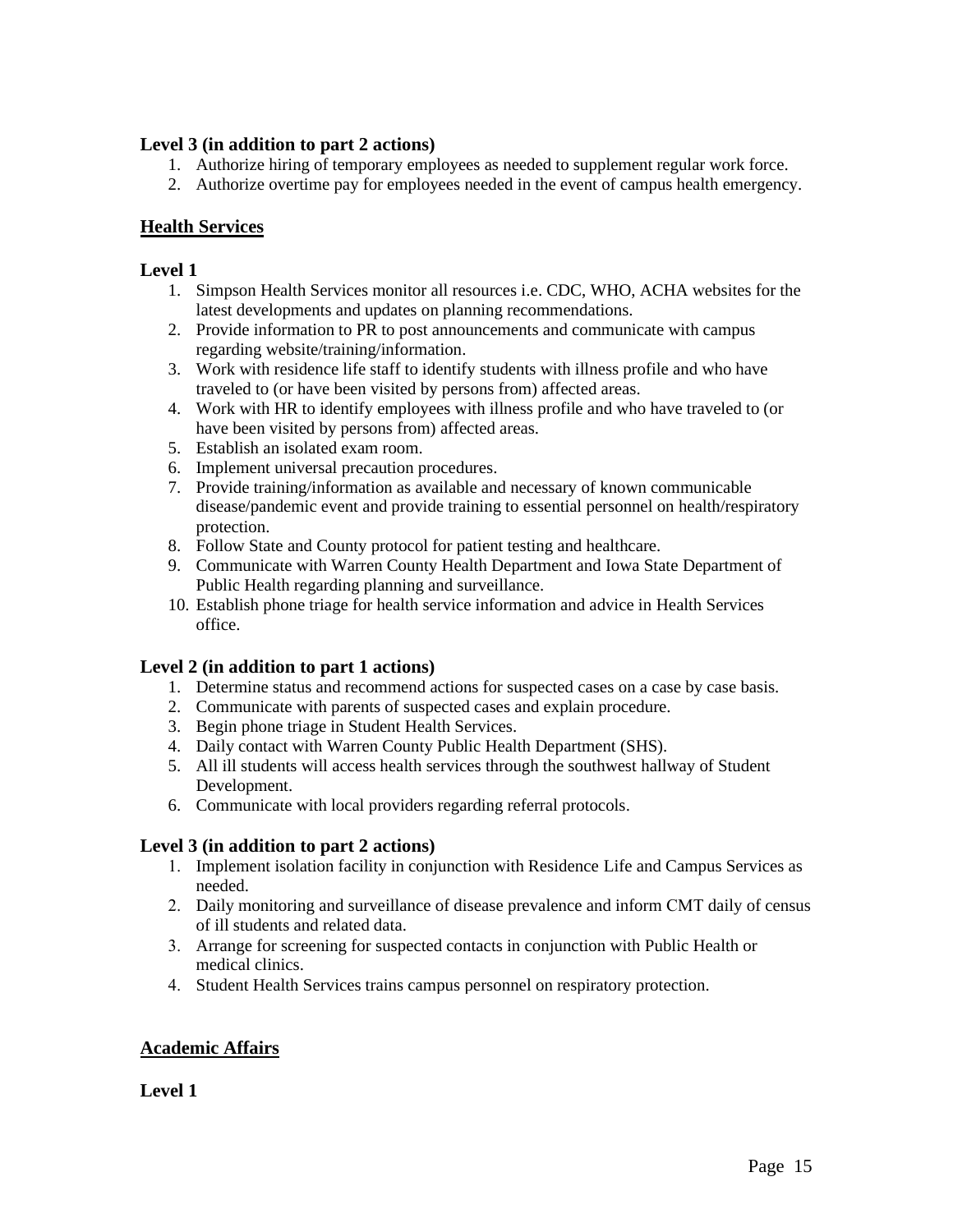- 1. Review continuity of operation plans with faculty.
- 2. Ask faculty to submit plans for course completion if campus activities are suspended.
- 3. Communicate with faculty regarding prevention techniques and request faculty to review information with the students in their classes.

# **Level 2**

1. Request faculty to monitor and report any students/staff exhibiting health event symptoms to Health Service office.

# **Level 3**

1. Implement academic continuity of operation plans as necessary.

# **Student Development Staff**

# **Level 1**

- 1. Provide assistance to Health Center staff as needed regarding pandemic response and universal precautions.
- 2. International Programs offices monitor student travelers entering from effected regions and assists with communication to international students and their families.
- 3. Review pandemic plan with staff.

# **Level 2 (in addition to part 1 actions)**

- 1. Assist with preparation for relocation of students for isolation.
- 2. Train for telephone consultation and support i.e. phone triage and phone banks as needed).

# **Level 3 (in addition to part 2 actions)**

- 1. Residential Life/student development staff assists Health Services.
- 2. Arrange for monitoring/delivery of medications, other goods and services to isolated cases.

# **Human Resources**

# **Level 1**

- 1. Identify essential personnel list kept in HR.
- 2. Monitor faculty & staff travelers entering from effected regions.
- 3. Prepare policies for staffing plan in the event of a health emergency.
- 4. Work with IT on policy of working from home for identified personnel.
- 5. Identify personnel available for telephone support work.

# **Level 2 (in addition to part 1 actions)**

- 1. Determine plans for working from home for essential employees as deemed necessary for continuity of business operation.
- 2. Assess need for temporary staff in the event of campus reduced work force.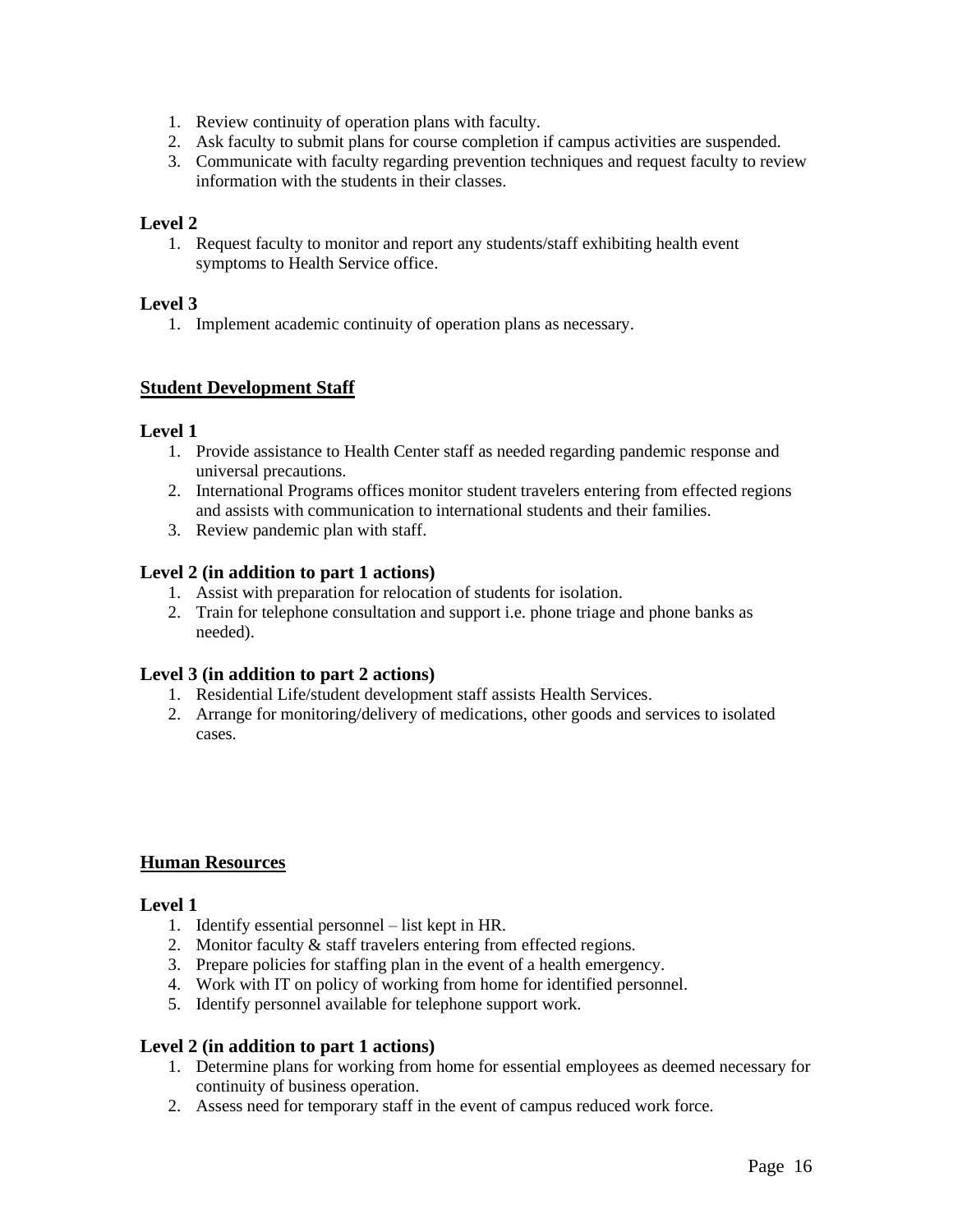- 3. Communicate plan for activating employee work schedule procedures in event of health emergency.
- 4. Advise employees of the potential for limiting face to face contact and the need to begin to practice social distancing.

# **Level 3 (in addition to part 2 actions)**

1. Activate emergency work schedule procedures as necessary.

# **Information Technology Services and Public Relations**

# **Level 1**

- 1. Support information gathering activities for CMT, President's Office, Student Life, HR and other groups.
- 2. Determine critical support systems.
- 3. Information Technology assess supplemental telecom/computing needs.

# **Level 2 (in addition to part 1 actions)**

1. Create reduced staff maintenance plan.

# **Level 3 (in addition to part 2 actions)**

1. Support functions with reduced staff and Social Distancing.

# **Campus Security**

# **Level 1**

1. Review emergency procedures and plan.

# **Level 2**

- 1. Secure buildings and post signage.
- 2. Campus Security implements procedure for transporting to appropriate healthcare facility (CMT).
- 3. Work with residence life to set up and secure housing needs for isolation of ill students.
- 4. Work with building managers to adjust occupancy schedules of buildings as needed.

# **Counseling**

# **Level 1**

- 1. Arrange counseling services.
- 2. Recovery Phase SAFE System.
- \*Establish a post-event debriefing.

# <span id="page-16-0"></span>**3. DEATHS / SUICIDE**

Whether a death occurring on campus is the result of an accident, suicide, natural causes, or a homicide, it must be handled properly to ensure the integrity of the investigation and to be sensitive to those individuals experiencing emotional reactions. The purpose of this procedure is to provide an appropriate response to a death on campus.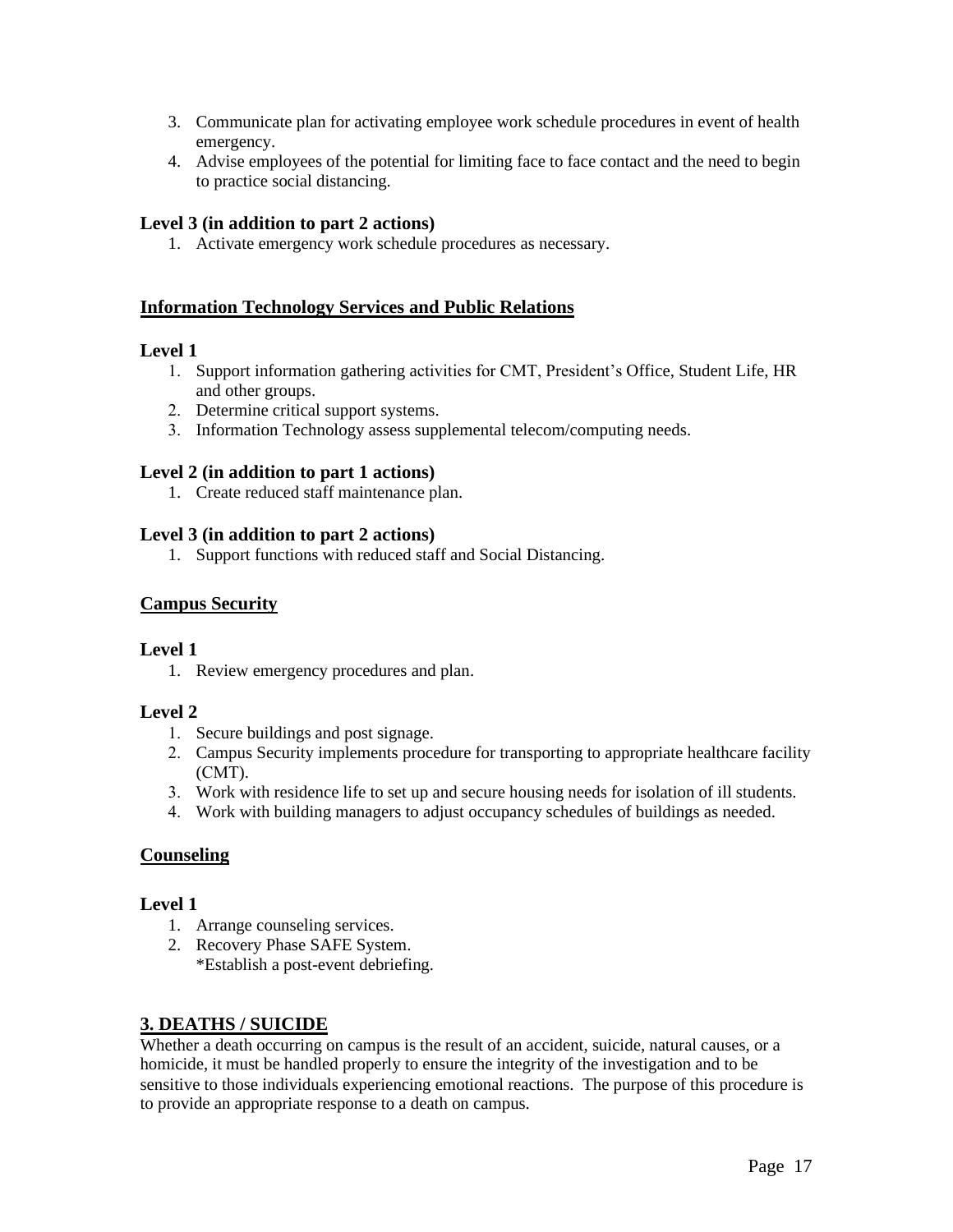The Executive Director of Marketing & Strategic Communication is the official spokesperson for the campus. All questions should be directed to that office.

After normal business hours, individuals listed should be contacted at their designated telephone numbers.

#### **GENERAL PROCEDURES**

#### **First Responder**

a. Call Security immediately.

#### **Security Officer**

- a. Call 911 to report a possible death, if not already done.
- b. Verify that a death has occurred.
- c. Security Officers will secure the area where the death took place. Do not touch anything or allow anything to be touched. Do not permit anyone into the area, including roommates, if in residence hall.
- d. Notify Residence Life Staff Member on Duty (if in a residence hall or involves a student) and the Director of Security.
- e. Document as much information as possible in regard to the circumstances surrounding the death. Include how individuals became aware of the death, what was seen when they arrived on the scene, what action was taken, and any other relevant information.
- f. Assist Indianola Police Department when they arrive.
- g. Submit Incident Report to the Director of Security.

#### **Director of Security**

- a. Notify the Vice President for Planning and Student Development Life. If the student is residential, also notify the Director of Residence Life.
- b. Supervise the activities of the Security Officers.
- c. Provide assistance with necessary paperwork, such as securing police reports and Medical Examiner's report for the family.

### **FOR STUDENTS:**

### **Director of Residence Life**

- a. Obtain as much information as possible about the situation.
- b. Contact the student's Residence Life Area Coordinator to advise them of the situation.
- c. Contact Director of Counseling Services to notify them about the situation and learn about schedule availability.
- d. Work with the Area Coordinator to focus on the needs of students and student staff.
- e. Make alternative housing arrangements for the roommates of the deceased until the investigation is completed.
- f. Once the police have released the area, make arrangements for an inventory and removal of the student's personal belongings. The family may come to the college to handle this. If possible, roommates should be present if staff members are asked to pack personal possessions. The original inventory should be given to the Vice President for Student Development and to the family.
- g. Contact Campus Services if their services are required. After regular business hours, contact the Campus Services contact who is on call.
- h. Assist the Vice President for Student Development in other tasks as requested.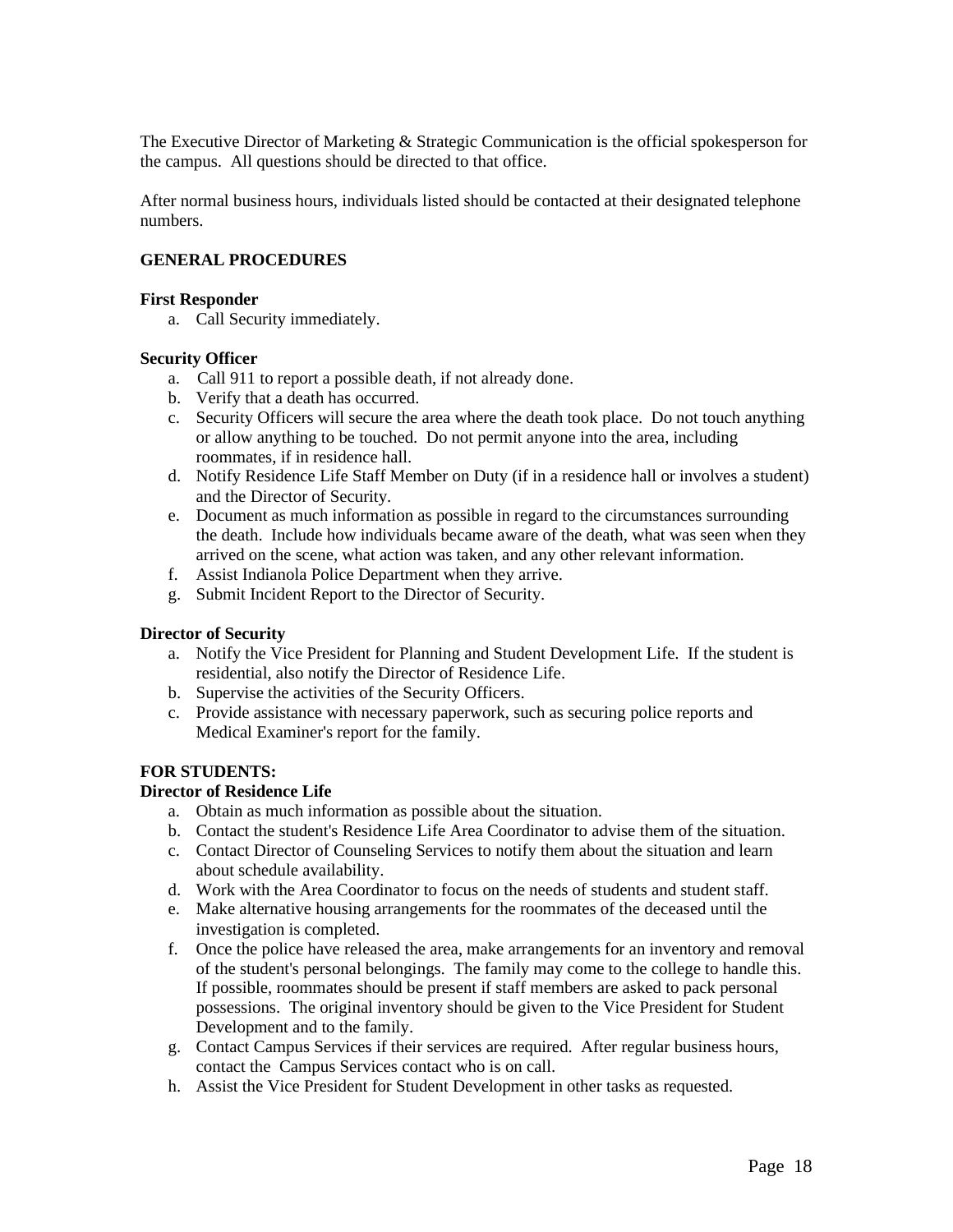#### **Residence Life Area Coordinator**

- a. Locate the student's roommate(s) immediately. Direct them to Security in order to assist in the investigation. Friends and close acquaintances of the deceased should also be identified and Security informed of who these individuals are so that relevant information regarding the circumstances surrounding the death can be investigated.
- b. Other available staff should report to the Director of Residence Life.

### **Vice President for Planning and Student Development**

- a. Obtain essential facts: victim's name, college address, home address, next of kin, and facts about the death.
- b. Contact the family and provide them with information regarding the death, the name, and telephone number of an institutional contact.
- c. Provide the family with information regarding the location of the deceased.
- d. Approximately 30 minutes after the initial phone call, call back to answer any questions and obtain details about the family's arrival to campus.
- e. Notify the Executive Director of Marketing & Strategic Communication, after notifying the family, so that information can be released.
- f. Contact Business Office and Registrar's Office so that student's records can be adjusted.
- g. The Student Development Office should keep a list of all people who have been helpful. Send thank you notes.
- h. Once the family arrives on campus, the Vice President for Planning and Student Development serves as their local escort.

#### **Chair of the Crisis Management Team**

- a. Contact the College President, Executive Director of Marketing & Strategic Communication and other key people as appropriate.
- b. If necessary, assemble the Crisis Management Team.
- c. Ensure that key responding officers prepare written reports summarizing events.

#### **Senior Vice President & Academic Dean**

- a. Contact the advisor and instructors of the deceased student.
- b. Contact Division Chairs.
- c. Consider need to cancel classes.

#### **Executive Director of Marketing & Strategic Communication**

- a. Draft an initial statement in the event it is needed. The statement will confirm basic facts and indicate that further details will be released following notification of the family [e.g. On (date) at (time) (event) resulted in the death of a Simpson College (employee, faculty member, student). Further information will be made available following the notification of the family.] If at all possible, any release would be made with permission of the family.
- b. Once the family has been notified, information will be released only to those agencies with a "need to know" and will contain only the basic facts.
- c. FERPA permits the unconditional release of the following directory information unless a student has asked that their prior consent be obtained: student name, address, phone number, date and place of birth, major field of study, participation in officially recognized activities and sports, weight and height of athletes, dates of attendance,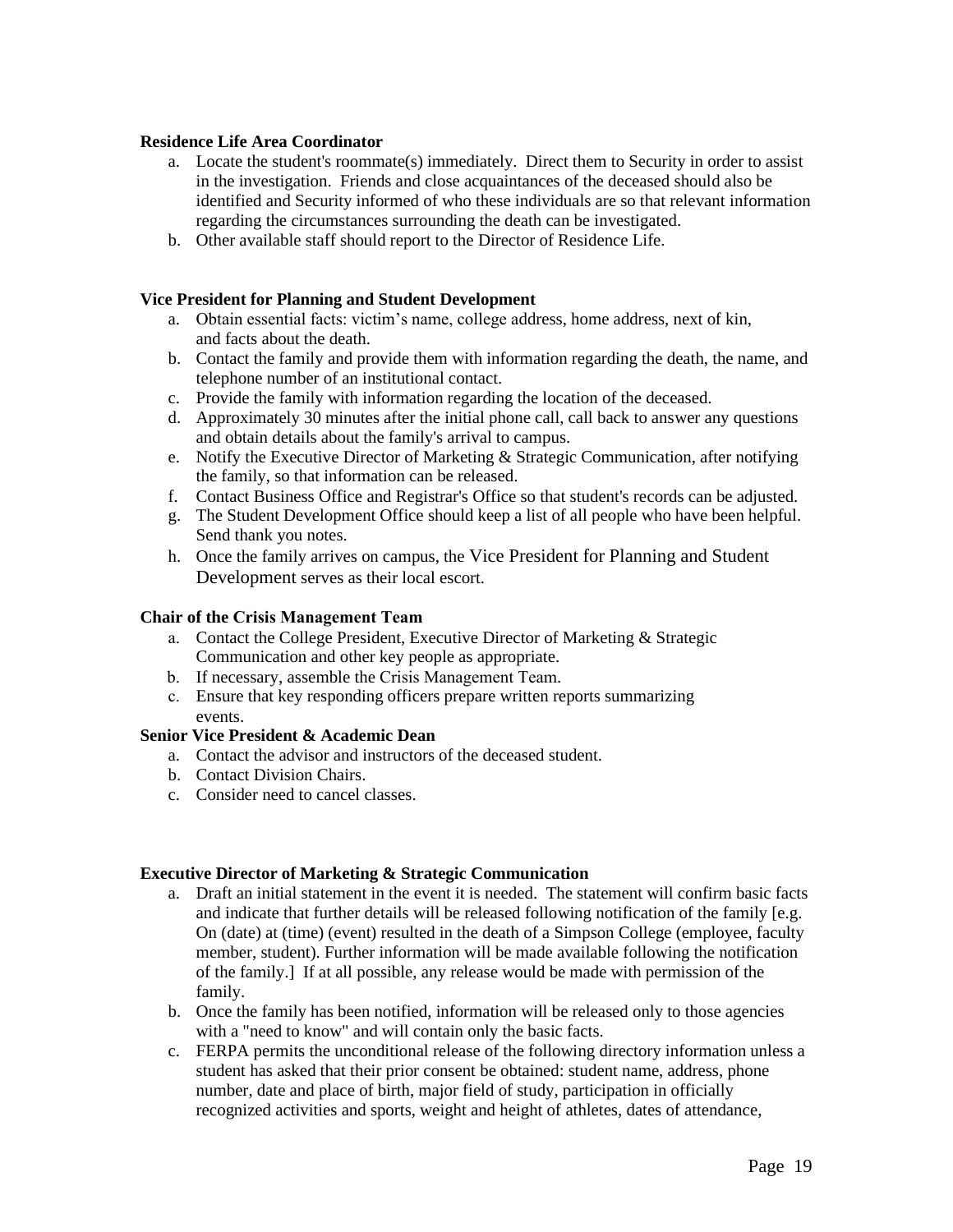degrees and awards received, and the most recent previous educational institution attended.

- d. No personal information should be disseminated without a written release from the family.
- e. If requested, assist family in writing and disseminating an obituary.
- f. Coordinate campus communication regarding the incident.
- g. Consider contacting all parents through e-mail and/or regular mail.

#### **Controller**

- **a.** Compile the student's accounts, loans, prorated bills, refunds, etc**.**
- b. Resolve financial matters in consultation with the Vice President for Student Development and the Vice President for Business and Finance.

#### **Director of Counseling**

- a. With the assistance of the Crisis Management Team, provide appropriate support and assistance to students, faculty, and staff.
- b. Arrange needed counseling as soon as possible for students, faculty, administration, and staff.
- c. Arrange for individual and/or small group sessions to take place as needed.

#### **Chaplain**

- a. Responsible for coordinating all campus events in response to the student's death including prayer services, vigils, etc.
- b. Plan a memorial service on campus in conjunction with family members.
- c. Assist in pastoral counseling of campus members.
- d. Attend memorial and funeral services planned by the family.

#### **FOR FACULTY, STAFF OR ADMINISTRATION:**

#### **Director of Human Resources**

#### *(In conjunction with employee's supervisor and corresponding vice president)*

- a. Obtain essential facts: victim's name, address, next of kin, and facts about the death.
- b. Contact the Vice President for Business and Finance, the employee's supervisor (and respective Vice President) and make a determination regarding who will contact the family.
- c. Contact the family and provide them with information regarding death, and the name and telephone number of an institutional contact.
- d. Approximately 30 minutes after initial phone call, call back to answer any questions and obtain details about the family's arrival to campus.
- e. Notify the Executive Director of Marketing & Strategic Communication after notifying the family, so that information may be released.
- f. Contact the Payroll Office so that records can be adjusted.
- g. Provide the family with information regarding the location of the deceased.
- h. Designate an escort for the family. Once the family arrives on campus, this individual will serve as the local escort.

#### **Vice President for Business and Finance**

- a. Contact the President.
- b. Contact the Chair of the Crisis Management Team.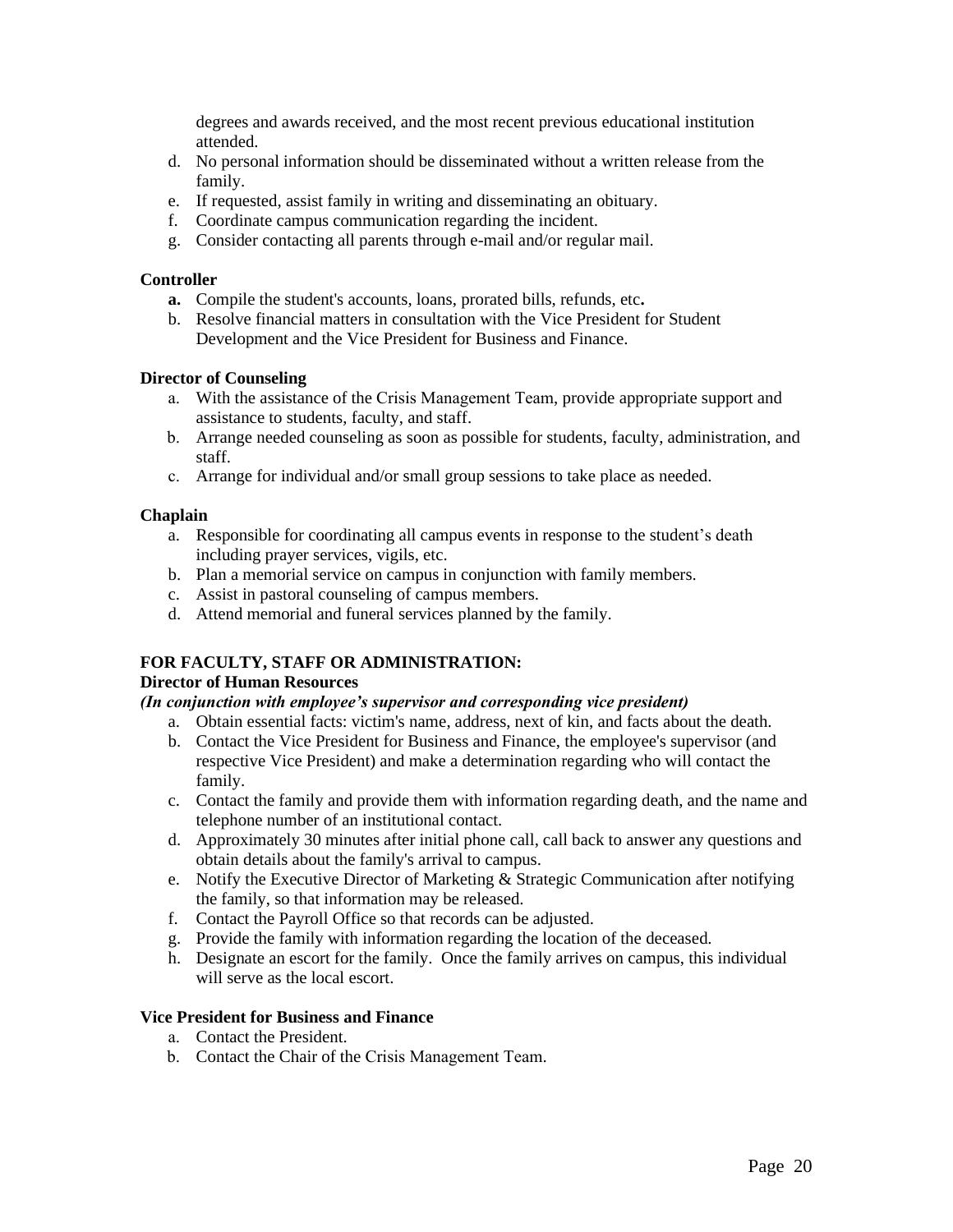#### **Chair of the Crisis Management Team**

a. If necessary, assemble the Crisis Management Team.

#### **Director of Counseling**

a.With the assistance of the Crisis Management Team, provide appropriate support and assistance to students, faculty, and staff.

b.Arrange debriefing session as soon as possible for students, faculty, administration, and staff.

c.Arrange for individual and/or small group sessions to take place as needed.

#### **Chaplain**

- a. Responsible for coordinating all campus events in response to the student's death including prayer services, vigils, etc.
- b. Plan a memorial service on campus in conjunction with family members.
- c. Assist in pastoral counseling of campus members.
- d. Attend memorial and funeral services planned by the family.

### <span id="page-20-0"></span>**4. FIRE**

The purpose of this procedure is to provide an appropriate response in the event of a fire on campus. The Executive Director of Marketing & Strategic Communication is the official spokesperson for the campus. All questions should be directed to that office. After normal business hours, individuals listed should be contacted at their designated telephone numbers.

#### **GENERAL PROCEDURES**

#### **First Responder**

- a. Extinguish only if you can do so safely and quickly.
- b. After the fire is extinguished, call Campus Security at 1711 and Campus Services at 515- 961-1622.
- c. In case of emergency dial 911 or designate other person to do so.
- d. If the fire cannot be extinguished: Notify the fire department by calling 911.
- e. Confine the fire by closing the door behind you. (Fire doors should be closed)
- f. Pull fire alarm by exit you are using to leave the building. (move ahead in list?)
- g. Alert others.
- h. Leave building immediately.
- i. If smoke is detected, stay close to floor; if possible, hold something wet over your face.
- j. Notify Campus Security with the details and location.

#### **Security Officer**

- a. Upon receiving notification of emergency, call 911 if not done already.
- b. Respond to the scene, search for signs of fire, and determine the exact location.
- c. Pull the nearest fire alarm when fire or smoke is present and evacuate the building, if not already done.
- d. Notify Residence Life Staff Member on Duty if the fire is in a residence hall.
- e. Notify the Director of Security.
- f. Meet the responding Indianola Fire Department unit and direct it to the location of the fire or smoke.
- g. Assist the fire department personnel as needed.
- h. Reset the fire alarm in the building where alarm sounded, after situation is clear and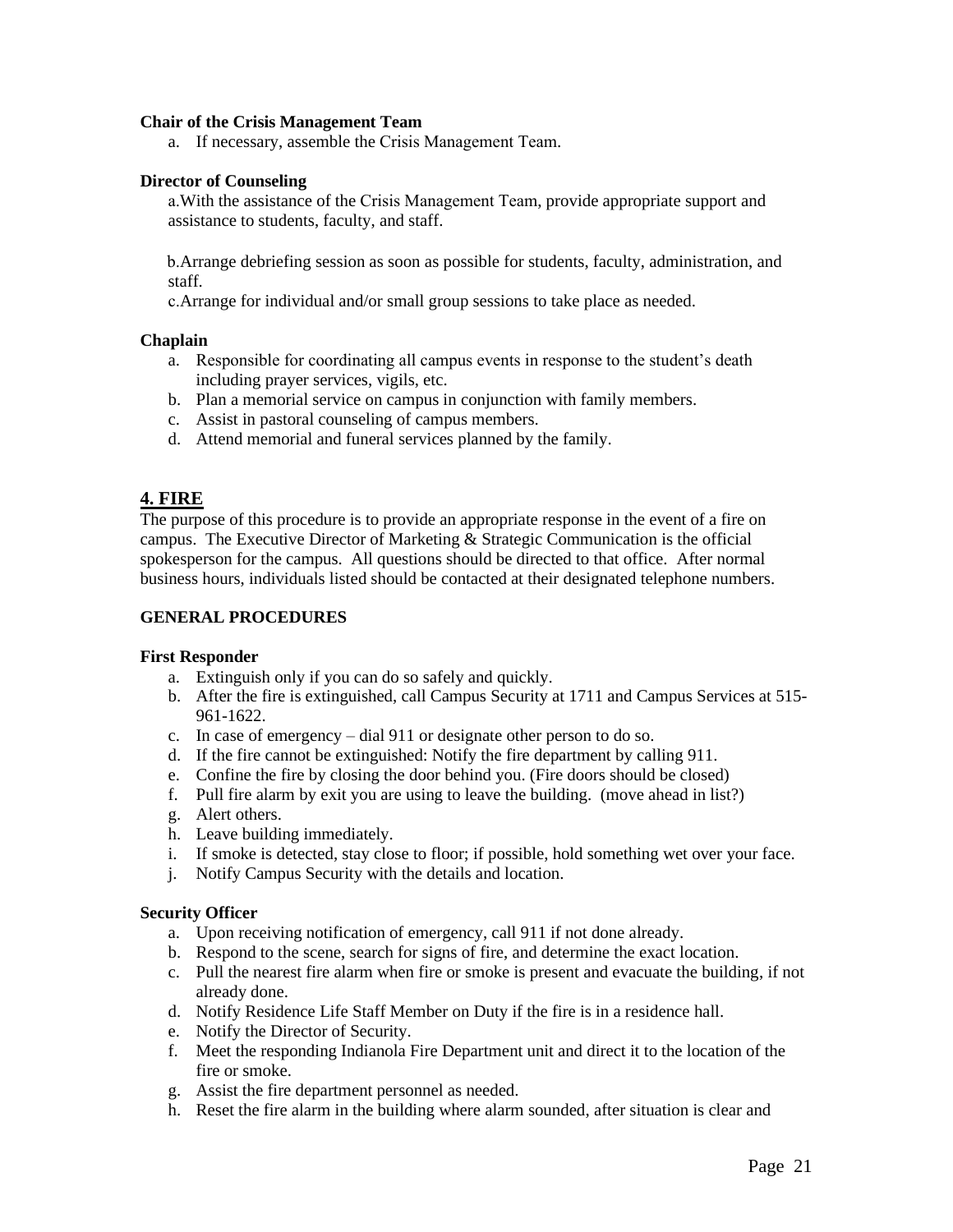building is ready to be occupied.

i. Complete an Incident Report and forward to the Director of Security.

### **Director of Security**

- a. Notify the Director of Campus Services, Vice President for Planning and Student Development.
- b. Direct the activities of Security Officers.
- c. Confer with on-site personnel and work with emergency services.
- d. Check for injured persons and ascertain where they will be taken for treatment.
- e. Allow the occupants to re-enter the building ONLY when the building is declared safe by the Fire Department.
- f. Once Incident Report is complete, forward to Vice President for Planning and Student Development, the Director of Campus Services, Vice President for Business and Finance and the Executive Director of Marketing & Strategic Communication.

#### **Vice President for Planning and Student Development**

- a. Call President, Cabinet and Public Relations.
- b. If fire is in a student building:
	- 1. Serve as the incident coordinator;
	- 2. Confer with the Director of Campus Services as to the status of fire and location(s) of occupants;
	- 3. Establish staging area for students and meeting location for staff (command post).

#### **Director of Campus Services**

- a. Confer with on-site personnel to determine classification (major or minor) of fire.
- b. Contact additional staff as needed. Direct the overall activities of Physical Plant personnel.
- c. Contact contractors for clean-up, repair, sprinkler and alarm systems as needed.

#### **Vice President for Business & Finance**

- a. If the fire is in a classroom/office building:
	- 1. Serve as the incident coordinator;
	- 2. Confer with the Director of Campus Services as to the status of fire and location(s) of occupants;
	- 3. Establish staging area for students and meeting location for staff (command post).
- b. In all cases, contact the Executive Director of Marketing & Strategic Communication.

#### **Director of Residence Life** (fire in a residence hall)

- a. Coordinate communication with Residence Life staff.
- b. If students are possibly injured or missing, use occupancy rosters and verify students' status.
- c. Coordinate communication with residents.
- d. With Security, control access to the building.
- e. With Security, allow students into the building once approval has been given by the fire department.
- f. Coordinate relocation of students if necessary.

#### **Chair of the Crisis Management Team**

a. Assemble the Crisis Management Team, if necessary.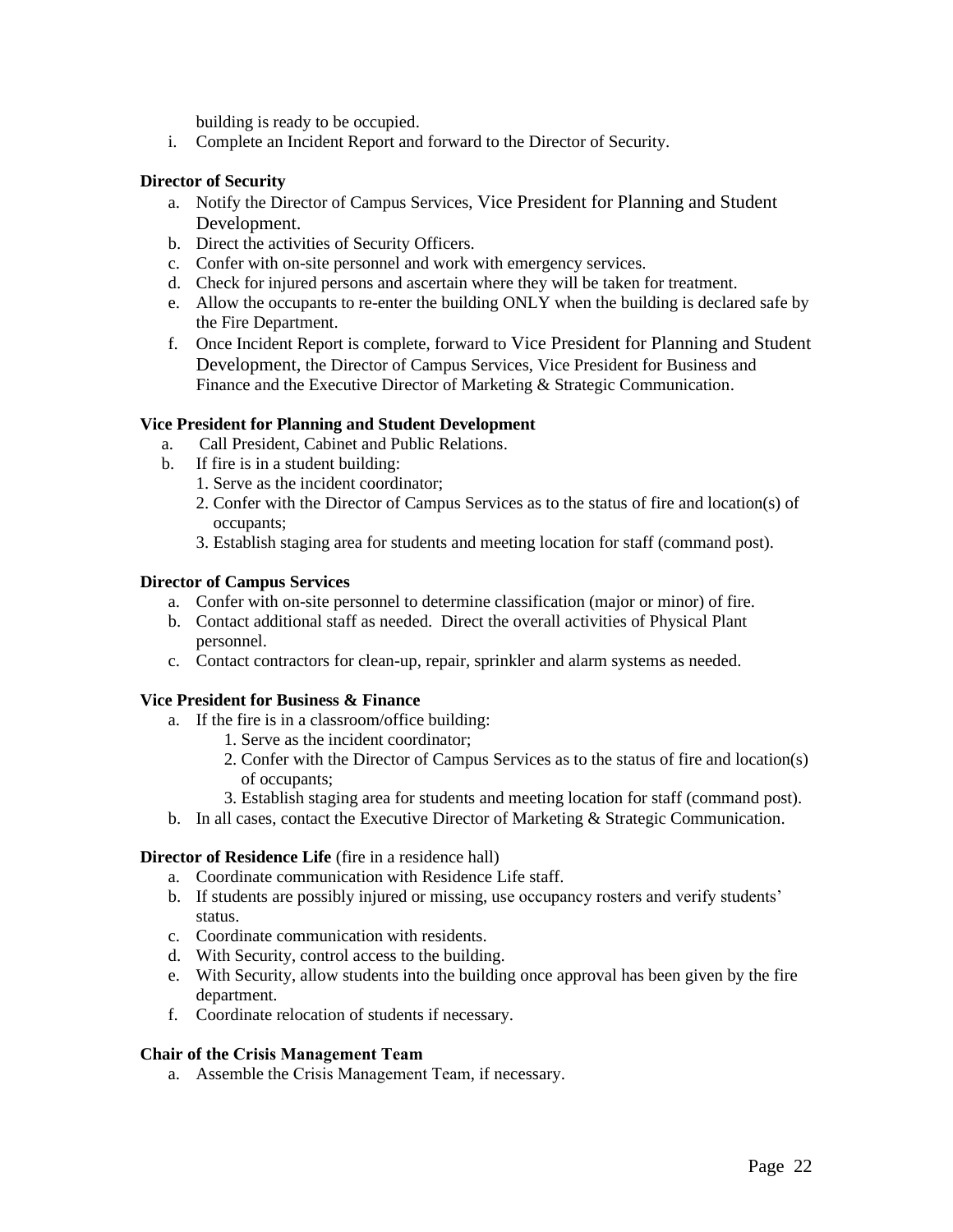# **Executive Director of Marketing & Strategic Communication**

- a. If necessary, prepare and disseminate press statement.
- b. Communicate with the press on campus and coordinate communication with the campus community.

### **LOCATIONS TO MEET AFTER FIRE ALARM:**

| <b>Building</b>              | <b>Outside Location</b>                                                | <b>Alternate Location</b>  |
|------------------------------|------------------------------------------------------------------------|----------------------------|
| Amy Robertson                | NW corner of Barker parking lot                                        | Smith Chapel               |
| <b>Blank Performing Arts</b> | South side of Blank parking lot                                        | <b>Cowles Center</b>       |
| <b>Carver Science Hall</b>   | NW corner of Barker parking lot                                        | Smith Chapel               |
| College Hall                 | NW corner of Barker parking lot                                        | Library                    |
| <b>Cowles Center</b>         | Parking lot north of Buxton                                            | <b>BPAC Lobby</b>          |
| <b>Gaumer Building</b>       | Physical Plant parking lot                                             | <b>Physical Plant</b>      |
| <b>Great Hall</b>            | North side of Buxton Park                                              | Dunn Library               |
| Hillman Hall                 | SW corner of Hillman parking lot                                       | Carver Science Hall        |
| Hopper Gym                   | Parking lot north of Buxton                                            | <b>BPAC Lobby</b>          |
| Kent Campus Center           | Parking lot north of Buxton                                            | <b>Cowles Center</b>       |
| Library                      | NW corner of Barker parking lot                                        | <b>Cowles Center</b>       |
| Mary Berry Hall              | North end of Athletic Field                                            | Dunn Library               |
| McNeill Hall                 | SW corner of Hillman parking lot                                       | <b>Carver Science Hall</b> |
| Pfeiffer Dining Hall         | North side of Buxton park                                              | Dunn Library               |
| <b>Physical Plant</b>        | NW corner of parking lot                                               | <b>Gaumer Building</b>     |
| Residence Halls & Apts       | Assigned by Director and posted in each<br>building and on room doors. |                            |
| Smith Chapel                 | SW corner of Hillman parking lot                                       | <b>Carver Science Hall</b> |
| <b>Wallace Hall</b>          | NW corner of Barker parking lot                                        | Amy Robertson              |

# <span id="page-22-0"></span>**5. HAZARDOUS MATERIAL**

The purpose of this procedure is to minimize the danger to the campus community, general public and the environment from fires, explosions, or any unplanned release of hazardous material. This outline provides an appropriate response if a hazardous emergency occurs on campus.

The Executive Director of Marketing & Strategic Communication is the official spokesperson for the College. All inquires should be directed to that office.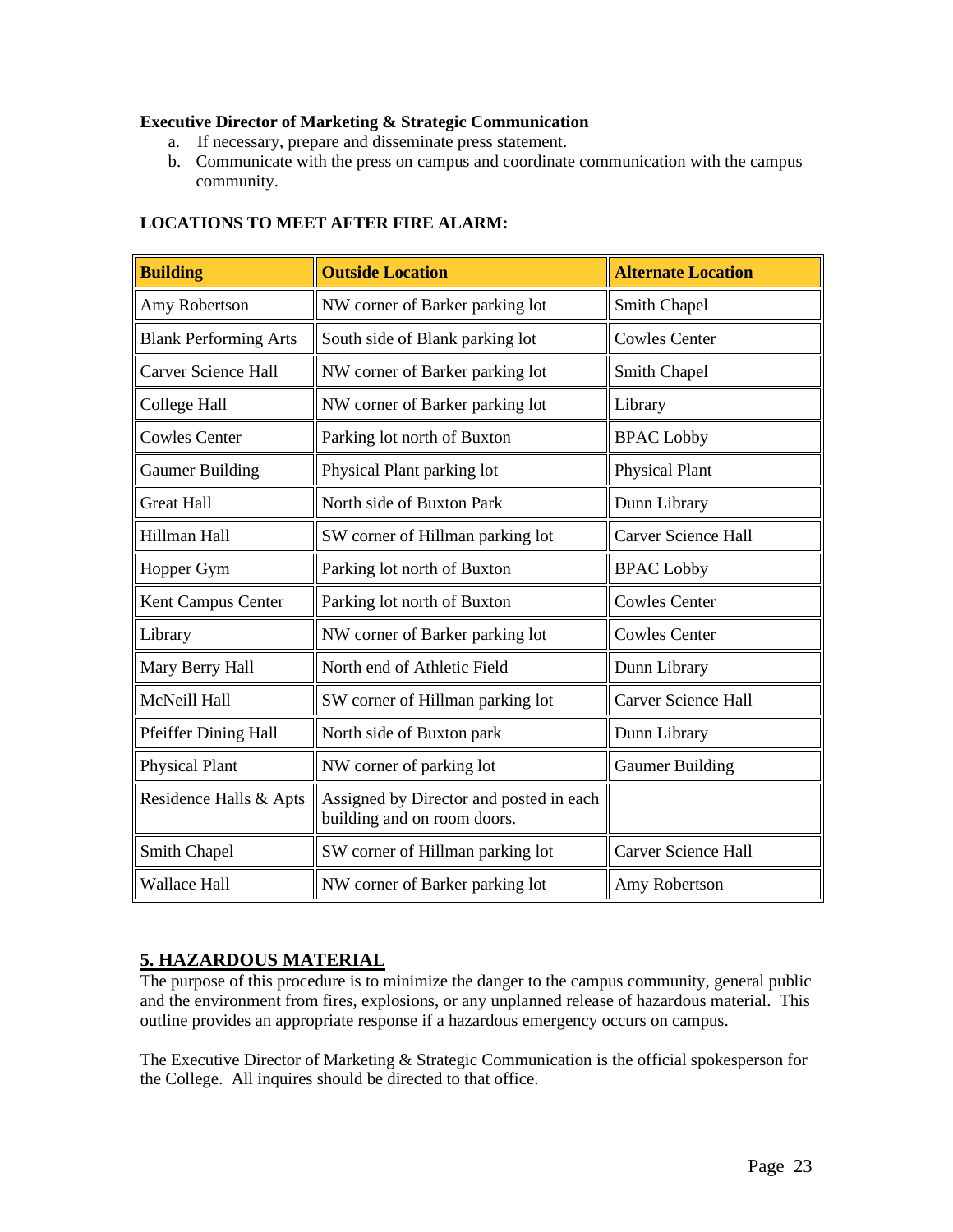After normal business hours, individuals listed should be contacted at their designated telephone numbers.

### **GENERAL PROCEDURES**

#### **First Responder**

- a. Report any of the following spills immediately by calling 911 and Campus Security at 515-961-1711 to report the incident:
	- Gas releases
	- Leaking containers
	- Radioactive materials
- b. Report severity of the spill and identify if possible:
	- The chemical spilled
	- Approximate quantity
	- Location of the spill
- c. Do not switch on lights or any other electrical equipment, as any spark could cause an explosion. Only trained personnel should attempt to clean up spills.
- d. Evacuate the building as quickly as possible.

#### **Security Officer**

- a. Assess the situation and determine extent of emergency.
- b. Notify the Director of Security.
- c. Isolate the area and evacuate if necessary.
- d. Request appropriate assistance: maintenance team, Indianola Fire Department Hazmat team, etc.
- e. Confer with on-scene experts (faculty/staff) to determine the nature of the emergency.
- f. File an Incident Report.

#### **Director of Security**

- a. Respond to all hazardous waste spills or exposures.
- b. Send SAFE alert as necessary.
- c. Coordinate activities of on-scene participants.
- d. Notify the Director of Campus Services of the status of emergency and eventual outcome.

#### **Director of Campus Services**

- a. Notify the Cabinet Members as necessary, Public Relations and the Chair of the CMT.
- b. Assist on-scene personnel.

#### **Chair of the Crisis Management Team**

- a. Notify the President.
- b. Assemble the Crisis Management Team, if necessary.

#### **Executive Director of Marketing & Strategic Communication**

a. If necessary, prepare statements and internal communications.

# <span id="page-23-0"></span>**6. MAINTENANCE EMERGENCY/POWER OUTAGE**

The purpose of this procedure is to provide an appropriate response when a severe maintenance emergency or power outage occurs. The following is a list of steps to be taken by members of the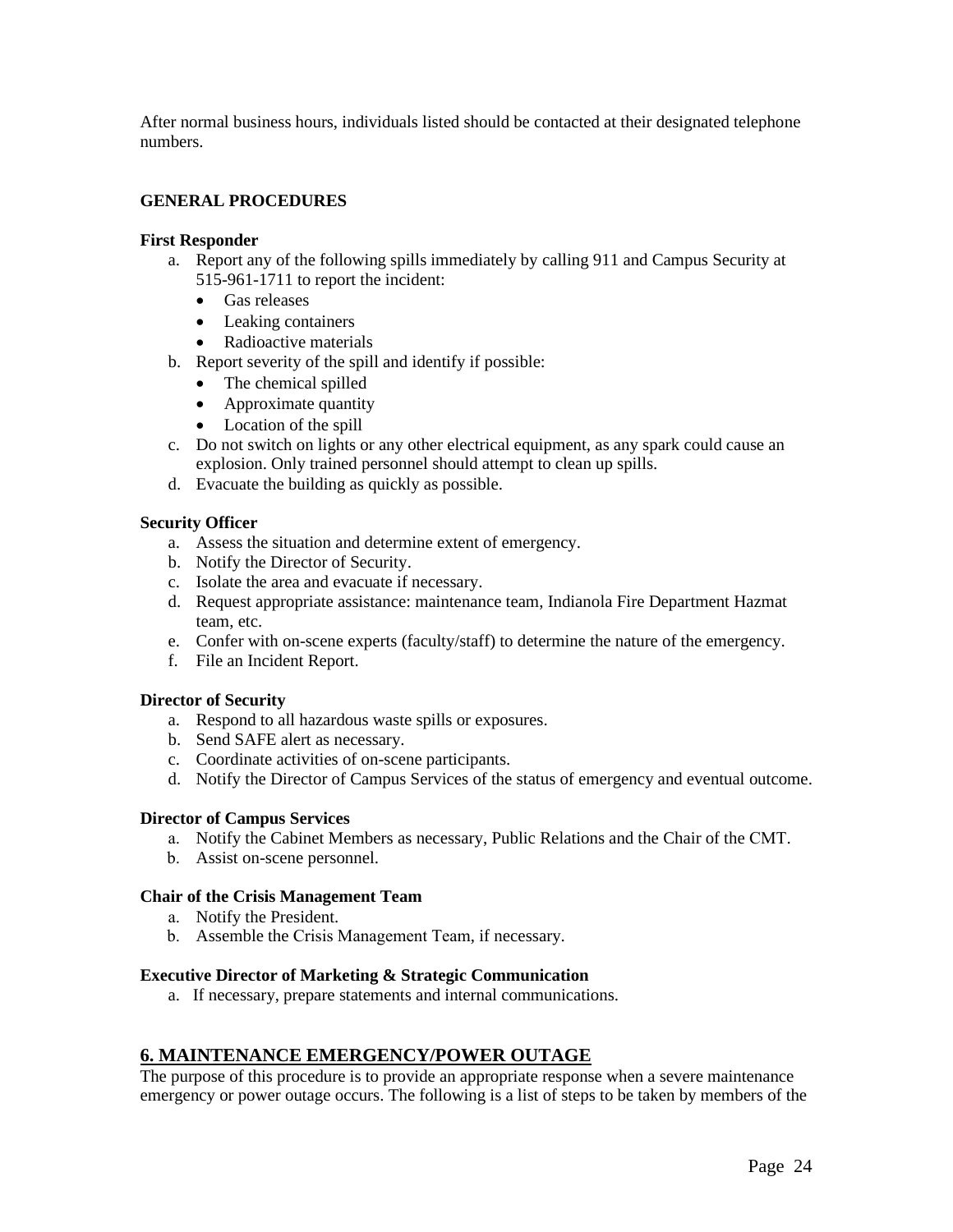campus community when the campus suffers a campus-wide power outage. Stay in the building regardless of the time of year until asked to leave the premises by the president or building contact. Report all power outages to campus services, extension 1622. Do not use candles during a power outage. The threat of fire is too great. Regardless of the time of year or weather conditions, administrative staff should remain in their offices during daytime power outages.

The Executive Director of Marketing & Strategic Communication is the official spokesperson for the College. If necessary, all questions should be directed to that office.

After normal business hours, individuals listed should be contacted at their designated telephone numbers.

#### **GENERAL PROCEDURES**

#### **First Responder**

- a. Obtain pertinent information, exact location and nature of emergency.
- b. Between 7:30am 4:00pm, Monday Friday, notify the Physical Plant at 515-961-1622.
- c. All other hours, notify Campus Security.

#### **Security Officer**

- a. Assess the situation and determine extent of emergency.
- b. Isolate the area, if necessary.
- c. Request assistance from maintenance, if necessary. Notify the Director of Security.
- d. Notify Staff Member on Duty if emergency is in a residence hall.
- e. Assist in the relocation of individuals, if necessary.
- f. Complete an Incident Report.

#### **Director of Security**

- a. Notify the Director of Campus Services.
- b. Determine if more assistance is necessary. If necessary call in off-duty Officers.
- c. Direct Security Officers to assist in any relocation.

#### **Director of Campus Services**

a. Notify the Cabinet Members as necessary, Public Relations and the Chair of the Crisis Management Team.

#### **Director of Residence Life**

- a. If affecting residential students, determine if relocation is necessary and where that relocation will be.
- b. Notify Residence Life Staff.

Notify residential students. If campus email is not operational, SAFE notification via text may be used.

#### **Chair of the Crisis Management Team**

- a. If large-scale emergency, assemble the Crisis Management Team.
- b. Notify the President and the Executive Director of Marketing & Strategic Communication.

#### **Executive Director of Marketing & Strategic Communication**

- a. If necessary, prepare and disseminate press statements.
- b. Communicate with the press on campus.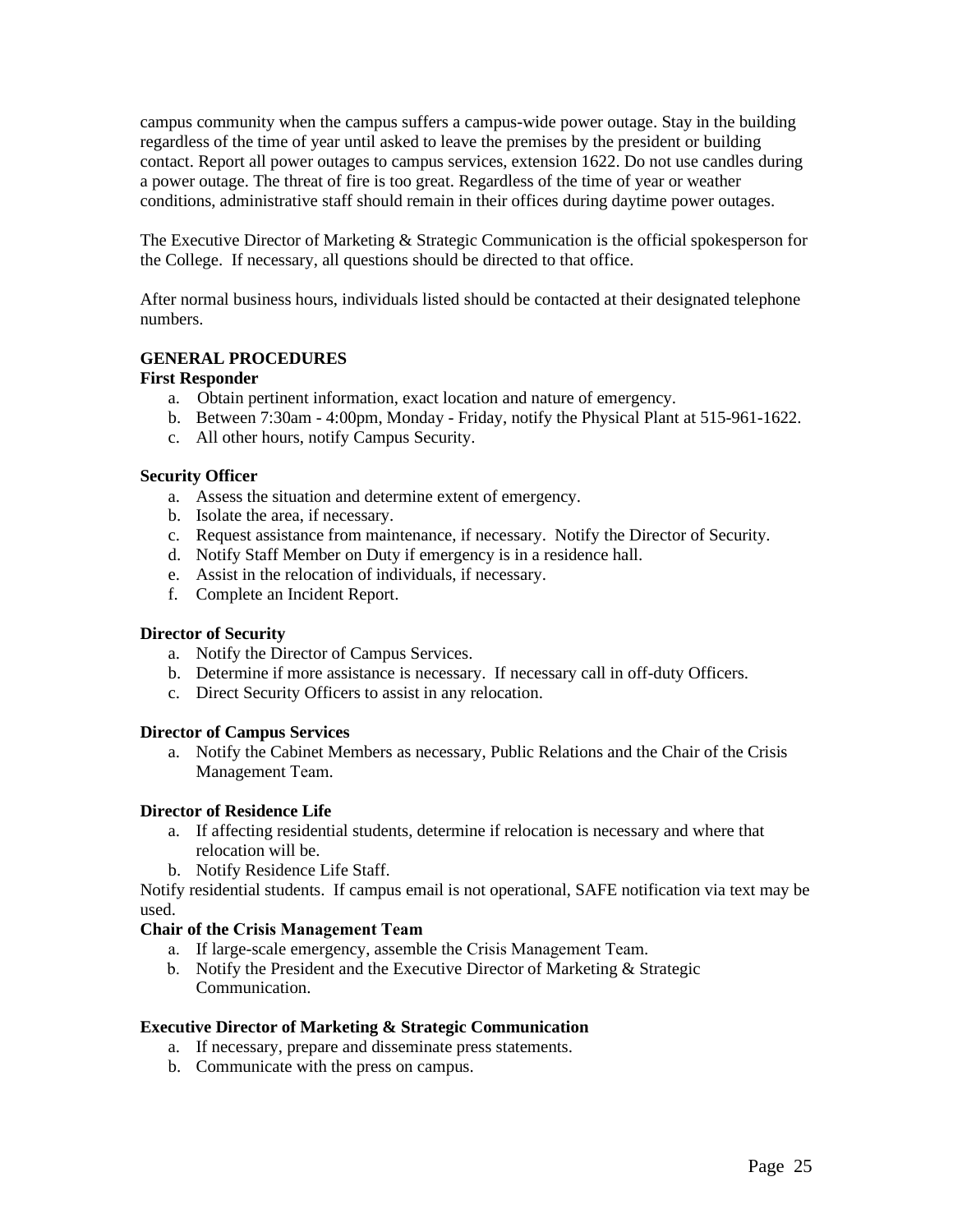During campus-wide power outages during severe weather, attempts should be made to minimize heat loss, such as closing windows and doors, using window treatments, etc.

Campus buildings should maintain general heating for up to 12 hours following a power outage. For individuals in those buildings not connected to the central boiler room, contact campus services/physical plant (515-961-1622) immediately and begin efforts to minimize loss of heat in the building. Building contacts should maintain communication with building occupants and prepare for an evacuation, if it is needed.

In the event that a building not connected to the central boiler room must be evacuated during a power outage in winter weather, building contacts and hall directors on duty should maintain communication with the Crisis Management Team and campus security to determine sites on campus for evacuees. The Crisis Management Team will make the decision to send students or staff home or to provide alternative housing.

# <span id="page-25-0"></span>**7. MEDICAL EMERGENCIES**

The purpose of this procedure is to provide an adequate response to a campus medical emergency. All significant accidents on campus should be reported to security. All College employees injured while working, regardless of severity, must report injuries to their supervisors immediately.

If necessary, the Executive Director of Marketing & Strategic Communication will serve as the campus spokesperson.

All questions should be directed to that office. After normal business hours, individuals listed should be contacted at their designated telephone numbers.

#### **GENERAL PROCEDURES**

#### **First Responder**

- a. Do not attempt to move the victim, unless his/her location is dangerous.
- b. Notify 911 or Security at 515-961-1711.
- c. Stay at the scene and administer CPR and/or first aid, if qualified.

#### **Security Officer**

- a. Go to the scene and administer CPR and/or first aid, if possible.
- b. Call 911, if appropriate.
- c. Contact the Director of Security and the Residence Life Staff Member on Duty.
- d. Gather information and complete an Incident Report.

#### **Director of Security**

- a. Notify the Director of Residence Life, if victim is a student.
- b. Notify the Director of Human Resources, if victim is an employee.
- c. Notify the Director of Health Services or Director of Counseling Services if applicable for follow-up if necessary.
- d. Coordinate follow-up investigation.

#### **Director of Residence Life**

- a. Receive call. If student is being transported by EMS, attempt to learn location of transportation. If possible, send student cell phone along with ambulance.
- b. Notify student's emergency contact.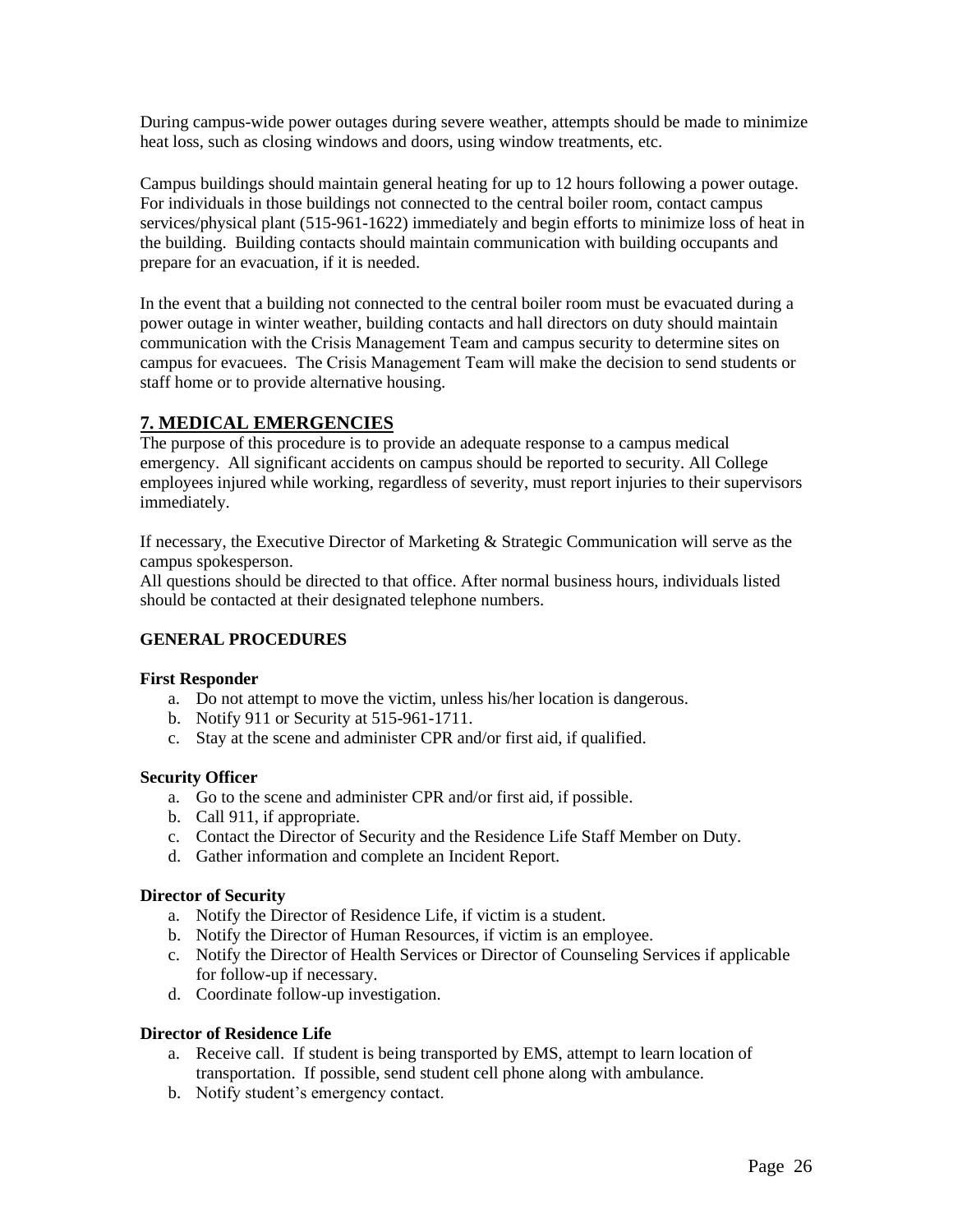- c. Notify the Director of Health Services or Director of Counseling Services if applicable for follow-up if necessary.
- d. Coordinate follow-up and determine conditions necessary for student's return.
- e. Contact the Chair of the Crisis Management Team and the Vice President for Planning and Student Development and Executive Director of Marketing & Strategic Communication if necessary.

### **Director of Human Resources**

- a. Notify employee's emergency contact. If employee is being transported by EMS, attempt to learn location of transportation.
- b. Coordinate follow-up and determine conditions necessary for employee's return.
- c. Contact the Chair of the Crisis Management Team and the Vice President for Business  $\&$ Finance and Executive Director of Marketing & Strategic Communication, if necessary.

### **Chair of the Crisis Management Team**

- a. Call the President and Executive Director of Marketing & Strategic Communication.
- b. If necessary, assemble the Crisis Management Team.

### **Executive Director of Marketing & Strategic Communication**

- a. If necessary, prepare and disseminate statement releases.
- b. Greet and receive members of the media and escort them to designated media room.
- c. Communicate with the press on campus. Updated 12/7/18.

# <span id="page-26-0"></span>**8. PSYCHOLOGICAL EMERGENCY/ ATTEMPTED SUICIDE**

# **GENERAL PROCEDURES**

While our primary concern is the well-being of the student, we must also balance impact to the community.

#### **First Responder**

- a. Contact Security office
- b. Stay with the student until Counselor or Residence Life staff arrives.

# **Security Officer**

- a. Call 911, if appropriate.
- b. Contact the Director of Security and the Residence Life Staff Member on Duty (if victim is a student).
- c. Gather information and complete an Incident Report.

#### **Director of Security**

- a. Notify the Director of Residence Life, if victim is a student.
- b. Notify the Director of Human Resources, if victim is an employee.
- c. Coordinate follow-up investigation.

#### **Director of Residence Life**

- a. Gather information and notify student's emergency contact.
- b. Contact the Director of Counseling, as appropriate.
- c. Contact the the Vice President for Planning and Student Development and Executive Director of Marketing & Strategic Communication if necessary.
- d. Coordinate follow-up and determine conditions necessary for student's return.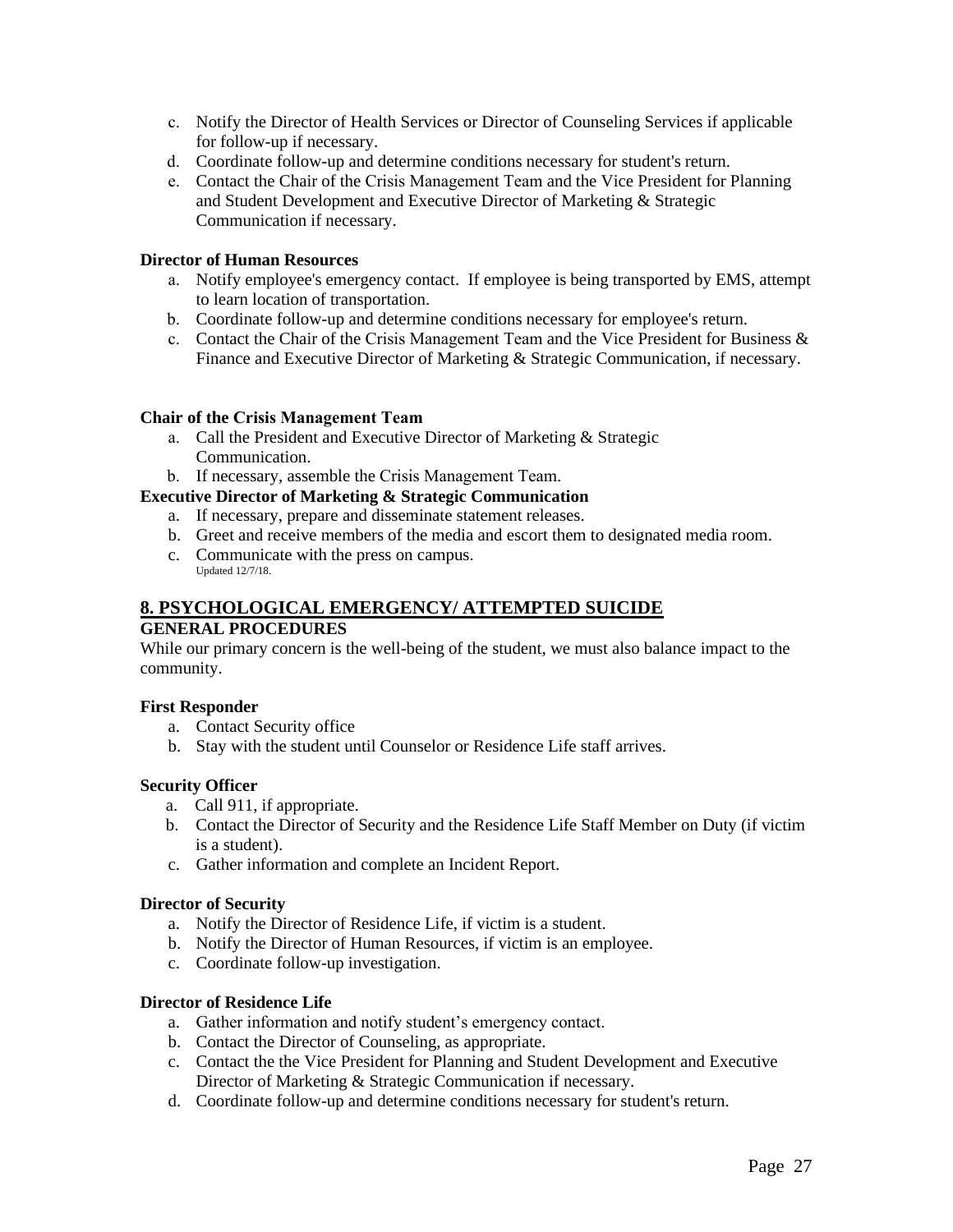#### **Director of Human Resources**

- a. Gather information and notify employee's emergency contact.
- b. Contact the Director of Counseling, as appropriate.
- c. Coordinate follow-up and determine conditions necessary for employee's return.
- d. Contact the Chair of the Crisis Management Team and the Vice President for Business & Finance, if necessary.

#### **Executive Director of Marketing & Strategic Communication**

- a. If necessary, prepare and disseminate statement releases.
- b. Greet and receive members of the media and escort them to designated media room.
- c. Communicate with the press on campus.

#### **AT RISK = suicidal, homicidal, and unable to contract for safety:**

#### **Counselor**

- a. If possible, speak to the student and assess the situation.
- b. Explore with the student the option of voluntary hospitalization or release to parent or guardian.
- c. If the student chooses to be **released to a parent**, the parent must be notified and arrangements made for this release. Ideally the student will make this call in the presence of the counselor, with the counselor also talking with the parent to be clear of arrangements and also to answer any questions the parent may have.
- d. If student chooses to be **hospitalized** (or at least evaluated for admission), call 911 for assistance and transport. If the student is suicidal or homicidal, call 911 so he/she can be sent directly to the emergency room, where an evaluation will occur.
- e. If student refuses to contact parents or to be voluntarily admitted to hospital, an **involuntary commitment procedure** is required.

### **NOT AT RISK = If there is a situation in which a student is not deemed to be at risk of imminent danger and can contract for safety, but is of concern nonetheless:**

#### **Counselor**

- a. Monitor student's situation.
- b. Request a physical check on the student, as necessary.
- c. Make contact with off-campus mental health professionals, as necessary.
- d. Notify the Vice President for Planning and Student Development and keep them abreast of the situation.

#### **Residence Life Staff (Residence Life Area Coordinator)**

a. Monitor the student's behavior. Physically check on the student if requested to do so by the Director of Counseling or the Director of Residence Life.

# <span id="page-27-0"></span>**9. STUDY ABROAD EMERGENCIES**

Both printed and electronic information for students about health and safety issues related to international and off campus travel are included in their Orientation packets. Adherence to this information, along with appropriate behavior, caution, and common sense, can prevent many crisis situations. Decisions regarding program itineraries are made based on information from the U.S. State Department and on-site coordinators. The International Programs Committee (IPC) is prepared to respond on short notice should a situation arise in-country that causes serious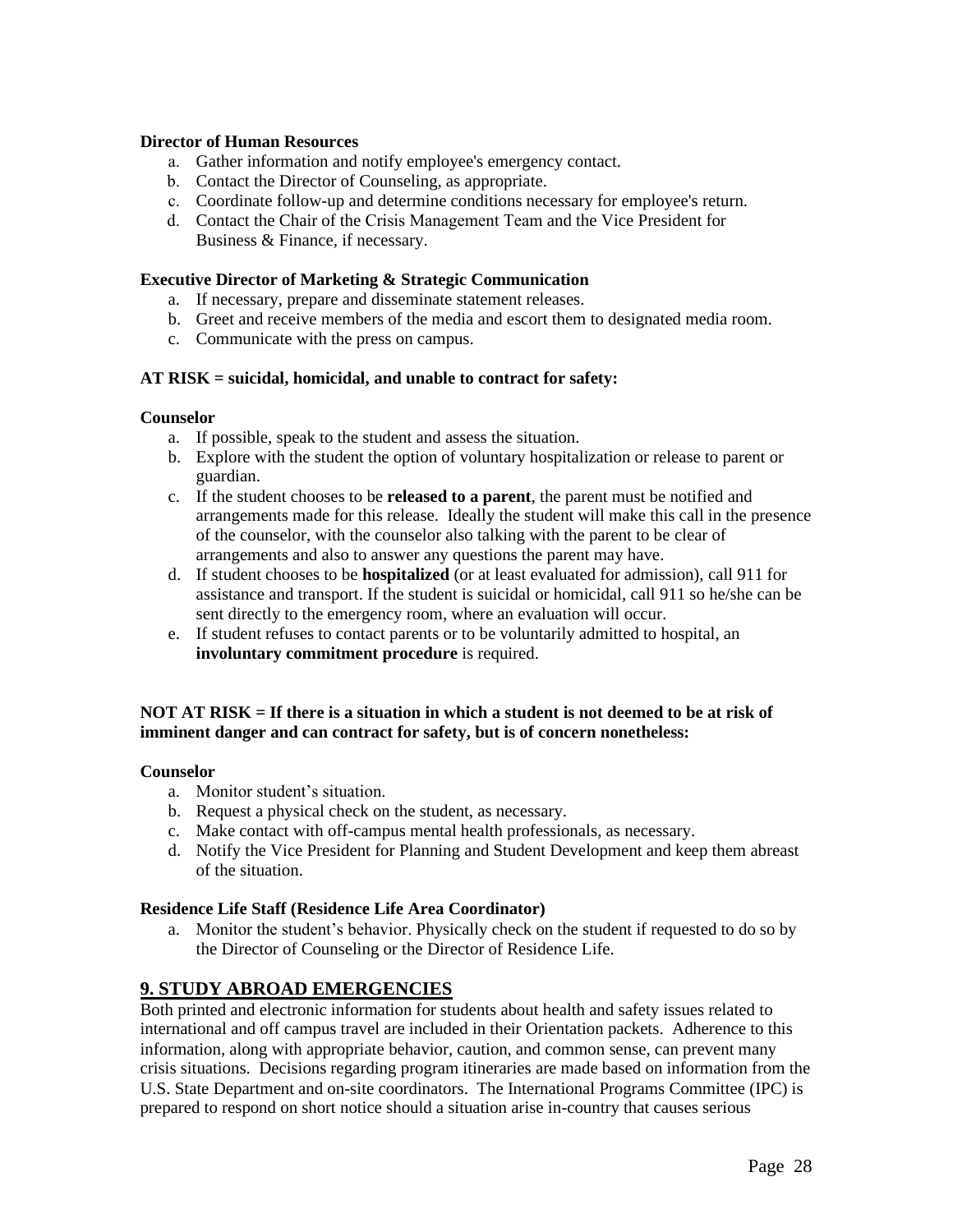concern. The IPC will not allow students to begin a program at a site that is designated by the U.S. State Department as existing under a travel warning. (A detailed plan for study abroad emergencies is included in the appendix of this document.)

# <span id="page-28-0"></span>**10. Tornado/Windstorm**

The purpose of this procedure is to provide an appropriate response to the threat or incident involving natural disasters such as tornadoes or severe windstorms. A **tornado watch** means conditions are right for a tornado. During a tornado watch, staff should be alert to weather conditions. A **tornado warning** means that a tornado has been sighted or indicated by National Weather Service radar. When you hear the tornado warning sirens, take cover immediately  $$ **danger is imminent.**

Note – The warning sirens are intended to warn persons outdoors, to seek shelter. The tornado season for the central Iowa area is primarily April through June, but March through October may also be "popular" tornado months. In the event of a tornado, tornado warning, or severe storm individuals should go immediately to a suggested safe area.

**AREAS OF SAFETY** – rooms and corridors in the innermost part of a building. **AREAS TO AVOID** – stay clear of windows, corridors with windows, or large free- standing expanses. (Examples are auditoriums and cafeterias).

There is no guaranteed safe place during a tornado. However, it is important to seek shelter in the best location to help minimize your exposure. Cover head with a blanket, coat, arms and hands, and remain in shelter until all clear is given

The Executive Director of Marketing & Strategic Communication is the official spokesperson for the campus. All inquiries should be directed to this office.

After normal business hours, individuals listed should be contacted at their designated telephone numbers.

# **GENERAL PROCEDURES**

#### **Security Officer**

- a. Security officer will monitor police radio for severe weather.
- b. When a Tornado Watch is in effect, Security will contact Residence Life Staff Member on Duty.
- c. Security will concentrate on the Administrative, Classroom, and Public buildings while Staff Member on Duty notifies all Residence Life Area Coordinators.
- d. If the watch is upgraded to a Tornado Warning, Security will notify Staff Member on Duty who will in turn notify the Area Coordinators. Security will also contact the Director of Security and the Director of Campus Services.
- e. If time allows, a SAFE alert will be sent detailing the weather situation.
- f. Security will then inform a faculty/staff representative in the non-resident buildings that a tornado warning is in effect.
- g. After the tornado passes, Security will check for damage in the non-resident buildings (if buildings were occupied, if not they will check resident halls first). If the structure has sustained substantial damage, Security will attempt to shut off power and gas (if applicable).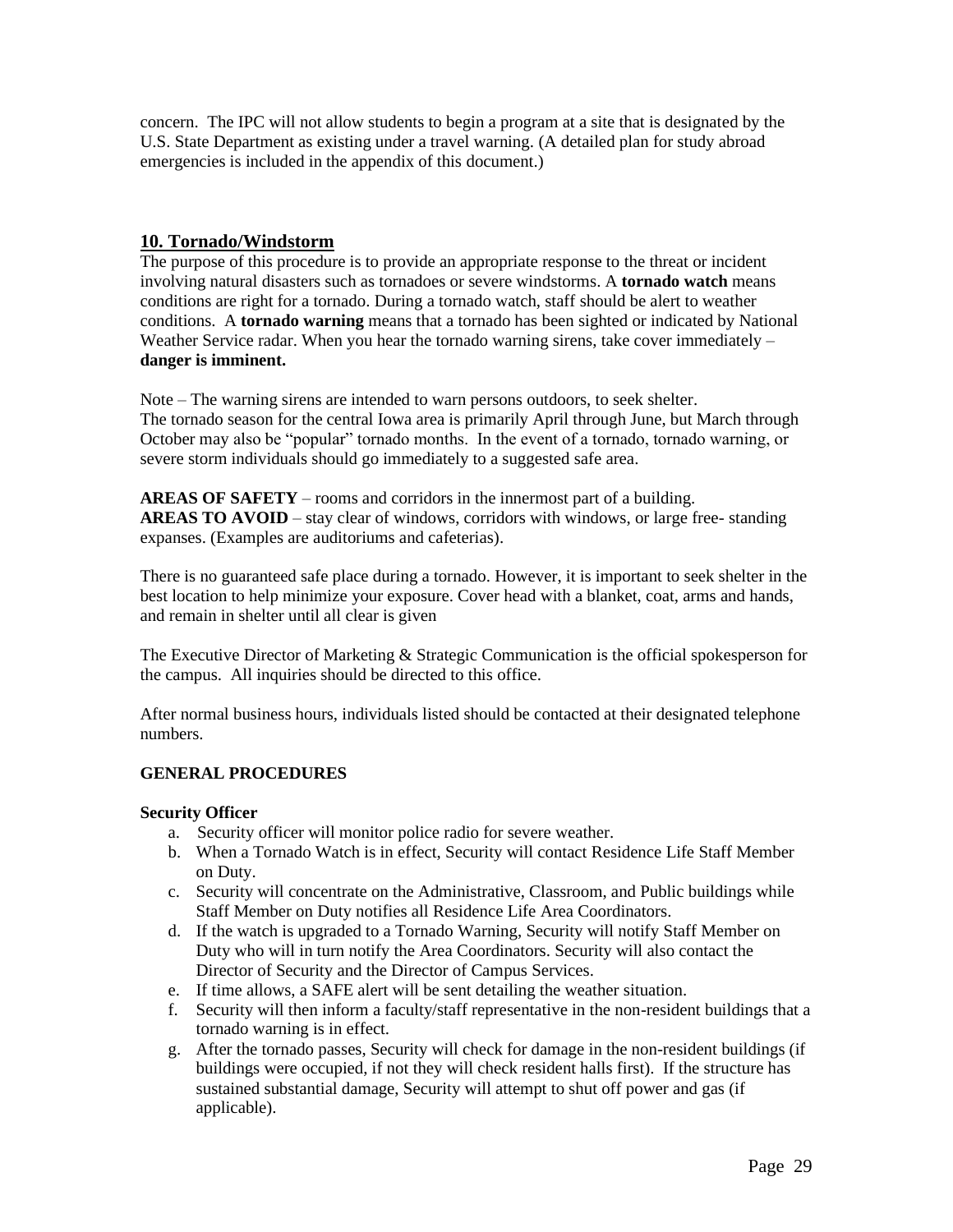h. Security will then assist in checking for injured persons.

### **Residence Life Area Coordinator Staff Member on Duty**

- a. When a Tornado Warning is in effect, Staff Member on Duty will notify all Residence Life Area Coordinators.
- b. Staff Member on Duty will notify the Director of Residence Life.
- c. Staff Member on Duty will stay in contact with the Security Officer for updates on the warning or incoming tornado.
- d. After the tornado passes, Staff Member on Duty will assist the Community Advisors and Residence Life Area Coordinators in checking for injuries and/or structural damage in
- residence units. Area Coordinator will utilize a roster to check for any missing residents.

### **Residence Life Area Coordinators**

- a. After receiving a call from Staff Member on Duty, the Residence Life Coordinators will notify all Residence Life staff in their respective areas, if necessary. They will instruct their staff to coordinate the evacuation of resident rooms and proceed to their respective assembly areas.
- b. After the storm passes, the Residence Life Coordinators will coordinate their staff to assist any injured residents.
- c. The Residence Life Coordinator will look for any major structural damage. If the Residence Life Coordinator considers the damage to the building unsafe, he/she will contact the Director of Residence Life and the Director of Security.
- d. The Residence Life Coordinator will utilize a roster to check for any missing residents.

### **Director of Security**

- a. Assess the scene.
- b. Obtain information on any injuries.c. Call for additional assistance from Physical Plant staff (if necessary).
- d. Coordinate Security Officers to survey for damage to occupied structures.
- e. Notify the Chair of the Crisis Management Team and the Vice President for Planning and Student Development, and Executive Director of Marketing & Strategic Communication.

#### **Director of Residence Life**

- a. Assess the situation.
- b. Notify the Vice President for Student Development.
- c. If affecting resident students, determine if relocation is necessary and where that location will be.
- d. Coordinate the activities of department staff.

#### **Director of Campus Services**

- a. Assess the scene.
- b. Assist in any necessary relocation.
- c. If necessary, notify the Vice President for Planning and Student Development, and Executive Director of Marketing & Strategic Communication.

#### **Chair of the Crisis Management Team**

a. Assemble the Crisis Management Team.

b. Notify the President and the Executive Director of Marketing & Strategic Communication.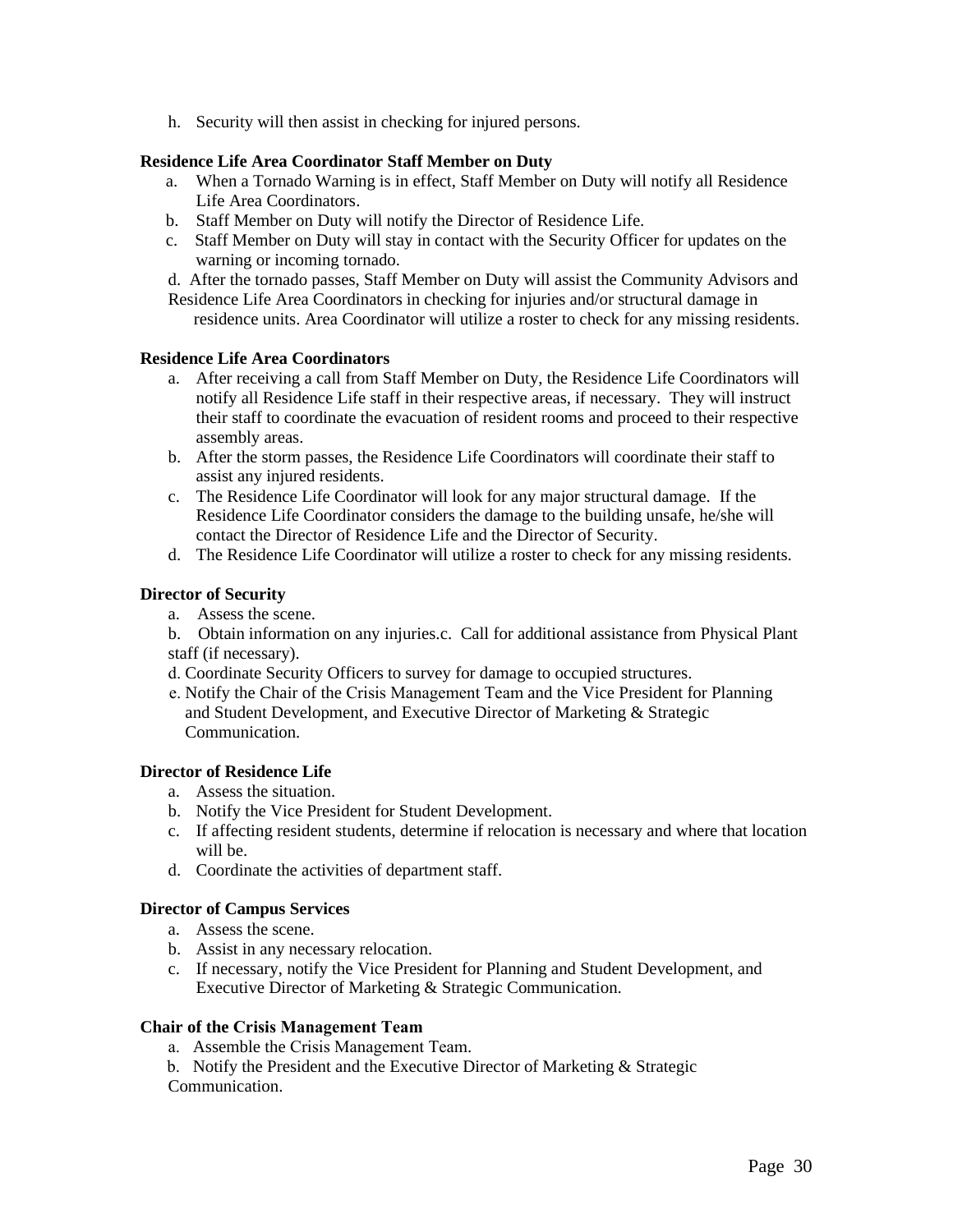### **Executive Director of Marketing & Strategic Communication**

- a. If necessary, prepare and disseminate statements.
- b. Communicate with the press on campus.

# **TORNADO Building Suggested Safe Areas:**

| <b>Building</b>                   | <b>Location</b>                                                                                   |
|-----------------------------------|---------------------------------------------------------------------------------------------------|
| Amy Robertson Music Ctr.          | Lower level hallway/Band Room                                                                     |
| <b>Barker Hall</b>                | Lower level                                                                                       |
| <b>Blank Performing Arts Ctr.</b> | Lowest level hallways                                                                             |
| <b>Buxton Hall</b>                | Lower level west hallway; and/or basement storage, if accessible                                  |
| <b>Carver Cultural Center</b>     | <b>Basement</b>                                                                                   |
| <b>Craver Science Building</b>    | Lower level hallway, south end bathrooms                                                          |
| <b>Clinton Apartments</b>         | First floor hallways, interior bathrooms                                                          |
| <b>Colonial Apartments</b>        | Lower level hallways                                                                              |
| <b>College Hall</b>               | Lower level hallways                                                                              |
| <b>Cowles PE Center</b>           | Lower level hallways and locker rooms                                                             |
| <b>Detroit Apartments</b>         | Lower level hallways                                                                              |
| <b>Dunn Library</b>               | First floor near interior walls and/or under tables; Stay away from<br>the large glass windows    |
| <b>Gaumer Building</b>            | Lowest level                                                                                      |
| <b>Hamilton House</b>             | Lower level hallway and/or rooms                                                                  |
| <b>Hillman Hall</b>               | Lower level hallway; lower level McNeill, interior hallways                                       |
| <b>Hopper Gym</b>                 | Lower level locker room and/or Cowles                                                             |
| <b>Greek Houses</b>               | Lower level hallway or basement                                                                   |
| <b>Kent Campus Center</b>         | Lowest level away from windows                                                                    |
| <b>Kresge</b>                     | Lowest hallway and/or basement lounge                                                             |
| <b>Mary Berry Hall</b>            | Lower level hallway                                                                               |
| <b>McNeill Hall</b>               | Lower level hallway                                                                               |
| <b>Pfeiffer/Great Hall</b>        | Serving area, dining room near interior wall, under tables; Stay<br>away from large glass windows |
| <b>Physical Plant</b>             | Lower level hallways of Colonial apartments                                                       |
| <b>Picken Hall</b>                | Lower level lounge/laundry                                                                        |
| <b>President's Home</b>           | <b>Basement</b>                                                                                   |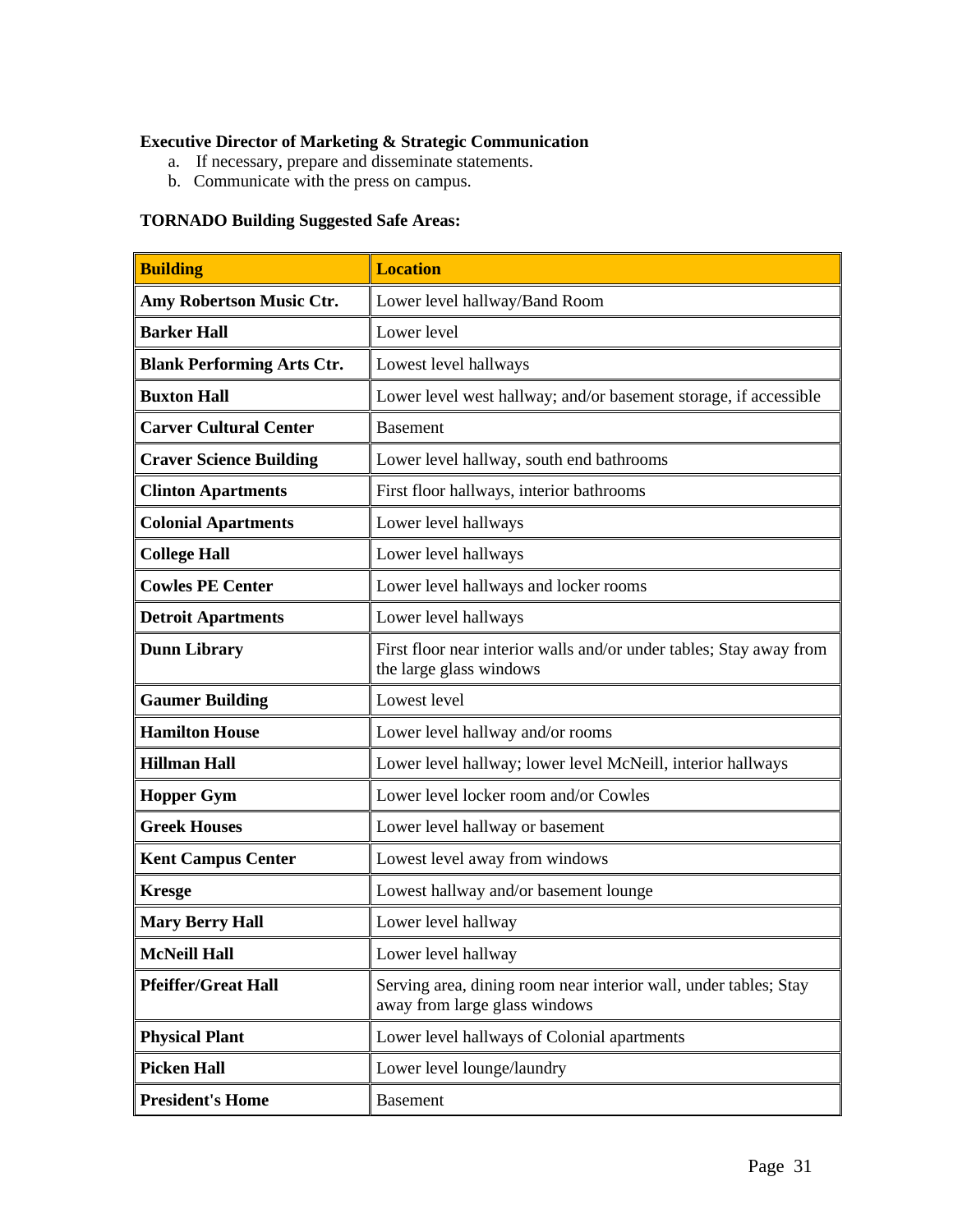| <b>Smith Chapel</b>              | Lower level hallways                        |
|----------------------------------|---------------------------------------------|
| <b>Station Square Apartments</b> | Lower level hallways of Colonial apartments |
| <b>Theme Houses</b>              | Lower level hallways/basement               |
| <b>Wallace Hall</b>              | Lower level hallways                        |
| <b>Washington Apartments</b>     | Lower level hallways                        |
| <b>Weinman Apartments</b>        | Lower level hallways                        |

# <span id="page-31-0"></span>**11. WEATHER CLOSING**

All classes and meetings will be held as regularly scheduled throughout all seasons, including winter. The administration of the policy may be modified under certain adverse climatic conditions:

1) The appointed members of the President's Cabinet are the only individuals who may cancel a class or meeting because of snow or ice storm.

2) Canceled classes and meetings may be rescheduled at the discretion of the person who earlier made the decision to cancel. If a class or activity is rescheduled, it should be convenient for the students or other persons involved. In any case, attention should be given to the fact that many students commute from Des Moines.

3) In the event of a major storm, the Vice President for Planning and Student Development, or the Director of Information Services, using the SAFE Emergency Alert Information system, will leave a mass voice/text message on all telephone numbers and email addresses registered, notifying the campus community of the cancellation of classes and the closing of offices. Notification will also be made over local radio (WHO and KJJY) and television stations, as well as the College radio station (KSTM). The campus weather line (961-1414) will also carry the closure message. To access messages on campus voice mail call, 962-3000 and follow the prompts.

#### <span id="page-31-1"></span>**12. VOLATILE SITUATION**

The purpose of this procedure is to provide appropriate assistance when there is a volatile situation, disorderly individual on campus or when an arrest is necessary. The Indianola Police Department is authorized to arrest any student, employee, or suspect they deem appropriate.

The Executive Director of Marketing & Strategic Communication serves as the official College spokesperson. All questions should be directed to that office.

After normal business hours, individuals listed should be contacted at their designated telephone numbers.

#### **GENERAL PROCEDURES**

Everyone on the Simpson College campus (student or non-student) is expected to follow college policies and any reasonable directive of college officials. Any person who is unruly, commits a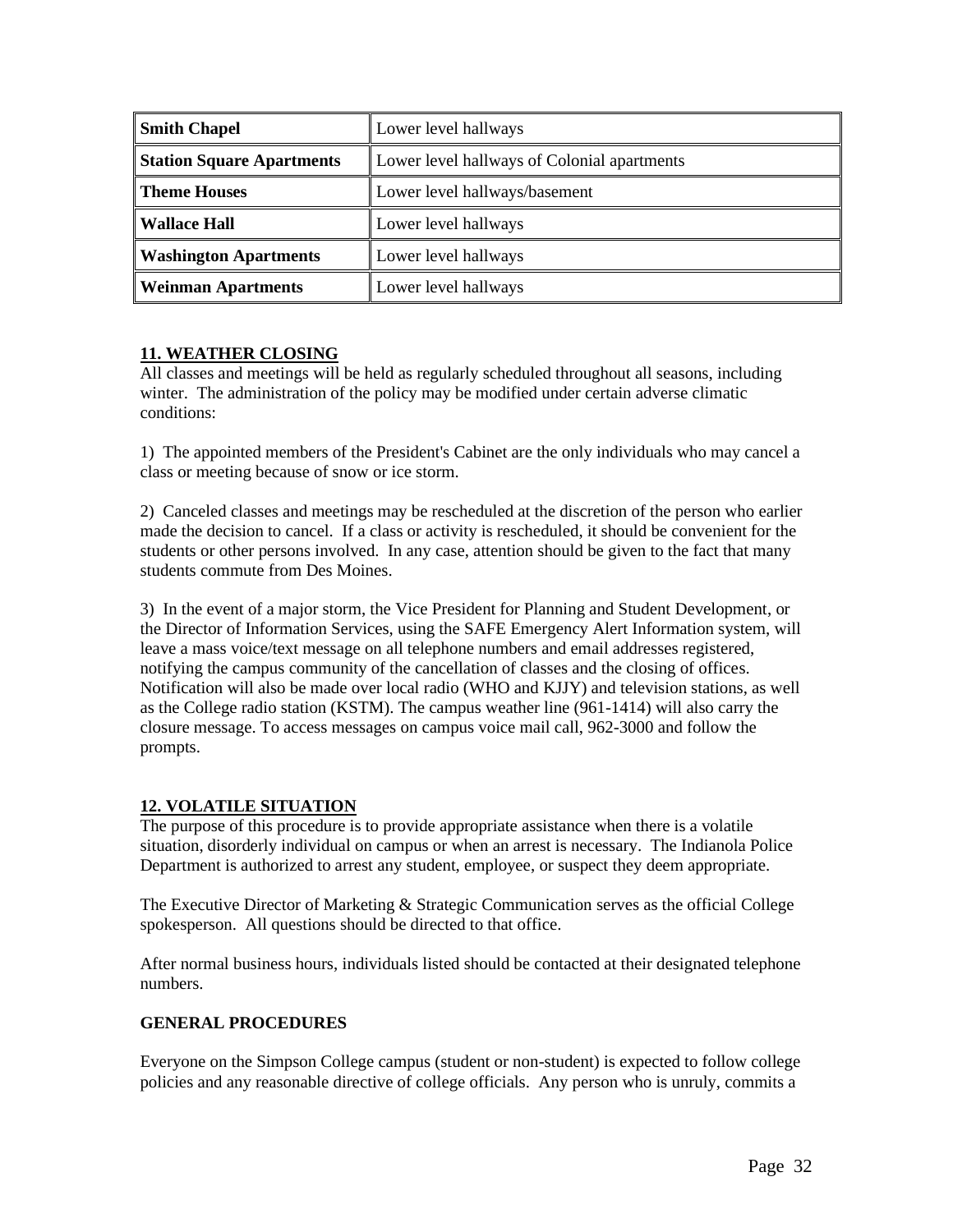crime, threatens themselves or others, or fails to comply with a directive of a College staff person may be subject to arrest by the Indianola Police Department.

#### **SC Students:**

Whenever appropriate, violations of college policy will be dealt with on campus. However, students involved in criminal activities or other disruptive behavior may also be subject to arrest by local law enforcement.

#### **Non-students of Simpson:**

Non-students on the Simpson College campus are the responsibility of their host. Hosts are responsible for informing their guests of all policies. Non-students are required to follow all college policies. If non-students are found in violation of a college policy, they may be asked to leave college property. Persons unwilling to leave the college will be escorted from campus by a Campus Security Officer and/or the Indianola Police Department. Non-students involved in policy violations may be banned from campus. Non-students found on campus after being banned will be subject to arrest for trespassing.

#### **Indianola Police Department:**

Indianola Police Department may be called for assistance in any on campus situation. However, before the College asks the Indianola Police Department to arrest a student, clearance should be obtained from the Vice President for Planning and Student Development or his/her designee.

#### **First Responder**

a. Notify Campus Security

#### **Security Officer**

- a. Investigate alleged incident.
- b. Detain individual, if possible and appropriate.
- c. If an arrest is necessary, notify the Director of Security.
- d. Notify police.
- e. Complete an Incident Report.

#### **Director of Security**

- a. Notify the Director of Residence Life or their designee.
- b. Assist Security Officer in investigation.
- c. Follow-up with Indianola Police Department as needed.

#### **Vice President for Planning and Student Development**

a. Call President and the Executive Director of Marketing & Strategic Communication, if necessary.

#### **Chair of the Crisis Management Team**

- a. If necessary, assemble the Crisis Management Team.
- b. Keep the President and Cabinet members informed.

#### **Executive Director of Marketing & Strategic Communication**

a. If necessary, prepare statement release and internal communications.

# <span id="page-32-0"></span>**H. CRISIS COMMUNICATION PLAN**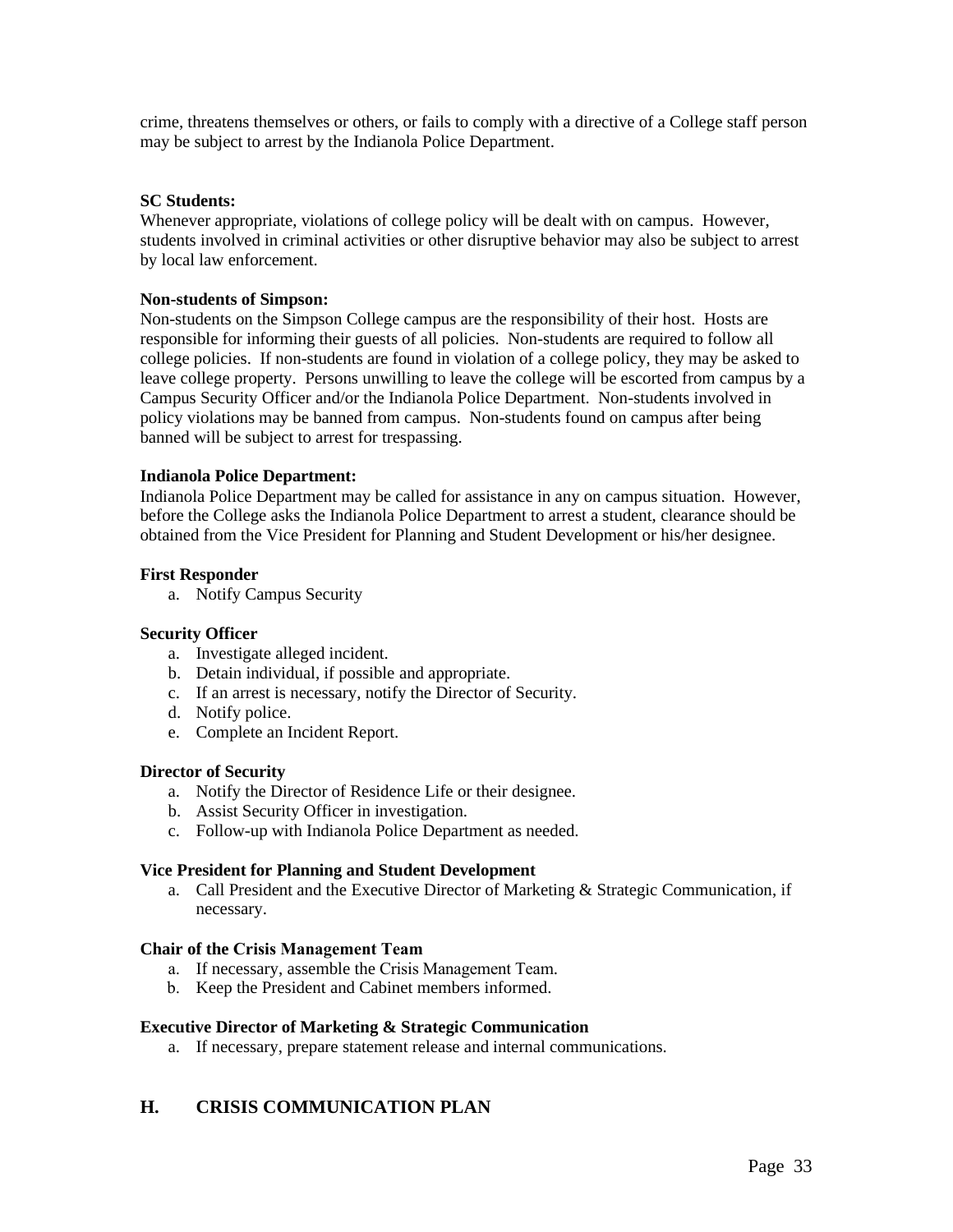The Crisis Communication Plan is developed to address some of the unique issues regarding communication during a crisis situation. The Crisis Communication Plan is to be regularly reviewed by the Vice President for Marketing and Public Relations and the Chair of the Crisis Management Team.

#### *When crisis situations arise, how should an organization respond?*

In the case of a high stress, crisis situation, the adage "you only get one chance to make a good first impression" is truer than ever. But an appropriate response on the part of an organization, specifically a college, is not merely related to image and impression. Responding correctly can become a matter of life and death. Responding correctly can require extreme sensitivity to personal privacy. Responding correctly will directly affect the impact of the event on individuals, on the campus, and on the community at large.

Simpson College has had a handful of crisis situations to which we have responded over the past years. To date, these responses have been streamlined, timely, sensitive, and consistent. Although every situation is different and requires its own set of treatments or sensitivities, the basic response system is quite simple. If you become aware of or are involved in a crisis situation, keep these five factors in mind and follow the four response steps:

- Speed of awareness and response
- Privacy issues
- Consistency of response from individual to individual
- Media awareness and maintenance
- Follow-up response

If we do not attend to all of these elements appropriately, then a situation that may have already been traumatic, upsetting, or stressful can be painfully magnified.

**Step 1** –Alerting the Vice President for Marketing and Public Relations at the earliest possible moment will get the correct chain of events in motion. **Do not talk to the media or respond to media inquiry. Direct all media inquiries to the Vice President for Marketing and Public Relations.**

**Step 2** – Vice President for Marketing and Public Relations alerts President and all Vice Presidents who have not already been contacted about the situation. Depending on the event, the Vice President for Marketing and Public Relations may alert other individuals to assure appropriate response. If specific action by President, VP, or other individual is necessary, Vice President for Marketing and Public Relations will give recommendations and provide statements. Vice President for Marketing and Public Relations will serve as "fielder" for info and dissemination while working closely with a specific VP who will serve as the representative of the College.

**Step 3 –** Vice President for Marketing and Public Relations will, if necessary, issue a statement to the media and/or a statement to the campus community.

**Step 4** – If the situation is one that changes or is ongoing (i.e., a student, after being in an accident, is responding well to hospital treatment) additional alerts will be made to President and Cabinet. Follow-up statements will also be provided to campus community and media as necessary.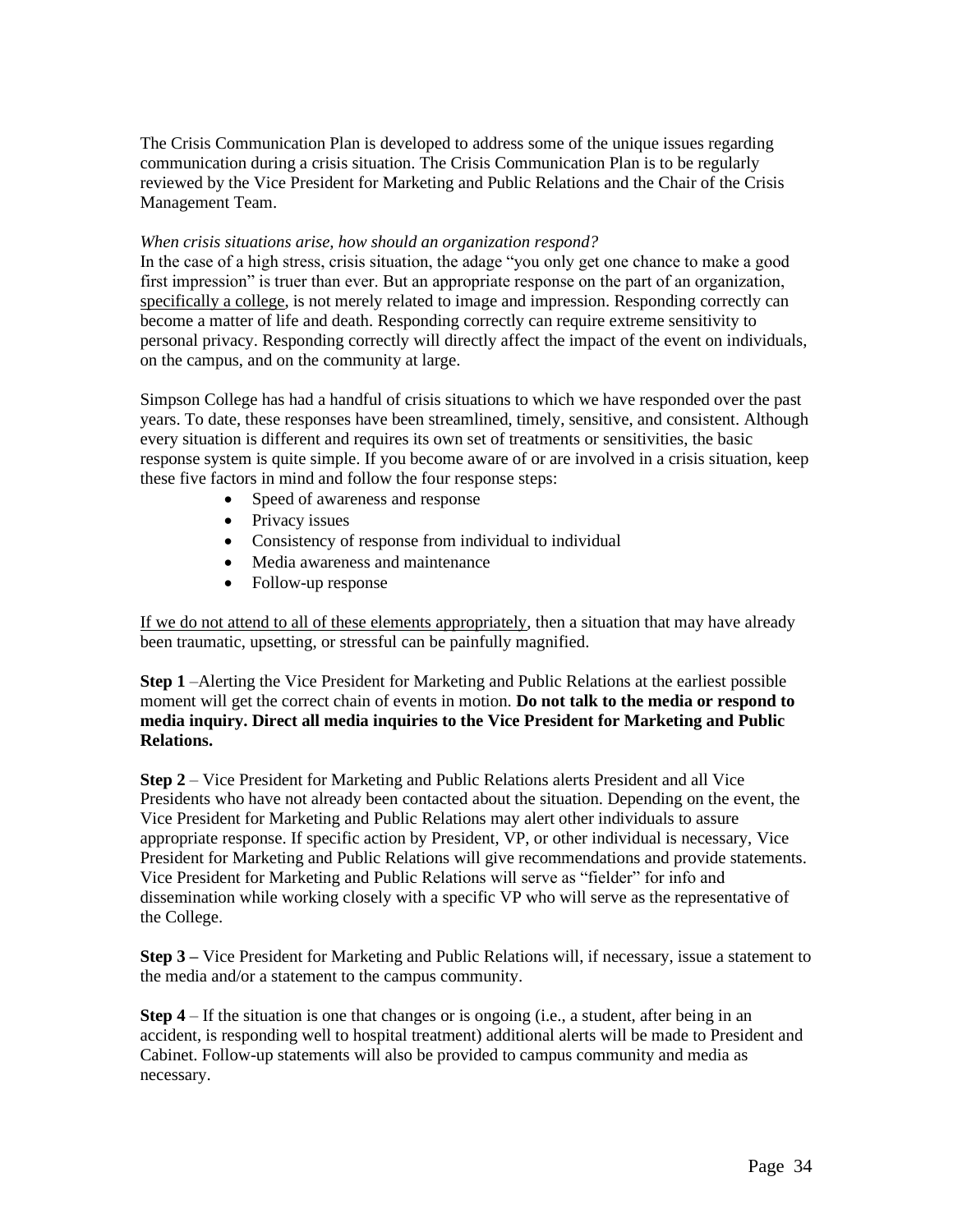# <span id="page-34-0"></span>**I. CRISIS COMMUNICATION CONTACT SHEET**

If your numbers/emails change at any time, please alert the Vice President for Marketing and Public Relations and the Chair of the Crisis Management Team.

| Christine Denniston                                                                              | Heidi Levine                          |
|--------------------------------------------------------------------------------------------------|---------------------------------------|
| Executive Director of Marketing & Strategic                                                      | Vice President for Planning & Student |
| Communication                                                                                    | Development                           |
| <b>OFFICE: 1595</b>                                                                              | <b>OFFICE: 1617</b>                   |
| EMAIL: Christine.denniston@simpson.edu                                                           | EMAIL: heidi.levine@simpson.edu       |
| Cathy Hoch                                                                                       | Deb Tierney                           |
| Vice President for Business $\&$ Finance                                                         | Vice President for Admissions         |
| <b>OFFICE: 1398</b>                                                                              | <b>OFFICE: 1699</b>                   |
| EMAIL: cathy.hoch@simpson.edu                                                                    | EMAIL: deb.tierney@simpson.edu        |
| Bob Lane<br>Vice President for Advancement<br><b>OFFICE: 1417</b><br>EMAIL: bob.lane@simpson.edu |                                       |

# <span id="page-34-1"></span>**Crisis Management Plan For Simpson College-Sponsored Study Abroad Programs (Semester-Long and May Term)**

Technological change and current political realities have altered the administration of study abroad programs in ways that early program developers could not have conceived. Although crises have always been possible in the study abroad context, it is now more important than ever to have plans in place to effectively deal with such emergency situations as they arise. For the purposes of this plan, it is important to distinguish between real and perceived emergencies. Real emergencies include natural disasters, outbreaks of civil or political unrest, accidents or injuries, and similar events that pose an immediate threat to students and staff. Perceived emergencies, often viewed more seriously by those at home than those in the overseas program, result from events that may not be immediately threatening to the health and safety of students and staff.

Both types of emergencies require a response from the home institution, and that response will be most effective if it is grounded in a well-reasoned master plan. Although no plan will apply to every situation, a common set of factors must be examined in every case. These have been organized below in the form of a checklist that can be used to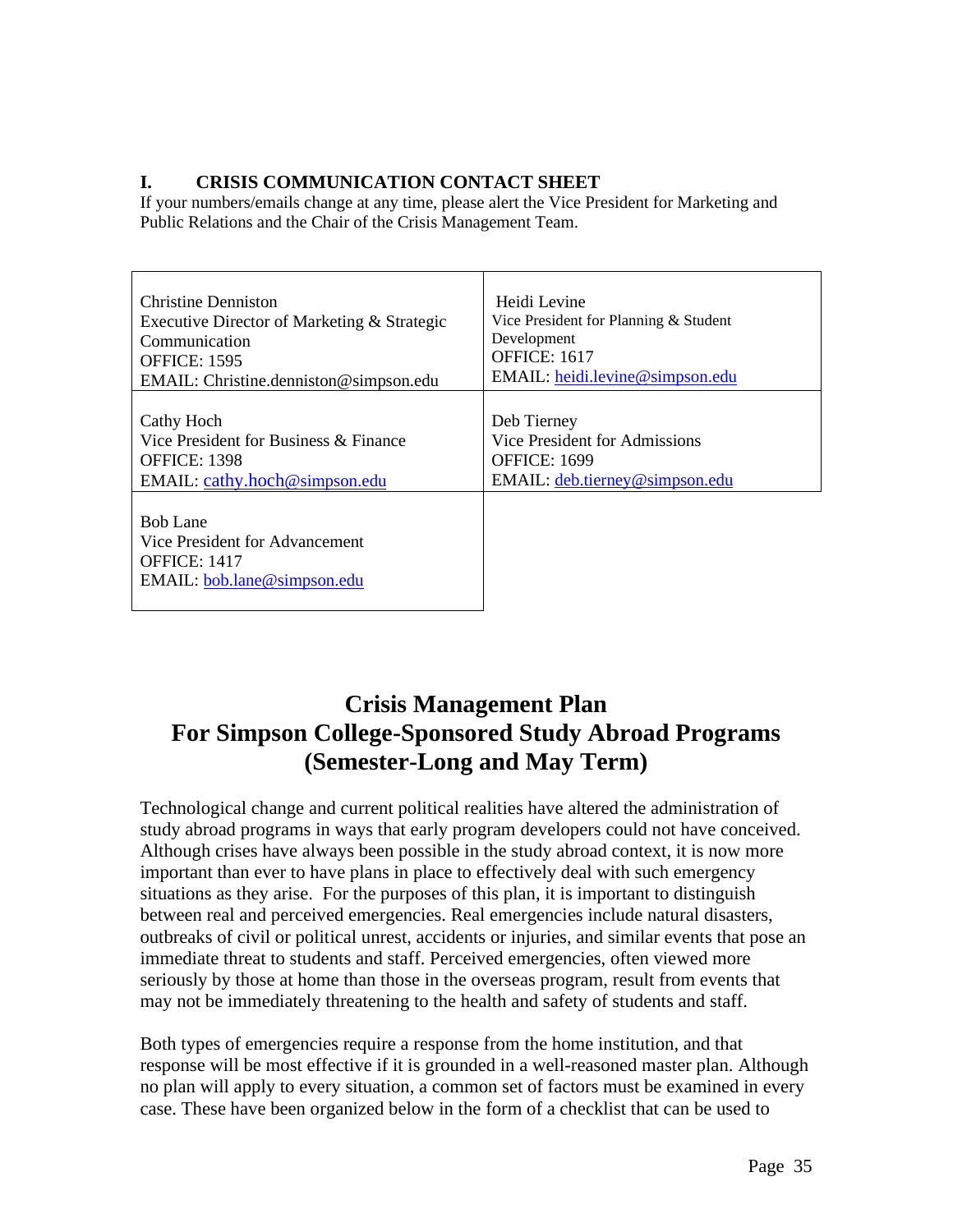guide Simpson College's response to emergencies facing a study abroad program and its participants.

*Note: If a program destination is designated by the US State department as a travel warning area, the program will be evaluated by administrators of the College.*

# **Before a crisis occurs abroad, the Office of International Education will:**

- 1. File the names of study abroad participants, itineraries, and emergency contact information with the Dean of Students' Office.
- 2. Provide faculty leaders of study abroad programs with contact information at the College in case of emergency.
- 3. Develop and regularly review a list of campus, local community, and state agencies and individuals who would be helpful in an emergency.
- 4. Develop a set of procedures to review and approve study abroad experiences.
- 5. Provide a pre-departure orientation for all students and faculty related to health and safety issues.
- 6. Require all participants (both students and faculty) on Simpson international programs to obtain an International Student/Teacher Identity Card (ISIC or ITIC). ISIC/ITIC offers a worldwide, toll-free, Emergency Help Line which can provide legal or medical referrals, or travel advisors, depending on one's situation and needs.
- 7. Provide the U.S. State Department with names and locations of all program participants so that the participants can be offered information and assistance in the case of an emergency.

# **Conditions requiring crisis management**

*Emergencies are those situations that pose a genuine risk to the safety and well-being of the study abroad participants. The overseas faculty leader(s) shall contact the Dean of Students (515-961-1532) under the following circumstances:*

- A. A medical emergency (regarding one's physical and/or psychological health), or death of a program participant.
- B. Student or faculty member is the victim of a crime, such as theft, assault, rape, harassment, etc., or has been accused of committing such a crime.
- C. A program participant is missing.
- D. A widespread emergency affecting, or potentially affecting, all program participants (i.e., a natural disaster, an act or threat of terrorism, an act of war, or political/civil unrest).

*If the faculty leader(s) becomes incapacitated, a pre-determined emergency liaison will serve to manage the on-site situation and the other program participants.*

# **When an emergency occurs**

*Should one of the above described situations occur, the in-country faculty member(s) (or the pre-determined emergency liaison) should take the following action:*

A. Remove the participant(s) from danger.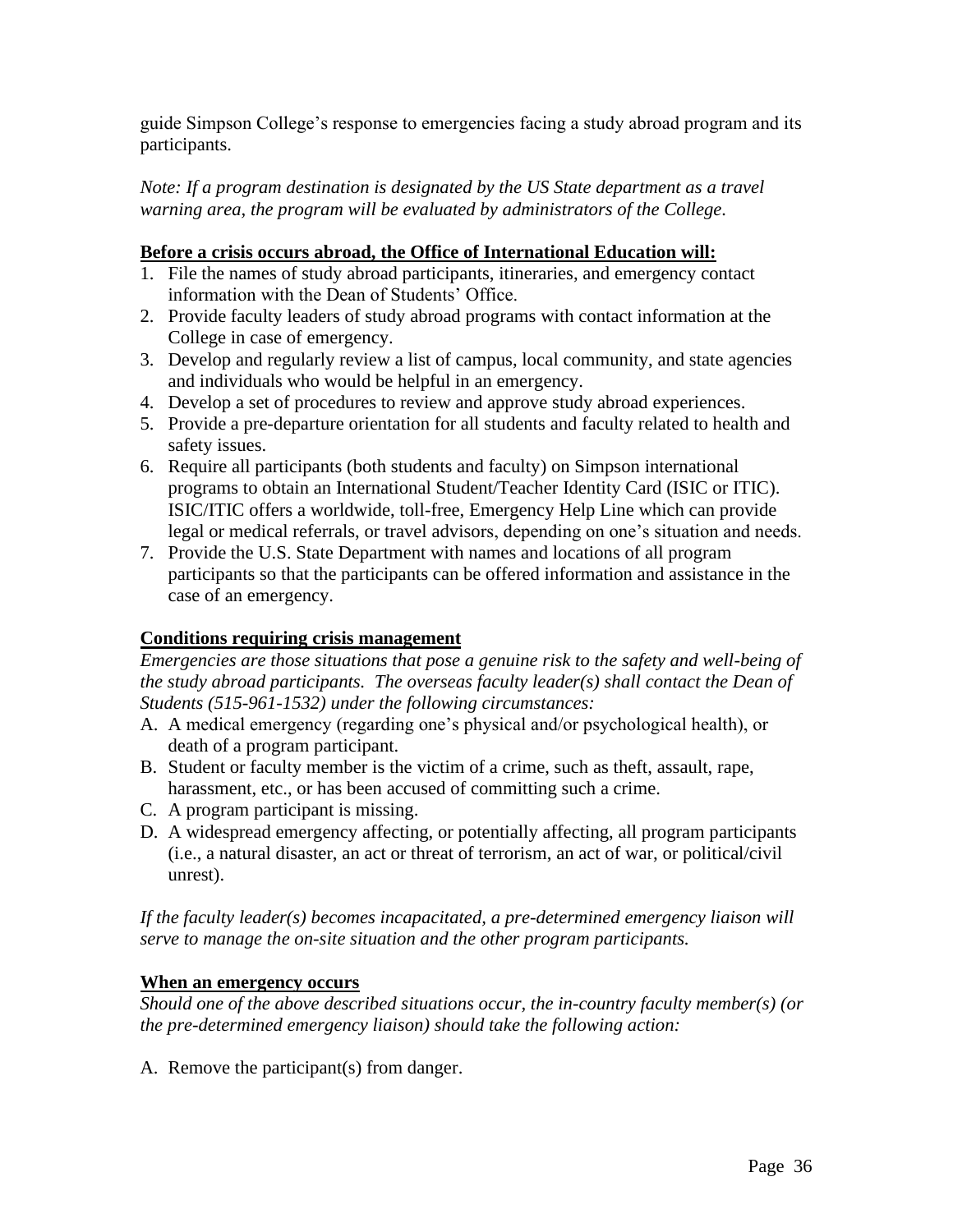- B. Contact the appropriate local authorities (i.e., police, medical personnel, U.S. Embassy or Consulate) to begin the local action necessary to handle the situation.
- C. Contact the Dean of Students at Simpson (515-961-1532).
- D. Contact EIIA/AIG Assist for assistance in evaluating the situation. From within the U.S. & Canada call 1-888-873-8385; from outside the U.S. or Canada ask the international operator to place a collect call to EIIA/AIG Assist in Houston, Texas at 713-260-5508, and reference Simpson's EIIA Policy # WR10003936.

The Dean of Students is the primary contact for/to parents. The International Education Coordinator is the primary contact for the College with in-country officials. A college official designated by the President will act as the official spokesperson to media sources.

# **Responsibilities of the Dean of Students**

*Upon receiving a call from an on-site study abroad program faculty (or pre-designated student) concerning a serious illness, injury, death, or emergency, the following actions will be taken:*

- A. Begin a log of all calls and activities pertaining to the incident.
- B. Obtain the following information from the on-site faculty (or pre-designated student) caller:
	- 1. Name of caller
	- 2. Identity of injured/victim(s), if applicable
	- 3. Brief description of accident, illness, or emergency
	- 4. Location of caller (e.g., address, city, country)
	- 5. Location of accident or emergency; proximity to Simpson program participants
	- 6. Phone and fax number where caller can be reached
	- 7. Verify that calls have been placed to emergency response services, and will be placed to U.S. Embassy/Consulate if situation warrants
	- 8. Determine what information, if any, has already been released to the media
	- 9. If appropriate, instruct caller to call back **after** emergency response team and/or law enforcement have arrived
- C. Immediately notify the following in order of needed response: College President, Chaplains, Director of the Counseling Center, and Vice President for Marketing and Public Relations.
- D. The Dean of Students, in consultation with the International Education Coordinator, will proceed with appropriate steps as suggested below.

# **For a medical emergency (physical and/or psychological) involving a program participant:**

- A. Contact EIIA/AIG Assist for assistance in evaluating the situation. From within the U.S. & Canada call 1-888-873-8385; from outside the U.S. or Canada ask the international operator to place a collect call to EIIA/AIG Assist in Houston, Texas at 713-260-5508, and reference Simpson's EIIA Policy # WR10003936.
- B. Contact parents of student or the family of faculty member(s) or their designated emergency contacts to apprise them of the situation.
- C. Contact the Dean for Academic Affairs.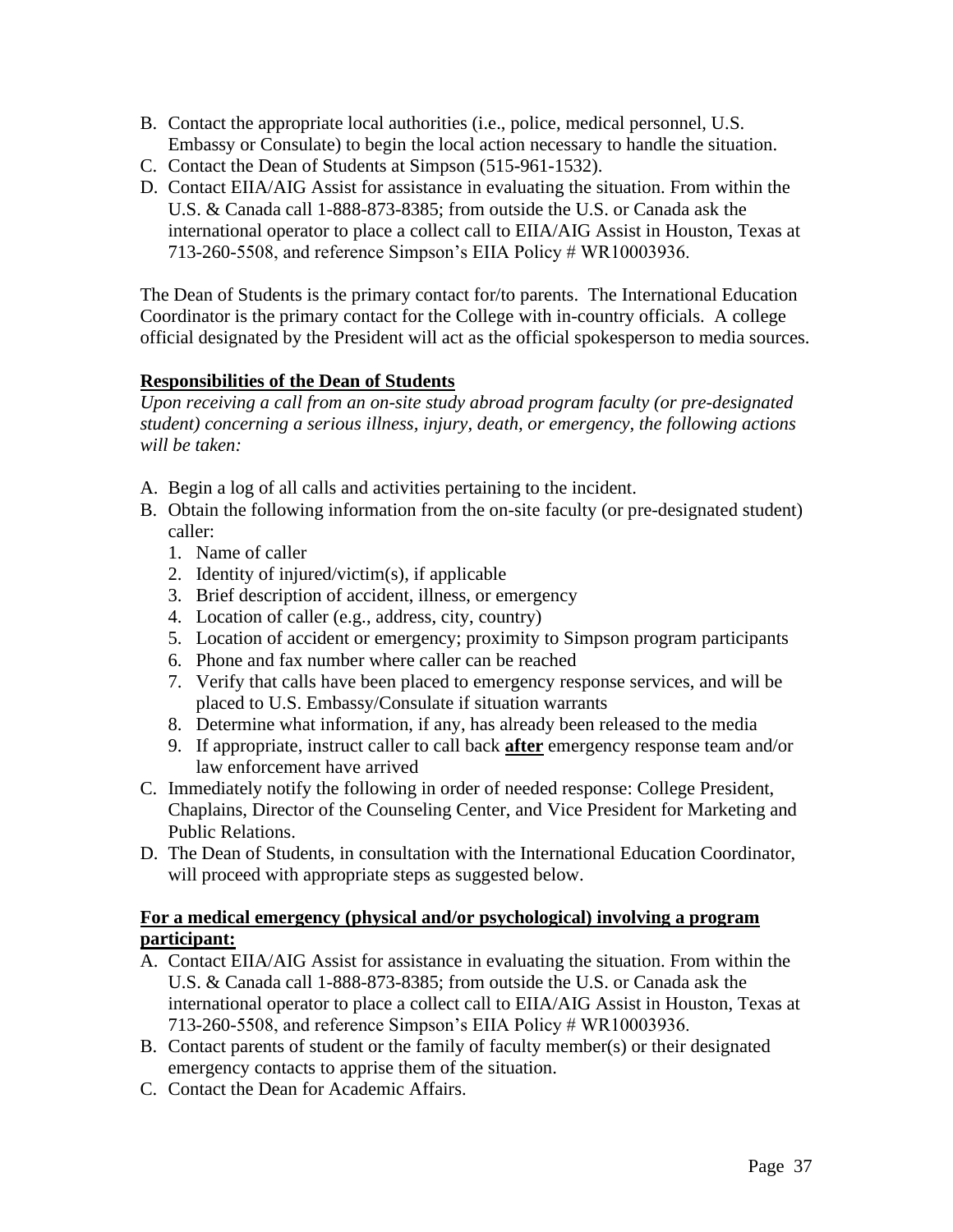- D. Brief official College spokesperson.
- E. Working with the International Education Coordinator who will make the in-country contacts, provide for necessary medical care, emergency evacuation, etc.
- F. Contact the Business Office to make funds available to cover emergency expenses, if necessary. Such expenses are the responsibility of student/parents or the faculty member(s), but Simpson will advance funds as needed to assure a timely resolution of the situation.
- G. Consult with College legal counsel as appropriate.

# **Death of a student or faculty member:**

- A. Contact EIIA/AIG Assist for assistance in evaluating the situation. From within the U.S. & Canada call 1-888-873-8385; from outside the U.S. or Canada ask the international operator to place a collect call to EIIA/AIG Assist in Houston, Texas at 713-260-5508, and reference Simpson's EIIA Policy # WR10003936.
- B. Contact parents of student or the family of faculty member(s) or their designated emergency contacts following guidelines detailed in the College's Emergency Preparedness Plan.
- C. Contact the Dean for Academic Affairs.
- D. Contact the College President, the College Chaplains, and the Vice President for Marketing and Public Relations.
- E. Contact the Counseling Center to begin appropriate counseling for other members of the group.
- F. Brief official College spokesperson.
- G. Consult with College legal counsel as appropriate.

# **Student or faculty member is the victim of a crime, such as theft, assault, rape, harassment, etc., or has been accused of committing such a crime:**

- A. Contact the Dean for Academic Affairs.
- B. Brief official College spokesperson.
- C. Contact EIIA/AIG Assist for assistance with in-country legal referrals, if needed. From within the U.S. & Canada call 1-888-873-8385; from outside the U.S. or Canada ask the international operator to place a collect call to EIIA/AIG Assist in Houston, Texas at 713-260-5508, and reference Simpson's EIIA Policy # WR10003936.
- D. If the incident is between two students of the group, the Dean of Students has primary responsibility and College policy will apply.
- E. If the incident is between a Simpson student and a Simpson faculty member, either the Dean of Students or Dean for Academic Affairs will have primary responsibility and College policy will apply.
- F. If the incident is between a member of the group and an outside party, action taken will depend on legal requirements in the host country and the wishes of the group member.
- G. Consult with College legal counsel as appropriate.
- H. Working with the International Education Coordinator who will make any necessary in-country contacts, local on-site authorities will be consulted, if necessary, for appropriate action.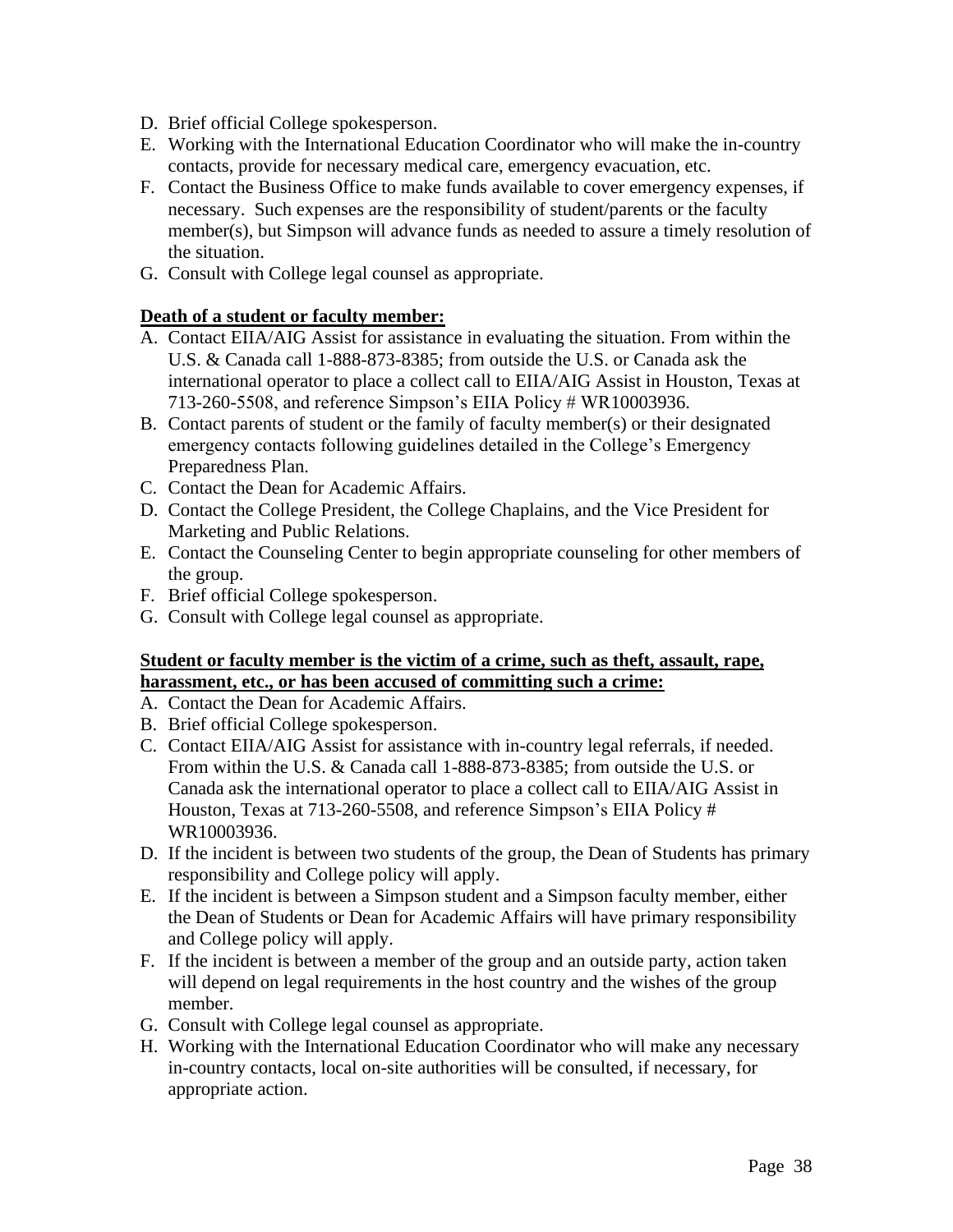I. Contact parents of student or the family of faculty member(s), or their designated emergency contacts.

# **A widespread emergency affecting, or potentially affecting, all program participants (i.e., a natural disaster, an act or threat of terrorism, an act of war, or political/civil unrest):**

- A. Ask for detailed answers to the following:
	- 1. What was the target of unrest, if event was political?
	- 2. What is the intensity of the emergency or political unrest?
	- 3. Are there military or emergency personnel at the site of the emergency?
	- 4. What is the advice of the nearest U.S. Embassy or Consulate?
	- 5. What impact, if any, did the emergency have on availability of food, water, and medical supplies?
	- 6. How able are our students and faculty to travel?
	- 7. Is continuation of classes in the best interests of students' health and safety?
- B. The Dean of Students, in consultation with the International Education Coordinator and the College President, will complete the following, as required by the emergency situation:
	- 1. Contact U.S. State Department
		- a. For information regarding the situation in a specific country, call 202-647- 4000 and ask for the Desk Officer for the country affected.

b. For assistance dealing with serious illness, death, financial crisis due to theft, or arrest, call the Overseas Citizen Services toll-free in the U.S. 1-888- 407-4747 outside the U.S. 202-501-4444, from 7 a.m. - 7 p.m. CST, Mon. - Fri., after hours call 202-647-4000 and ask for the Overseas Citizens Services Duty Officer.

c. For information concerning a terrorist threat or action, call the Counter-Terrorist Office at 202-647-9892.

2. Call a meeting of the Crisis Management Team (as defined by the College's Emergency Preparedness Plan) which will also include the International Education Coordinator. In developing an action plan in response to the specific situation, the group must consider:

a. Any immediate measures needed to preserve the health and safety of students and faculty;

b. The appropriate course of action overseas (dealing with initial student reaction, reiterating appropriate student behaviors, developing a written course of action, and having students acknowledge in writing receipt of such information;

c. Developing and assisting with an evacuation plan, if necessary (considering the safety of various modes and routes of travel, the costs of evacuation and the method of meeting those costs, the possibility of reducing the level of threat by dispersing students in small groups to reconvene later in another locale, and available in-country resources), based on advice from the U.S. State Department and Simpson in-country faculty leader(s). Options include evacuation, move to U.S. Embassy compound, or remaining on-site and maintaining a low-profile.